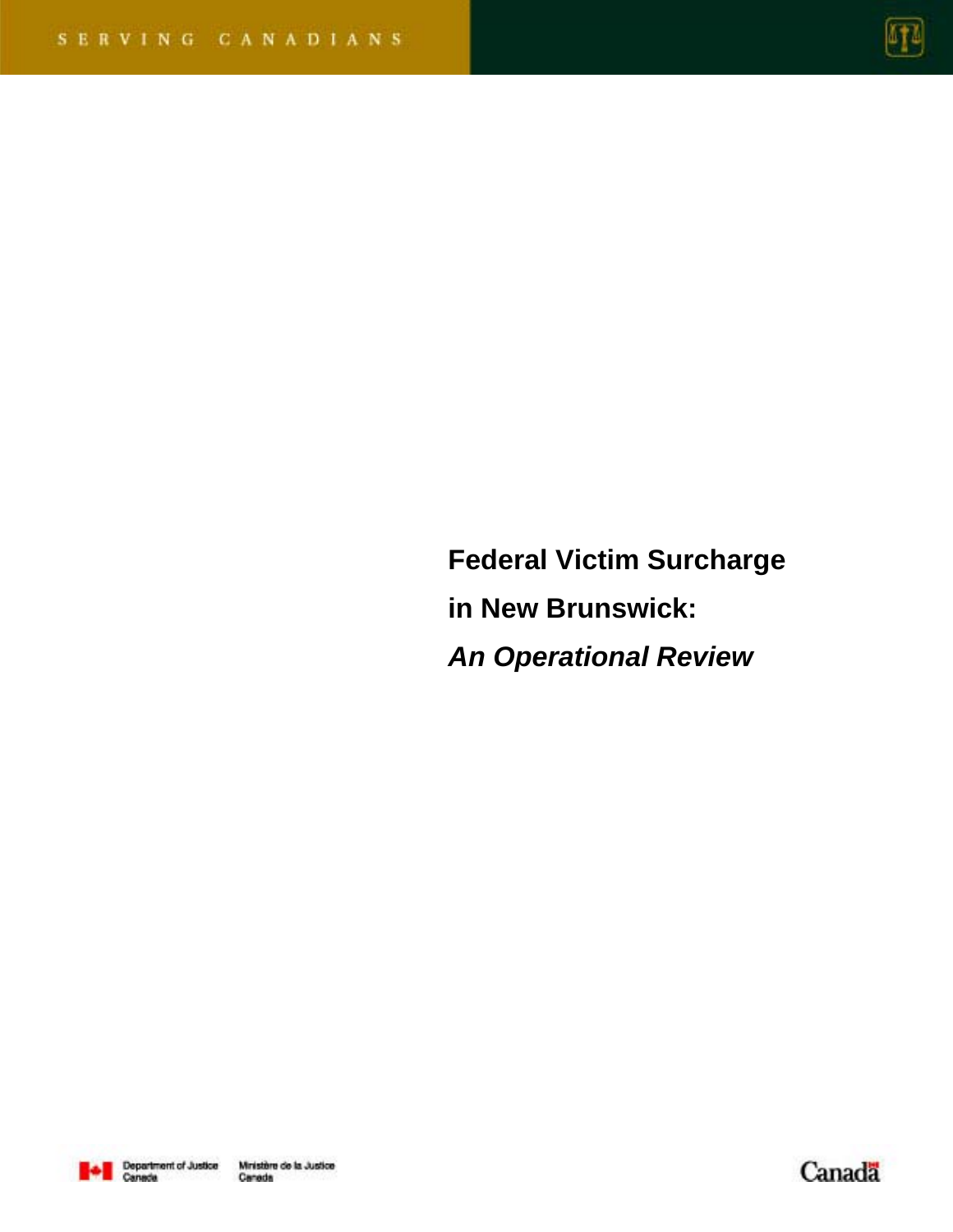# Federal Victim Surcharge in New Brunswick: An Operational Review

M.A. Law and S. M. Sullivan

2006

rr07-vic2e

*The views expressed in this reports are those of the authors and do not necessarily represent the views of the Department of Justice Canada or the Government of Canada.*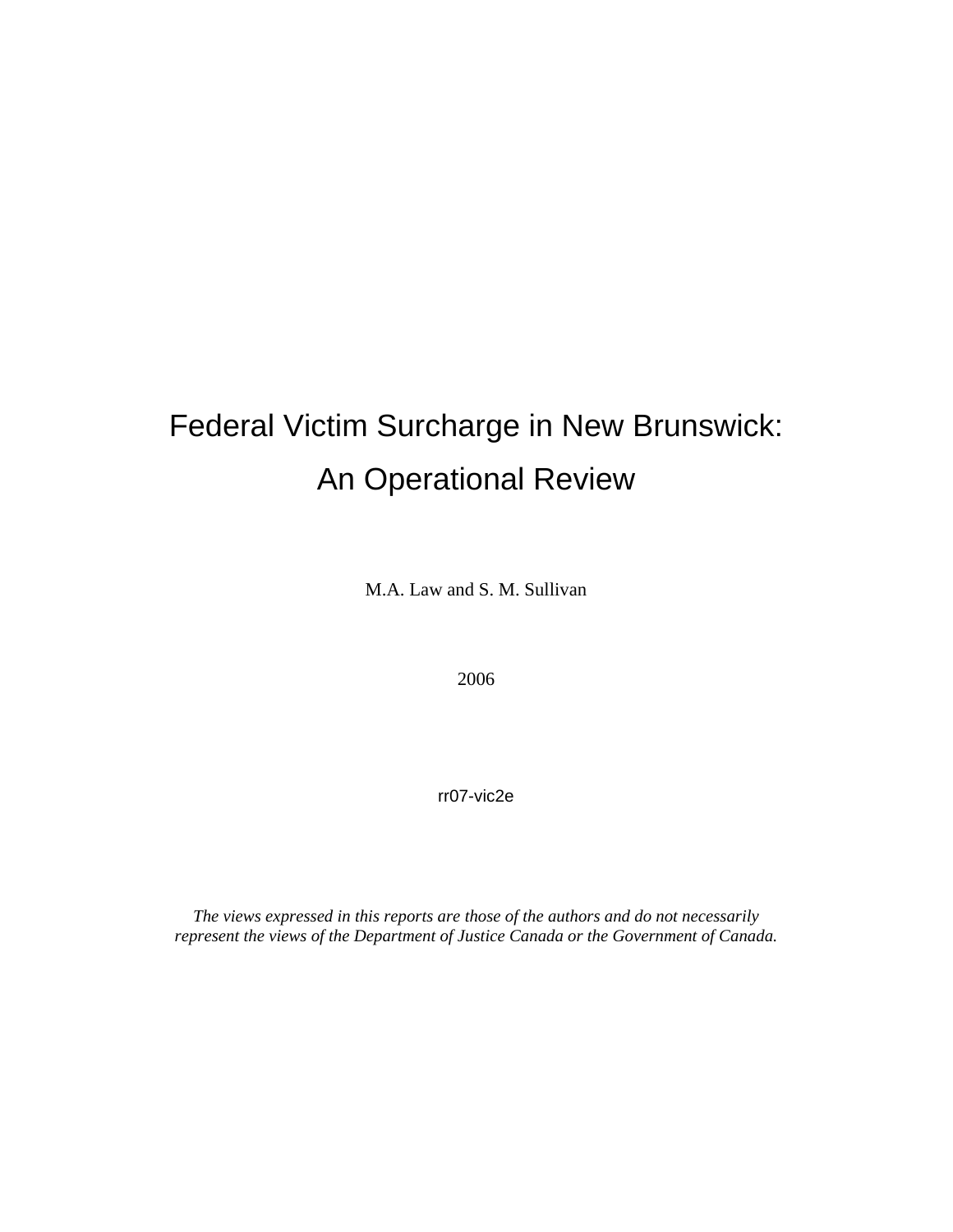# **Table of Contents**

| 1.1.3. The New Brunswick Federal Victim Surcharge Experience 13       |  |
|-----------------------------------------------------------------------|--|
|                                                                       |  |
|                                                                       |  |
| 2.1. Quantitative Data (New Brunswick Justice Information System)  16 |  |
|                                                                       |  |
|                                                                       |  |
|                                                                       |  |
| 3.1. Quantitative Data: New Brunswick Justice Information Service 18  |  |
|                                                                       |  |
|                                                                       |  |
|                                                                       |  |
|                                                                       |  |
|                                                                       |  |
|                                                                       |  |
|                                                                       |  |
|                                                                       |  |
|                                                                       |  |
| 3.2.10. Suggestions to Improve Federal Victim Surcharge Collection 52 |  |
|                                                                       |  |
|                                                                       |  |
|                                                                       |  |
|                                                                       |  |

 $\sqrt{10}$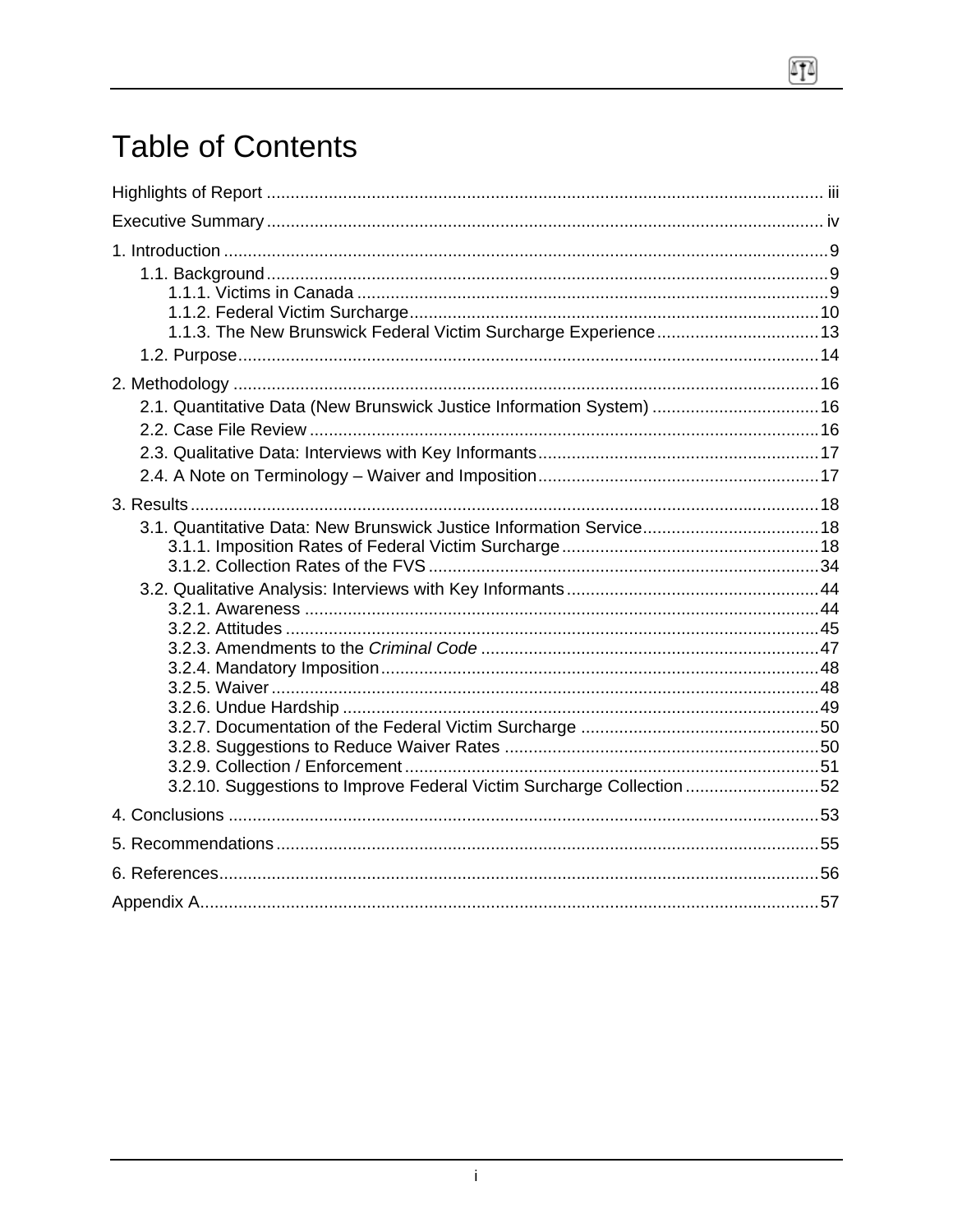# <span id="page-3-0"></span>Highlights of Report

- There is a high level of awareness surrounding all aspects of the Federal Victim Surcharge (FVS).
- The majority of stakeholders and judges interviewed held a positive attitude towards the FVS, but expressed reservations with the current process.
- There are marked variations in documentation procedures of the federal victim surcharge between Provincial Court locations; however, consistent practices were documented within each of the 14 Provincial Court locations visited.
- When the Court waives the federal victim surcharge, it is required to provide reasons why it is not being imposed and to enter the reasons in the record of the proceedings. In 99% (ninety-nine percent) of the cases reviewed (n=861) where the federal victim surcharge was waived, there was no documentation of reasons for the waiver in the file.
- In 861 files that were manually reviewed from the 2005-2006 year, there was no documentation indicating that the offender had established "to the satisfaction of the court that undue hardship...would result" (s.737(5)) and hence, exempt the offender from the federal victim surcharge .
- All judges interviewed consistently cited the offender's inability to pay as the reason for waiving the surcharge.
- Judges expressed a desire for increased feedback from Victim Services and Fine Options as they are often not made aware of the effectiveness of these programs.
- The average rates of waiver (66.2%), imposition (33.8%) and collection (82.7%) in New Brunswick were noted over a five-year period from 2000-2005 based on 61,714 eligible dispositions from data drawn from the New Brunswick Justice Information System.
- The sole enforcement strategy in place in New Brunswick is incarceration according to the current default formula whereby an amount equal to eight times the provincial minimum wage can be satisfied for each day spent in jail. If, for example, an offender failed to pay a \$50 surcharge, this would only result in a single day's incarceration. This means that the offender serves no sentence for default as the process for one day is to admit and release at the same time.
- All stakeholders interviewed agreed the current default formula in the *Criminal Code*, whereby an amount equal to eight times the provincial minimum wage can be satisfied for each day spent in jail, was not a meaningful consequence for offenders who do not satisfy their imposed federal victim surcharge.
- The anticipated revenue to be generated in New Brunswick from the 1999 amendments to the *Criminal Code* provisions relating to the automatic imposition of the federal victim surcharge has not been realized.
- There is a low federal victim surcharge waiver rate on fine dispositions  $(25.2%)$  compared with non-fine dispositions related to summary (84%) and indictable (91.3%) offences.
- The lowest federal victim surcharge waiver rate is for driving under influence (DUI) (26.0%), followed by drug convictions (61.6%) and non-violent property offences (72.8%).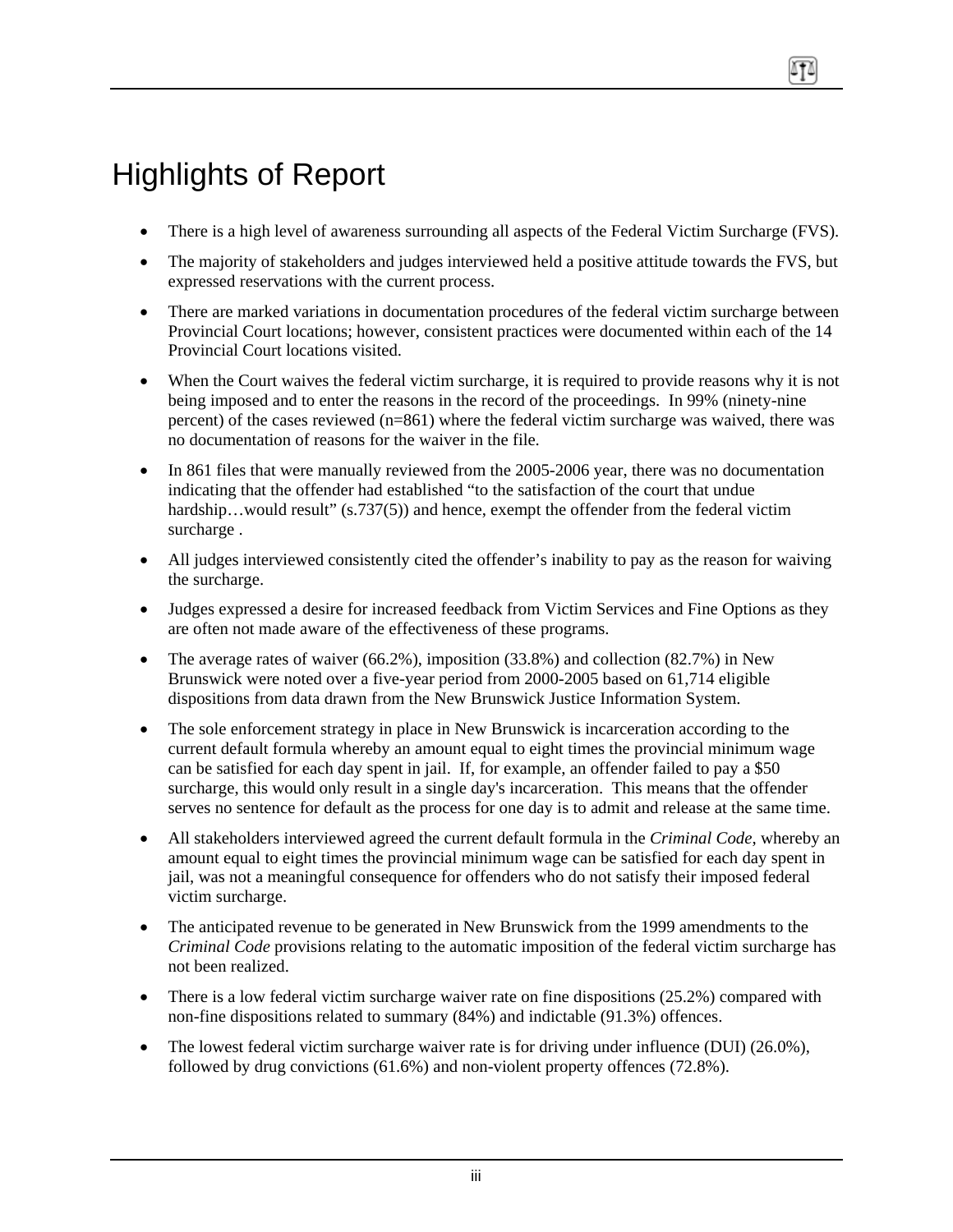# <span id="page-4-0"></span>Executive Summary

n January 2005, the Attorney General of Manitoba proposed to Federal Provincial and Territorial (FPT) Ministers Responsible for Justice that the amount of the federal victim surcharge in the **CRIMINATE:** In January 2005, the Attorney General of Manitoba proposed to Federal Provincial and Territorial (FPT) Ministers Responsible for Justice that the amount of the federal victim surcharge in the Criminal Code be FPT Working Group on Victims of Crime for consideration and to report back to FPT Deputy Ministers. In response to this initiative, New Brunswick was designated to further study the implementation of the federal victim surcharge in their province. The purpose of the present study is to document the imposition and collection process of the federal victim surcharge in the Provincial Court in New Brunswick.

The seven primary research questions were:

- 1. Does New Brunswick assume automatic imposition unless waived by the judge and so are court forms developed in this way?
- 2. Are policies directives in place related to Court administration of automatic imposition and are those directives being followed?
- 3. What are the enforcement strategies in place in New Brunswick and what if any are the consequences of non-compliance?
- 4. Is the default formula in the *Criminal Code* meaningful for collection and is it a meaningful consequence?
- 5. What other options could be considered for collection and what are any impediments that would need to be overcome jurisdictionally to implement options other than default time as a penalty?
- 6. What are the rates of imposition and compliance in New Brunswick?
- 7. Why has the anticipated revenue to be generated in New Brunswick from the 1999 amendments to the *Criminal Code* provisions related to surcharge not been realized?

Unlike a fine, the purpose of the federal victim surcharge is to provide financial support to victim services, as well as, to provide a rational link between an offender's crime and his/her accountability to the victim. The maximum value of the federal victim surcharge to be levied is 15% of a fine when a fine is imposed, \$50 in the case of an offence punishable by summary conviction where a non-fine disposition is imposed (e.g., theft under \$5000), and \$100 in the case of an offence punishable by indictment (e.g., aggravated assault) where a non-fine disposition is imposed; or even an increased surcharge, at the discretion of the judge, in appropriate circumstances *(Criminal Code* 737.(3)).

The *Criminal Code* (737.(1) and 737.(5)) indicates that the federal victim surcharge should be imposed on all cases and that the only reason for waiving the federal victim surcharge is if the *offender can prove* that paying the federal victim surcharge would result in *undue hardship* to either him/herself or his/her dependents. If the court waives the federal victim surcharge, it is required to provide reasons why it is not being imposed and enter the reasons in the record of the proceedings (s.737(6)).

Since the introduction of the federal victim surcharge in 1989, and amendments in 1999 to automatically impose the surcharge, most jurisdictions have recovered only a portion of the anticipated revenue based on conviction, absolute and conditional discharge information available (Li, 2005). Despite this, little has been documented on the implementation of the federal victim surcharge.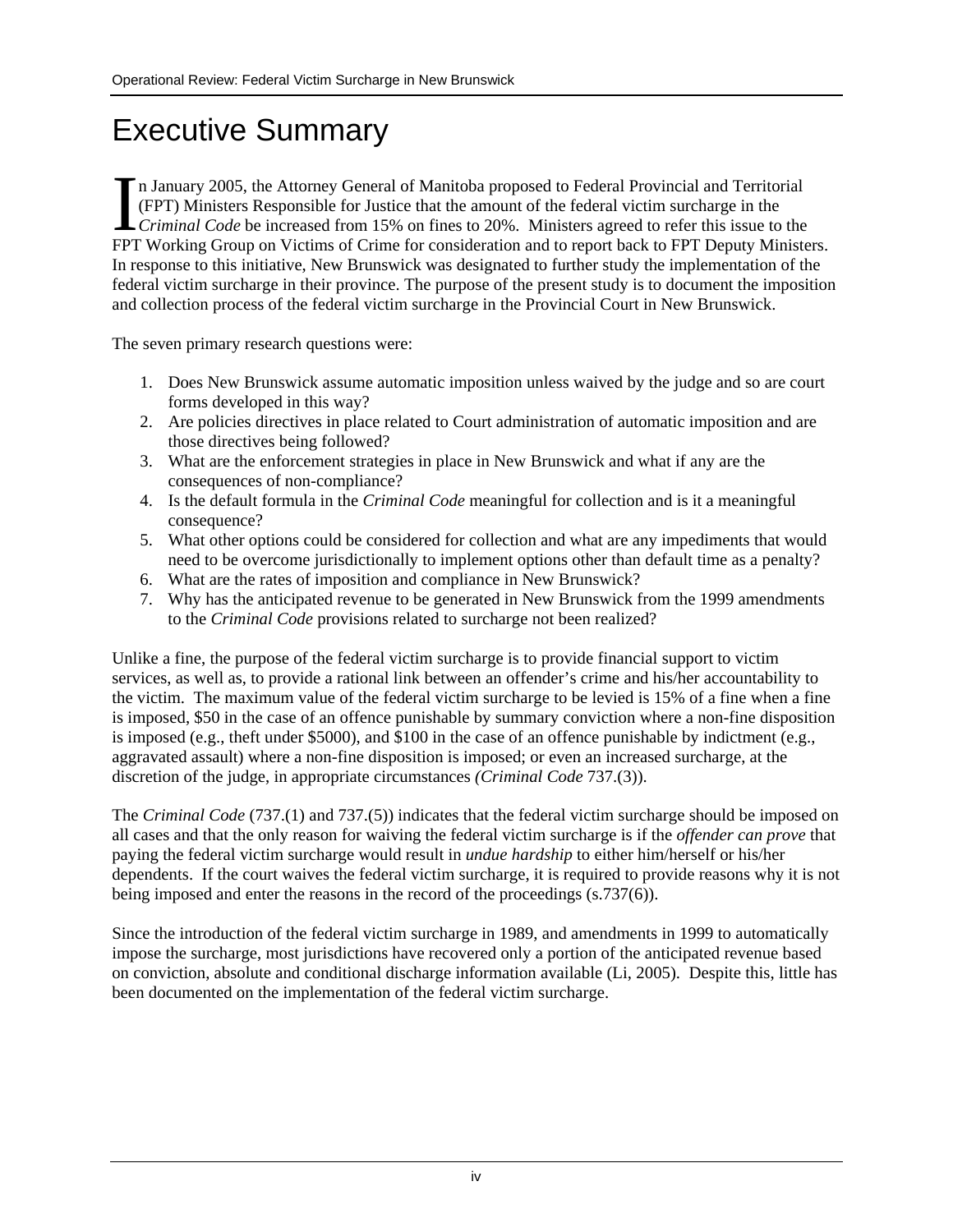# **Methodology**

The methodology used in this study was predominantly qualitative in nature and was complemented with a few broad statistics on the implementation and collection of the federal victim surcharge culled from the New Brunswick Justice Information System (JIS). Assessments of awareness and attitudes towards the federal victim surcharge regime, as well as evidence surrounding the documentation, imposition and collection process of the surcharge was collected through interviews and surveys. The quantitative analysis was based on five years of justice data that permitted the calculation of the average imposition and collection rates, e.g., only monetary satisfaction, of the federal victim surcharge in the New Brunswick Provincial Court. A manual file review of 861 random cases from the year 2005-2006, drawn from the New Brunswick Justice Information System examined documentation practices surrounding the surcharge in 14 permanent locations of the Provincial Court in New Brunswick.

# **Quantitative Analysis: New Brunswick Justice Information System (JIS)**

Data examined from the New Brunswick Justice Information System revealed the federal victim surcharge imposition rates across New Brunswick ranged from 22.9% in Moncton to 48.9% in the Fredericton region with a provincial average of 33.8% over a five-year period. Despite the variability in imposition rates, all regions exhibited high rates of collection, ranging from 79.9% to 85.2% of the imposed federal victim surcharge, with a provincial average of 82.7%. There is a low federal victim surcharge waiver rate on fine dispositions (25.2%) compared with non-fine dispositions in relation to summary (84%) and indictable (91.3%) offences. The lowest federal victim surcharge waiver rate is for driving under influence convictions (DUI) (26.0%) followed by drug convictions (61.6%) and non-violent property offences (72.8%).

## **Qualitative Analysis: Interviews/Surveys**

A total of 22 key informants in the New Brunswick Criminal Justice System participated in the study. All participated through interviews with the exception of four (4) judges who responded in writing.

The primary key informants (n=5) included:

- Director of Program Support Services, Court Services Division, Department of Justice and Consumer Affairs;
- Manager of Victim Program Support Services, Department of Public Safety;
- Assistant Deputy Minister Community and Correctional Services, Department of Public Safety;
- Director of Financial Services, Department of Public Safety, and,
- The Associate Chief Judge of the Provincial Court, who was not interviewed, but provided a written response to the questions via fax.

Additional interviews were conducted with:

- 8 court supervisors who were asked questions only regarding the documentation process of the federal victim surcharge in the Provincial Courts;
- 6 judges (3 responded in writing, 3 were interviewed). One of the primary key informants was also a judge (the Associate Chief Judge), so a total of 7 judges provided responses; and,
- 3 lawyers (1 duty counsel and 2 defence counsel).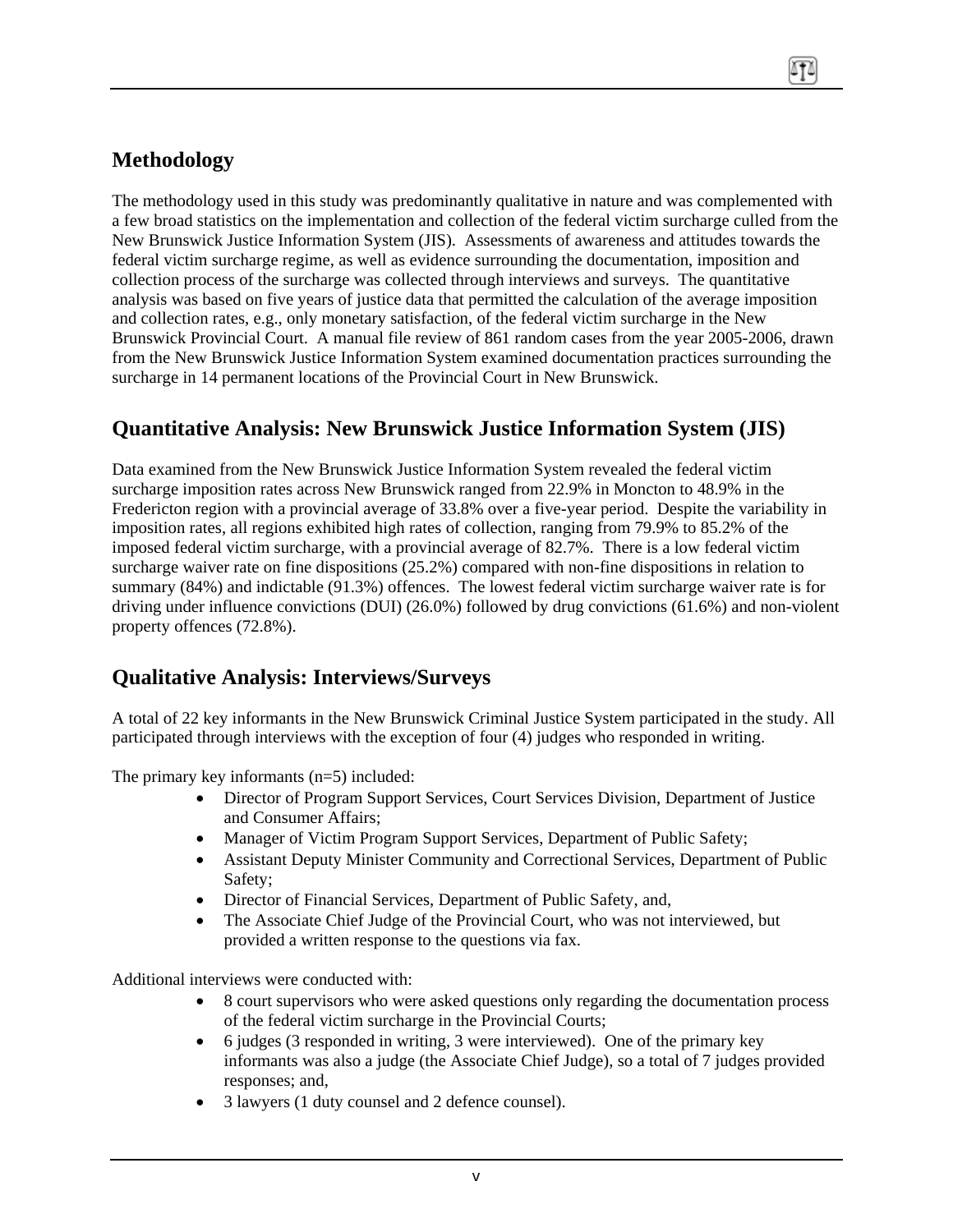All informants (n=22) were aware of the automatic nature of the federal victim surcharge process. Of the primary key informants and judges, the majority (9 of 11) had a positive attitude towards the federal victim surcharge. Concerns raised by primary key informants and judges included how generated revenues by the federal victim surcharge are spent and offenders not making the link between the federal victim surcharge and their victims. There were divergent views on whether there should be amendments to the *Criminal Code* to increase the imposed amount from 15% to 20%. Some primary key informants and judges (5 of 11) thought an increase in the surcharge might result in the federal victim surcharge being waived more frequently due to a perception that offenders cannot pay the federal victim surcharge. All judges (n=7) were opposed to a system where the federal victim surcharge would be mandatory and they would no longer have the discretionary power to enact the undue hardship exemption.

Results from the manual file review found judges are actively waiving the federal victim surcharge on a case-by-case basis rooted in the belief that the offender does not have the means to pay the surcharge. Despite this, the procedure for waiver of the federal victim surcharge found in s.737(5) of *Criminal Code* does not seem to be applied or documented consistently*.* The relevant sections state:

#### **Exception**

(5) When the offender establishes to the satisfaction of the court that undue hardship to the offender or the dependants of the offender would result from payment of the victim surcharge, the court may, on application of the offender, make an order exempting the offender from the application of subsection (1).

#### Reasons

(6) When the court makes an order under subsection (5), the court shall state its reasons in the record of the proceedings.

In 37% of the cases where the surcharge was waived, there was documentation noted in court records. The remaining 63% of the cases did not document the waiver in the file; however, this was not a reflection of the surcharge being forgotten, but rather a result of local practice/understandings at different court offices.

With respect to enforcing the collection of the federal victim surcharge many felt that jail time was not an effective consequence. Numerous suggestions were made to reduce the waiver rate and improve the collection rate of the federal victim surcharge; however, very few of these suggestions were deemed plausible, as extensive limitations were immediately identified or further feasibility assessments need to be conducted to assess their long-term value.

## **Conclusions**

1. There is a high level of awareness surrounding all aspects of the Federal Victim Surcharge (FVS).

2. The average rates of imposition (33.8%) and collection (82.7%) in New Brunswick were noted over a five-year period from 2000-2005 based on 61,714 eligible dispositions from the New Brunswick Justice Information System.

3. The anticipated revenue to be generated in New Brunswick from the 1999 amendments to the *Criminal Code* provisions related to surcharge have not been realized due primarily to high waiver rates. In fact, revenue has remained constant at pre-1999 *Criminal Code* amendment levels.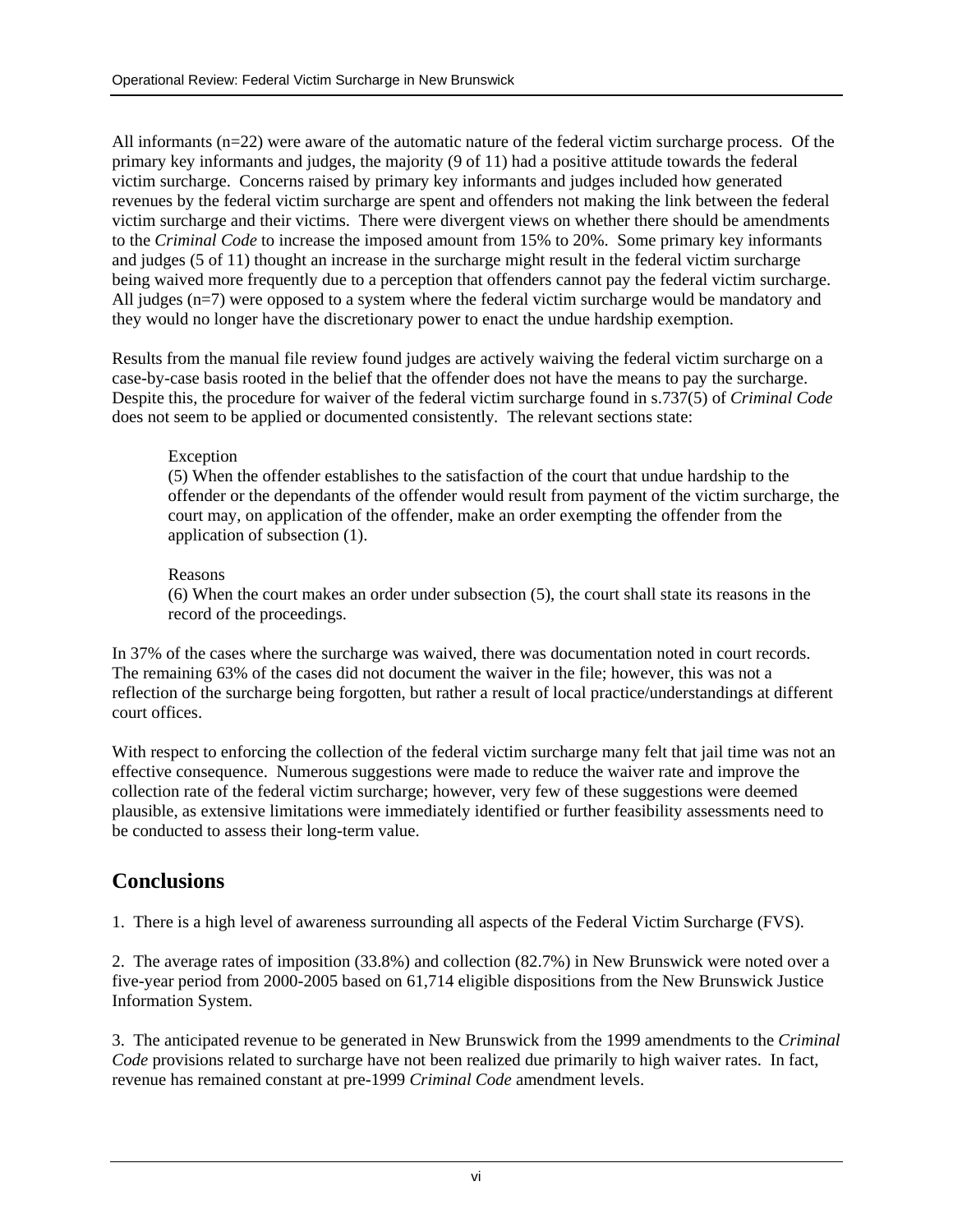4. Interviews with key informants revealed that many suspected the losses were due to low federal victim surcharge collection rates. This study suggests the opposite - that change must come from reduced waiver rates (currently at an average of 66.2%), to result in increased imposition rates (currently at an average of 33.8%), rather than increased collection rates (currently at an average of 82.7%).

5. There is a low waiver rate on fine dispositions (25.2%) compared with non-fine dispositions related to summary (84%) and indictable (91.3%) offences. The lowest waiver rate is for driving under influence (DUI) (26.0%) followed by drug convictions (61.6%) and non-violent property offences (72.8%).

6. It appears that one of the primary reasons judges feel that an offender cannot pay the federal victim surcharge is if they will be serving time, as only 4% with a custody order and 84% with no custody order had the federal victim surcharge imposed. Nonetheless, when collection rates were examined for offenders who have received a custody order, the average collection rate across the province is 52.8%, with a maximum FVS collection rate of 75.2% in Bathurst. This indicates that using a custody order as an indicator of an offender's ability to pay the federal victim surcharge may not be the most sensitive measure.

7. Policy directives are in place related to court administration of automatic imposition and these directives are being followed. All court locations had a system to ensure the federal victim surcharge was being automatically applied unless actively waived by the judge. There were consistent documentation practices within court locations; there was considerable variation, however, in the documentation practices between different Provincial Court locations. This conclusion is supported from the interview and the manual file review data.

8. Interviews with key informants indicated that the primary criterion judges used for waiving the federal victim surcharge was the *perception* of the offender's ability to pay. During the manual file review of 861 court files there was no documentation to indicate that evidence had been produced to prove "undue hardship" to the courts' satisfaction, nor were reasons documented (in 99% of cases).

9. The sole enforcement strategy of the federal victim surcharge regime in New Brunswick is incarceration according to the current default formula whereby an amount equal to eight times the provincial minimum wage can be satisfied for each day spent in jail. If, for example, an offender failed to pay a \$50 surcharge, this would only result in a single day's incarceration, which in fact the offender does not serve. These levels are adjusted as the level of minimum wage changes.

10. All stakeholders interviewed agreed the default formula in the *Criminal Code* was *not* a meaningful consequence in the collection process, as it does not generate income for victim services and costs the government money to incarcerate offenders.

11. A difference in documentation practice did not impact collection rates either way. When the summons portion of the fine/surcharge order was filled out on the offender's fine/surcharge order, there was not a consistent trend relating to the success of federal victim surcharge collection. That is, when the summons portion of the order was completed, sometimes greater collection rates were noted and in other regions, they were not. These findings are based on the manual file review.

12. At present, the findings from this study indicate that the rationale underlying the federal victim surcharge is not being realized in New Brunswick – that is to make offenders accountable in some way to victims and to generate revenues for victim services. Offenders of serious crimes (Table 6), offenders who receive a custodial sentence (Table 7), and offenders who have been convicted of crimes involving victims (Table 8) are all having the federal victim surcharge waived.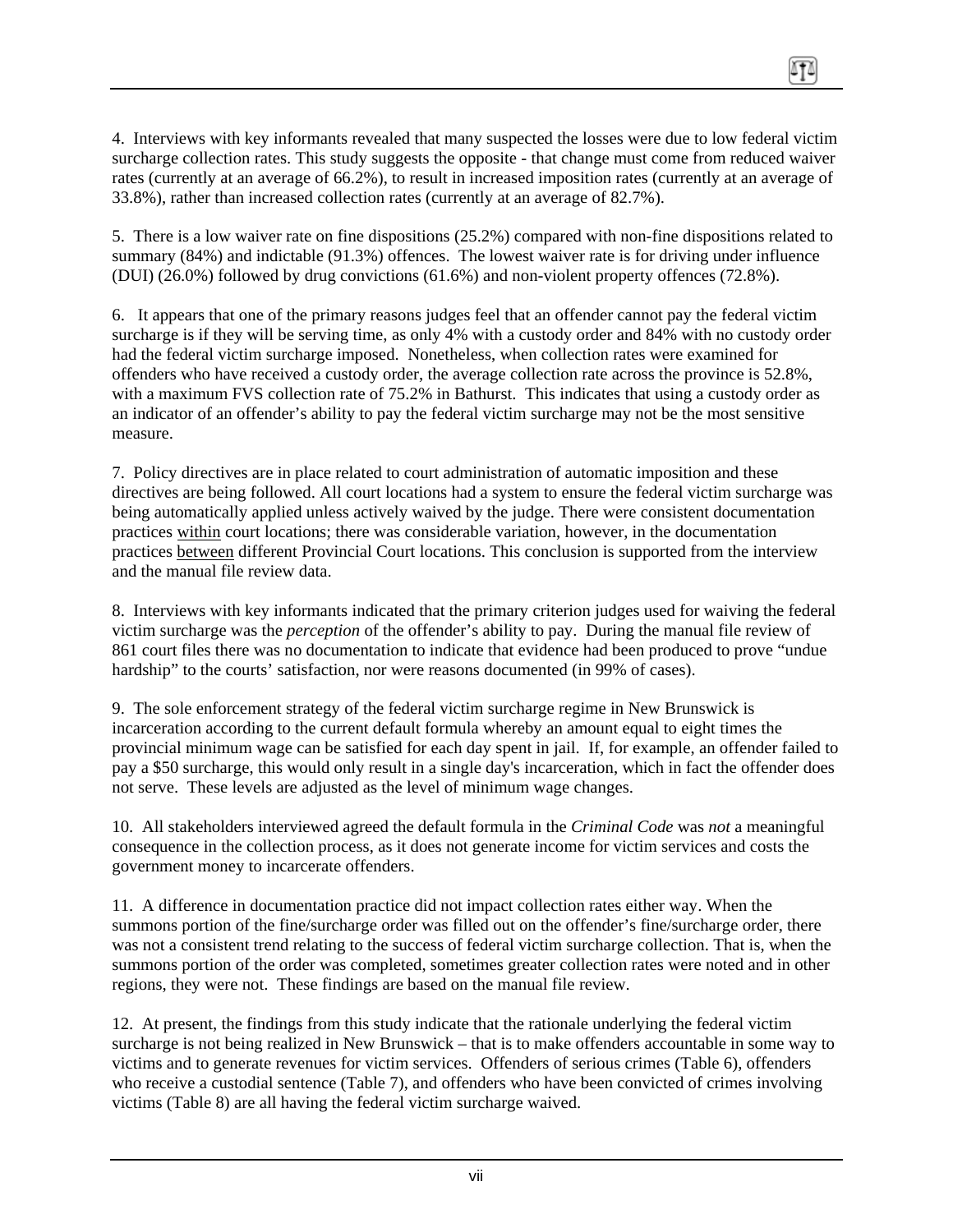Although the *Criminal Code* was amended in 1999 to provide provinces with more surcharge revenue to devote to services for victims of crime, in fact, in New Brunswick, the federal surcharge revenue has remained the same as pre amendments.

## **Recommendations**

The data were analyzed with a view to providing recommendations for improving revenues from the federal victim surcharge in the province of New Brunswick. Within the constraints for this review, the recommendations present no obvious limitations and/or have been purported to have been implemented with success in other jurisdictions.

1. In an attempt to address the high waiver rate and ensure the federal surcharge provisions of the *Criminal Code* are fully addressed, it is recommended that:

(i) The Department of Public Safety in partnership with the Department of Justice initiate the opportunity to meet once with the Chief Provincial Court Judge to provide information on the Victim Services Program and to determine the most effective mode to communicate program successes to the full judiciary. This should happen as soon as possible.

(ii) A feasibility study and possible pilot project based on its results be undertaken to further explore the offender's ability to pay in situations where offenders receive custody dispositions. The goal of such a study would be to produce concrete resources to aid judges in their decision making (e.g. alternative payment schedules, easy to use guidelines/tables), recognizing that surcharge amounts on nonfine dispositions are small (\$50 for summary convictions, \$100 for indictable offences).

2. To maximize surcharge collection rates, the Department of Public Safety examine the feasibility of utilizing motor vehicle registration and/or driver's license renewal as a mechanism for satisfying the surcharge. As part of this feasibility assessment, the use of this option in other jurisdictions should be examined, as well as the success of using this as a remedy for non-payment.

3. In order to better understand the positive and challenging aspects of federal victim surcharge regimes in other jurisdictions, it is recommended that similar research be conducted in other provinces and territories and results shared with relevant stakeholders and decision makers (e.g. Federal Provincial Territorial Working Group on Victims of Crime, FPT Deputies and Ministers Responsible for Justice).

4. Given the disconnect between the intention of the 1999 amendments to the *Criminal Code* federal victim surcharge provisions and what is occurring, it is recommended that once research has been completed in other jurisdictions, a summary and discussion paper that focuses on this disconnect be provided to relevant stakeholders and decision makers (e.g. Federal Provincial Territorial Working Group on Victims of Crime, FPT Deputies and Ministers Responsible for Justice).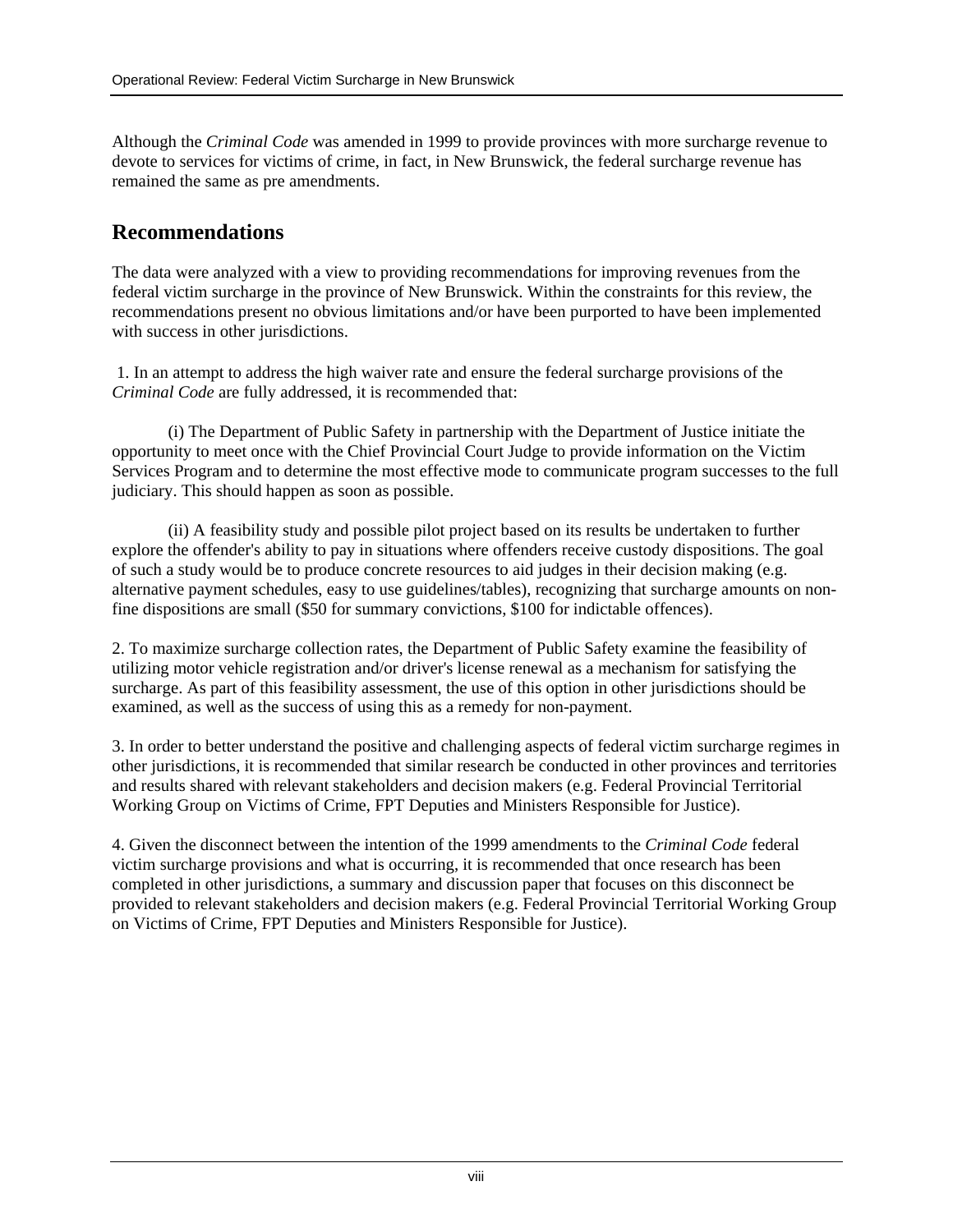# <span id="page-9-0"></span>1. Introduction

 surcharge is a monetary penalty imposed on offenders at the time of sentencing. The monies collected by the provincial and territorial governments are used to provide various support surcharge is a monetary penalty imposed on offenders at the time of sentencing. The monies<br>collected by the provincial and territorial governments are used to provide various support<br>services for victims of crime within th the anticipated federal victim surcharge revenue for New Brunswick as is the case in most provinces (Li, 2005). This trend of not maximizing the projected revenues has remained stable even after an amendment in 1999 that rendered the imposition of the federal victim surcharge automatic unless waived by the court. This report will attempt to unearth contributing factors and possible solutions to this situation.

## **1.1. Background**

## **1.1.1. Victims in Canada**

A victim of crime in Canada is defined for the purposes of the Victim Impact Statement provisions in the *Criminal Code* in section 722:

(4) For the purposes of this section and section 722.2, "victim", in relation to an offence,

(a) means a person to whom harm was done or who suffered physical or emotional loss as a result of the commission of the offence; and (b) where the person described in paragraph (a) is dead, ill or otherwise incapable of making a statement referred to in subsection (1), includes the spouse or common-law partner or any relative of that person, anyone who has in law or fact the custody of that person or is responsible for the care or support of that person or any dependant of that person.

Additionally, section 2 of the *Criminal Code* contains a general definition specifying that the term "victim" includes the victim of an alleged offence. Most provinces and territories also have their own victims' legislation. In New Brunswick, *Regulation 91-67* under the *Victims Services Act*, Chapter V-2.1, 1987, defines a victim in section 2.2(b) as:

- (i) a person against whom an offence is committed in New Brunswick;
- (ii) with respect to a person who is ill or incapacitated and against whom an offence is committed in New Brunswick, anyone who acts on behalf of the person and who has in law or fact custody or is responsible for the care or support of the person;
- (iii) the parent or guardian acting on behalf of a minor against whom an offence is committed in New Brunswick; or
- (iv) the spouse, common-law partner, child, parent or guardian of a person against whom an offence is committed in New Brunswick.

The history of victim services in Canada has been relatively short. Alberta was the first province to set up a Criminal Injuries Compensation Program in 1969. New Brunswick followed suit by instituting their Crime Compensation Program in 1971 offering innocent victims of crime direct compensation for harm inflicted. In 1983, Justice Canada funded two pilot projects in two sites, Saint John and Campbellton (English and bilingual), New Brunswick, where the current staff-based system government service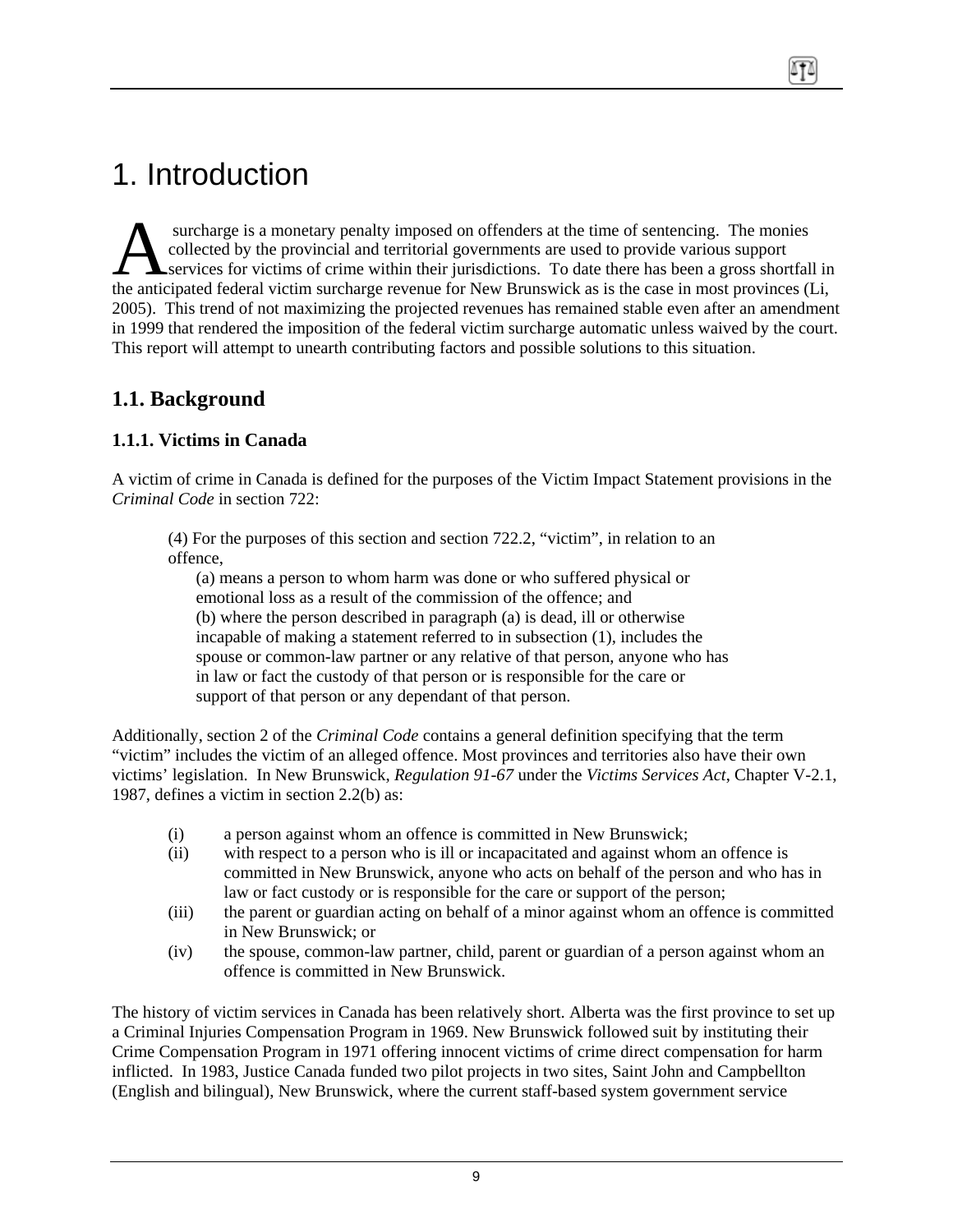<span id="page-10-0"></span>delivery model was implemented to provide a range of victim services to victims of crime coming to the attention of the criminal justice system. In 1988, the decision was then made by the Government of New Brunswick to implement victim services throughout the province, hiring staff with the same classification as probation officers with respect to salaries, union classification and qualifications required. While victims' advocacy groups have been garnering increased attention in the media and political circles, and the profile of victims of crime continues to rise, New Brunswick has consistently recognized the need for equity in the delivery of victim and offender services in the province. Today, there is a victim services component within the criminal justice system in each province and territory within Canada and the Policy Centre for Victim Issues has been established in Justice Canada (established in 2000). In many provinces, such as New Brunswick, the funding for victim services comes from a single source – the revenue generated by federal and provincial victim surcharges. There are many different service delivery models throughout Canada for the delivery of victim services. All Atlantic Provinces have a staff system-based victim services delivery model as part of an overall government program. New Brunswick is one of the few provinces in Canada where probation officers, child protection workers, social workers and victim services coordinators have equivalent position classifications in government.

## **1.1.2. Federal Victim Surcharge**

The federal victim surcharge provisions of the *Criminal Code* were first enacted in 1988, proclaimed in July 1989, with amendments in 1999. It is an imposed payment on an offender who is convicted of any *Criminal Code* offence, or a *Controlled Drugs and Substances Act* offence involving controlled or restricted drugs, as well as individuals who received an absolute or conditional discharge. The original *Criminal Code* provision set an upper limit on the amount of the surcharge, but the real limits were set in regulations. This approach was intended to permit the maximum amount to be raised over time. Note that the original intent of the surcharge was its inclusion as a part of the sentence and was not to be characterized as a "tax" or levy to simply raise revenue.

The original legislation required an offender to pay a surcharge of an amount not exceeding:

- 15 % of any fine imposed or where no fine is imposed, ten thousand dollars, or
- such lesser amount as prescribed in regulations made by the Governor in Council.

The regulations prescribed \$35 as the "lesser amount" for non-fine offences. As a result of the combined effect of the regulations and the *Code* provisions, the surcharge was an amount up to 15% for fines and up to \$35 for other dispositions, with judges maintaining discretion on whether or not to impose any surcharge. These regulations, which were not set out in the *Code*, lead to a great deal of confusion and inconsistent practices surrounding the applicable amounts. In addition, the prescription of a maximum amount permitted judges to impose a lower surcharge and still comply with the legislation – but defeat the goals of the surcharge, i.e., to make offenders in a small way accountable to victims in general and to generate revenue for victim services.

At the same time that the federal victim surcharge was implemented in 1989, federal/provincial cost sharing programs for provincial victim crime compensation programs were eliminated. This was because the federal government anticipated that the federal victim surcharge would provide additional funding per capita not only for crime compensation but for other criminal justice victim services. Because these revenues were not realized as anticipated, a number of provinces eliminated or significantly revised crime compensation programs.

The provinces' experience with the 1989 surcharge provisions quickly led to calls for reform. Within a few years after enactment, provinces and territories noted the need to revise the *Criminal Code* victim fine surcharge provision to address concerns regarding its implementation and revenue raising capacity.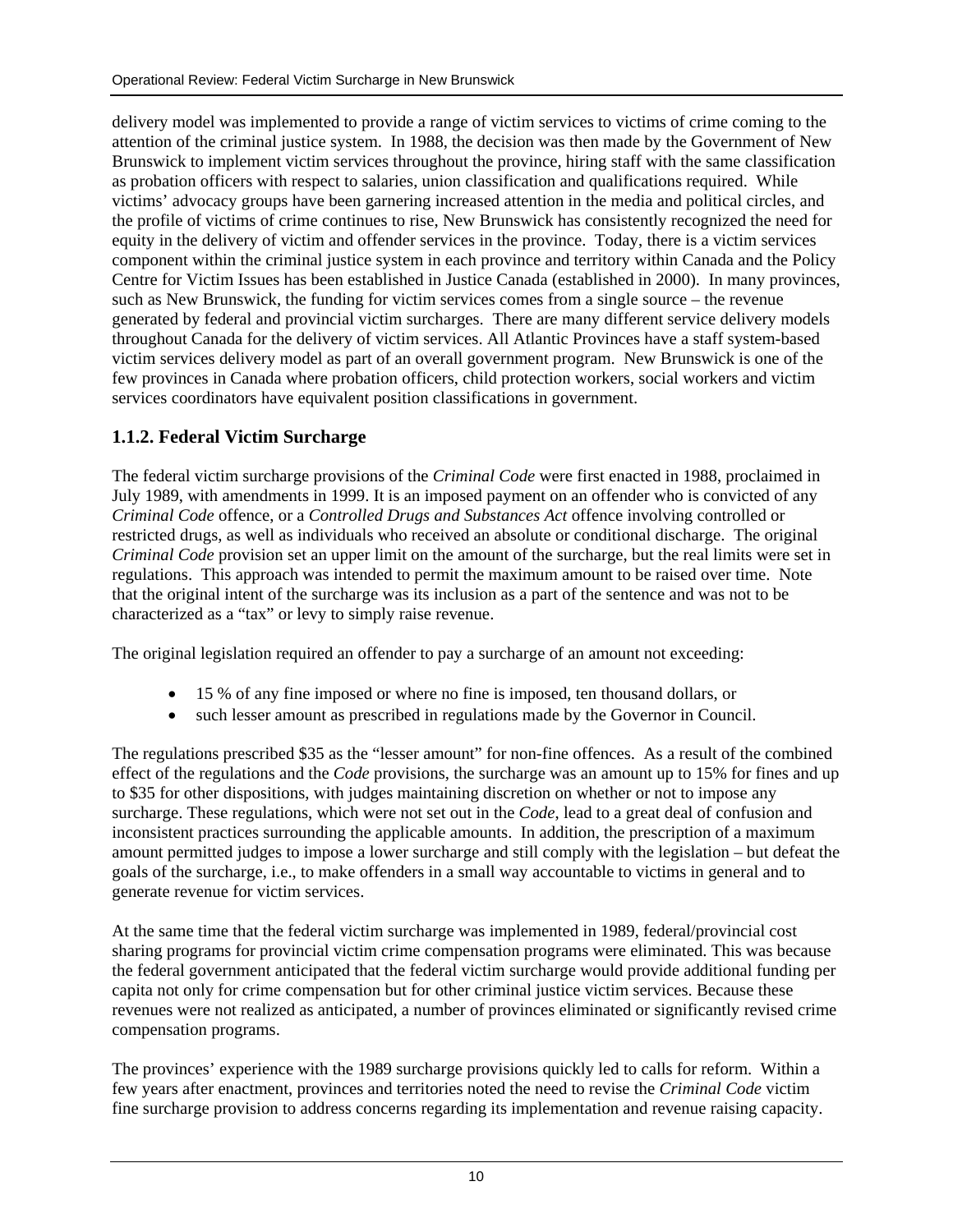Research conducted by Justice Canada consultants in the early  $1990$  $1990$ 's<sup>1</sup> revealed that in many cases the imposition of the surcharge was ignored or forgotten, particularly where the disposition was other than a fine. In situations where a jail term was imposed, judges often relied on the undue hardship provision to waive imposition. In addition, the imposition of the \$35 surcharge where a term of imprisonment (or other non-fine disposition) was imposed was criticized as disproportionate to the gravity of the offence. Other reasons cited explaining the lack of acceptance of the surcharge included the perception that surcharge revenue would be deposited into general revenues with no guarantee that existing services for victims would be expanded or new services developed. At that time the low revenue from the federal surcharge was attributed to several factors including lack of awareness, concerns regarding the use of surcharge revenue and the restrictions on the maximum limits.

Despite the lower than anticipated revenues, provinces did not initially recommend increased amounts due to the fact that awareness and acceptance of the surcharge was improving and changes to the amounts could have impeded progress. No consensus on this issue was reached until December 1997, when Provincial and Territorial Ministers of Justice urged the federal Minister of Justice to proceed with revisions to the surcharge scheme.

<span id="page-11-0"></span> $\overline{a}$ Two studies were undertaken to review the impact of the new provisions, one in British Columbia and one in Ontario. The first was entitled, *An Assessment of Victim Fine Surcharge in British Columbia,* by Tim Roberts (1992). There were two types of analysis conducted in this study: i) an implementation analysis, which examined the degree to which and the geographical consistency with which the victim surcharge provisions were implemented in BC and the procedures involved in the process; and ii), an analysis of issues which have arisen in regard to particular types of cases and in regard to the implementation of victim surcharges.

Two primary methods were used: a survey of key justice system informants in 4 major locations, and to a lesser degree in 21 other sites; and, a file review of the use of victim surcharges in 1,195 completed cases with convictions.

Three themes emerged from the study findings:

<sup>1)</sup> There is considerable variability in the frequency of the imposition of the surcharge in BC.<br>2) There is resistance by judges to the imposition of the victim surcharge.

There is resistance by judges to the imposition of the victim surcharge.

<sup>3)</sup> There is a lack of implementation of surcharges on non-fine dispositions.

The second study was entitled, *Helping Victims through Fine Surcharges,* by Lee Axon and Bob Hann (1994).This study examined Ontario's experience with the surcharge and also reviewed practices in other jurisdictions. Findings from the study included:

<sup>1)</sup> In Ontario, the revenue generated by the surcharge declined dramatically since the initial introduction in 1989 because it was being applied with less frequency.

<sup>2)</sup> Only about 15% of the potential (allowing for undue hardship at 33% and default at 45%) was imposed in 1992 and only 2.7% actually collected.

<sup>3)</sup> More than 80% of all surcharges were imposed on "victimless" crimes (impaired driving, morals offences, wilful damage).

<sup>4)</sup> The major reason for the low rates of imposition of the surcharge in Ontario is judicial concern that the revenue is not being used to provide services for crime victims. Revenue was being deposited in the province's Consolidated Revenue Fund. Three quarters of the judges responded that if the revenue were directed towards victim services, they would be more likely to impose the surcharge. Crown expressed similar views. Defence were almost unanimously opposed to the surcharge.

<sup>5)</sup> In other jurisdictions, the study found that: there is widespread dissatisfaction with the regulated \$35 maximum for non-fine dispositions; little attention has been given to informing offenders about the purpose of the surcharge; judges are more likely to impose the surcharge on fines than on non-fine dispositions; the surcharge has been most successful in those jurisdictions that have kept judges informed about how the revenue is being used; and most jurisdictions have developed a designated fund for the revenue.

There was no research conducted following the 1999 amendments.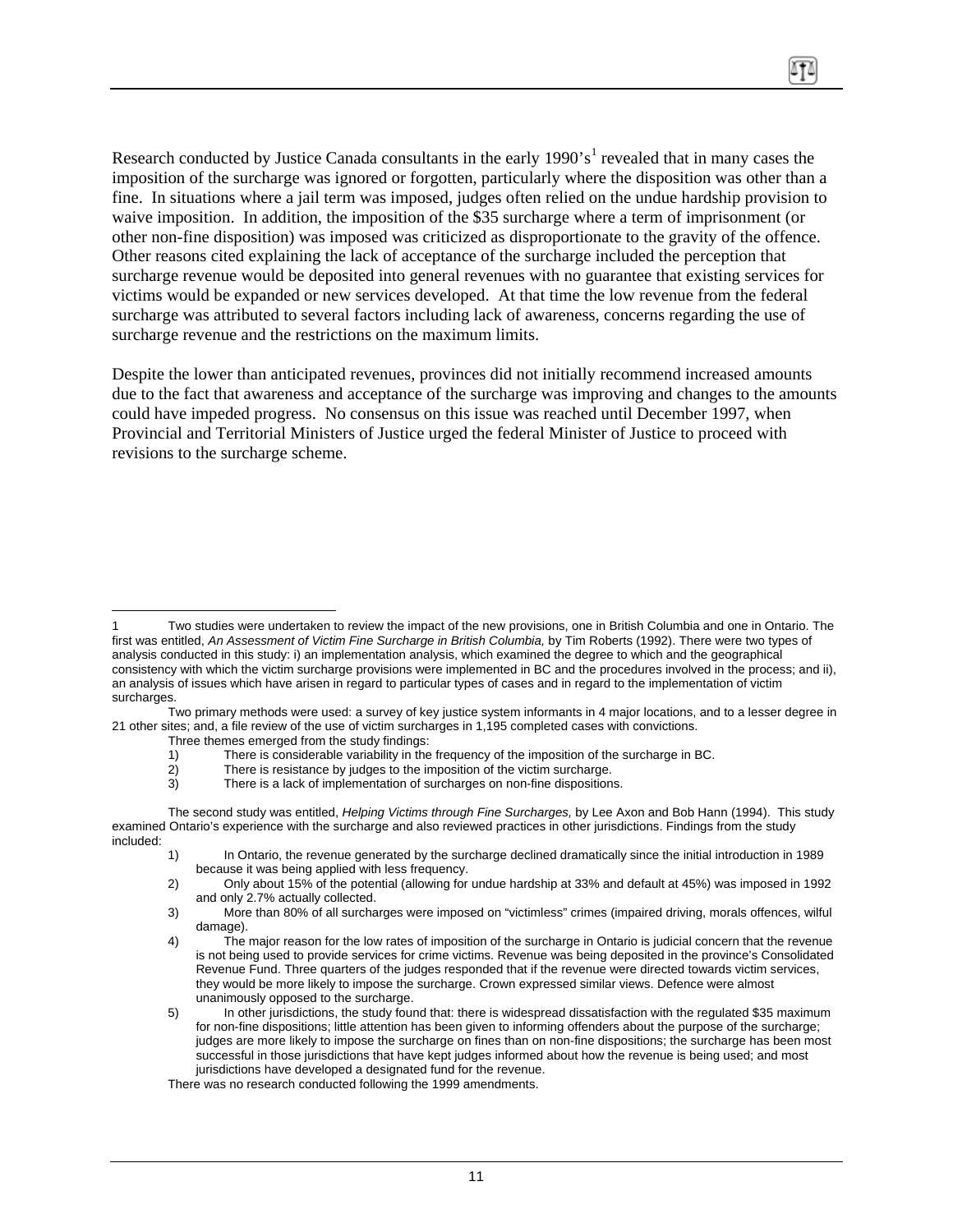The Federal Provincial Territorial Working Group (FPTWG) on Victims of Crime proposed that s. 737 of the *Code* be amended to provide that:

- o A mandatory minimum amount shall be imposed; a minimum surcharge of 15% of a fine and for non-fine dispositions, a minimum of \$50 for summary conviction offences and a minimum of \$100 for indictable offences (or other amounts)
- o These minimum amounts shall be automatically (presumed to be or deemed to be) imposed in addition to any other sentence with some exceptions, including:
	- The judge determines that a greater amount of surcharge should be imposed, or
	- The judge determines that undue hardship would result from the imposition of the surcharge.

In 1998, the Standing Committee on Justice and Human Rights tabled its report following its review of the victim's role in the criminal justice system; *Victims' Rights - a Voice Not a Veto*. The Committee noted the problems with the original surcharge provisions, including judges' inadvertent failure to impose the surcharge and non-aggressive enforcement and collection initiatives by pertinent departments.

The report affirmed that additional resources were needed to provide adequate victim services across the country and that increasing the victim surcharge would be a reasonable way to generate more revenue, particularly given that the maximum surcharge amounts had not increased since 1989.

The Government's Response (December 1998) noted that the recommendations of the FPTWG and those of the FPT Attorneys General were consistent with those of the Committee. The Response included a commitment by the Minister of Justice to pursue *Criminal Code* amendments to revise the amount of the minimum surcharge and to provide for automatic imposition while preserving the undue hardship exemption and providing adequate notice to the accused. The Government's Response also encouraged that a federal victim's office be established that could work in collaboration with the provinces and territories, to among other things, explore effective enforcement mechanisms to ensure that funding would be available to the provinces and territories for their victims' services. The Policy Centre for Victim Issues (PCVI) was established in 2000 as a response to this recommendation. *Criminal Code* amendments to address the needs of victims of crime were proclaimed into force in 1999, including new surcharge provisions designed to address the concerns noted. These concerns and subsequent amendments focused on the amount of the minimum surcharge and the possibility to provide for automatic imposition while preserving the undue hardship exemption.

The only exception to the mandatory imposition of this surcharge is when the offender can prove undue hardship (*Criminal Code* s.737(5)). The surcharge may be waived if the offender establishes undue hardship to either her/himself or his/her dependants as a result of the imposition of the federal victim surcharge. When the court waives a federal victim surcharge, it is required to provide reasons and state them in the record of proceedings  $(s.737(6))$ . While there is a Fine Option Program, which is an opportunity for the offender to satisfy fines by means of community work through a formula calculating the number of hours the offender works, the Fines Option Program *cannot* specifically be used to satisfy a surcharge (s.736 and s.737(10)). Furthermore, section 734.8(5) of the *Criminal Code* clarifies that where a part payment is made for a fine, the money is applied first to the costs (s.734(5)(a)(i)) second to the surcharge and then to the fine (Section 737).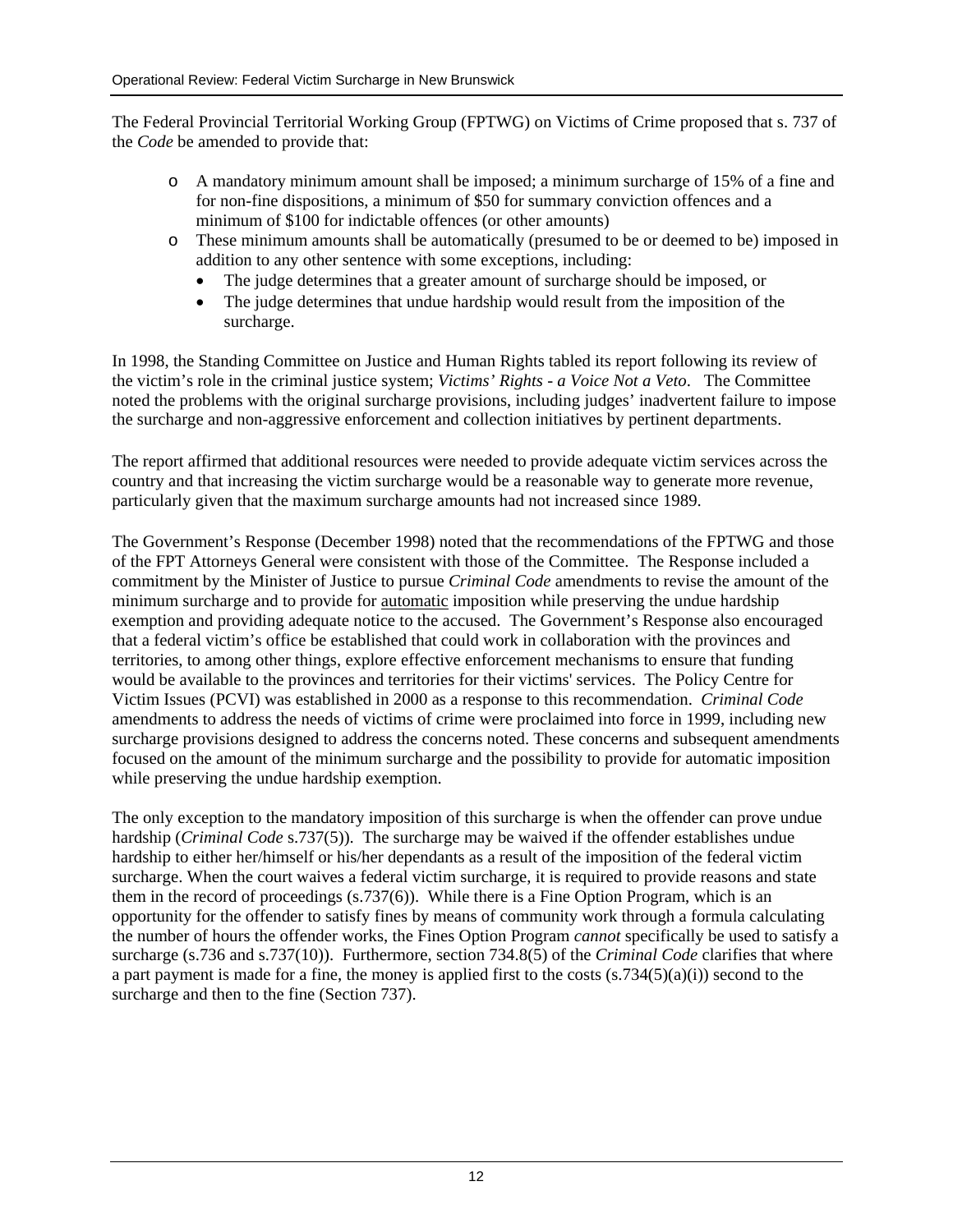<span id="page-13-0"></span>Similar to the federal victim surcharge, there is a provincial victim surcharge in New Brunswick as set out in section 3 of *Regulation 91-67 of the New Brunswick Victims Services Act*:

A surcharge for the purpose of subsection 18(2) of the Act is as follows:

(a) an amount equal to twenty per cent of any fine or money penalty imposed where a person is convicted of an offence under any Act of the Legislature or any regulation under such Act;

(b) an amount equal to twenty per cent of any payment made under any Act of the Legislature or any regulation under such Act, on which payment the person is deemed to have been convicted of an offence; or

(c) an amount equal to twenty per cent of any fine or money penalty described in paragraphs 14(5)(a) and (b) of the Provincial Offences Procedure Act where a person makes a payment in accordance with subsection 14(1) or (2) of that Act in respect of an offence charged in a ticket served on the person under that Act.

The primary difference between the provincial victim surcharge and the federal victim surcharge is that the provincial surcharge is mandatory and always applied, while judges can per s.737(5) waive the federal surcharge. It should be noted that the provincial victim surcharge is the primary source of funding for Victim Services in New Brunswick. The federal victim surcharge is the other source of funds. Approximately \$1.1 million is realized annually from the provincial victim surcharge where the federal surcharge has remained constant at \$250,000. This is similar in other jurisdictions and was one of the issues raised by Manitoba at the Federal/Provincial/Territorial Ministers meeting in 2005 that resulted in this study. Non-criminal surcharge revenue (PVS) is being used to fund crime victim services.

## **1.1.3. The New Brunswick Federal Victim Surcharge Experience**

The underlying philosophy of the federal victim surcharge rests in s.737(7) of the *Criminal Code* which states that the surcharge is imposed for the purpose of providing a concrete means of assisting victims of crime with a broad range of services. To this end, New Brunswick, like all provinces, has established a special purpose account under the New Brunswick *Victims Services Act* for the sole purpose of Victim Services to distribute the federal and provincial victim surcharges revenue thereby providing services to victims of crime in the province where the federal victim surcharge is collected.

The benefit of this designation is that the fund is a protected entity not subject to the typical budgetary fluctuations that occur with differing governing priorities. Thus, the money cannot be funnelled towards competing government priorities and can only be used to fund victim services. The drawback of this special designation is that the account cannot run a deficit from year-to-year. This potentially jeopardizes victim services, which is heavily dependent on victim surcharge revenue from the previous fiscal year. In short, less monies generated by the victim surcharge regime translates into fewer services for victims of crime in the province.

Currently, Victim Services NB has an annual operating budget of \$1.4 million for victim service programs. These programs provide victims of crime with: information on the criminal justice system and court processes, referrals for counselling to assist in dealing with the trauma of being victimized, court preparation, court support for vulnerable persons, assistance in preparing victim impact statements, victim notification of offender release from provincial institutions, victim notification of reviews and outcomes in cases where the accused has been found not criminally responsible and compensation programs for victims of crime. Additional services will be implemented in 2005/06 as the province is implementing a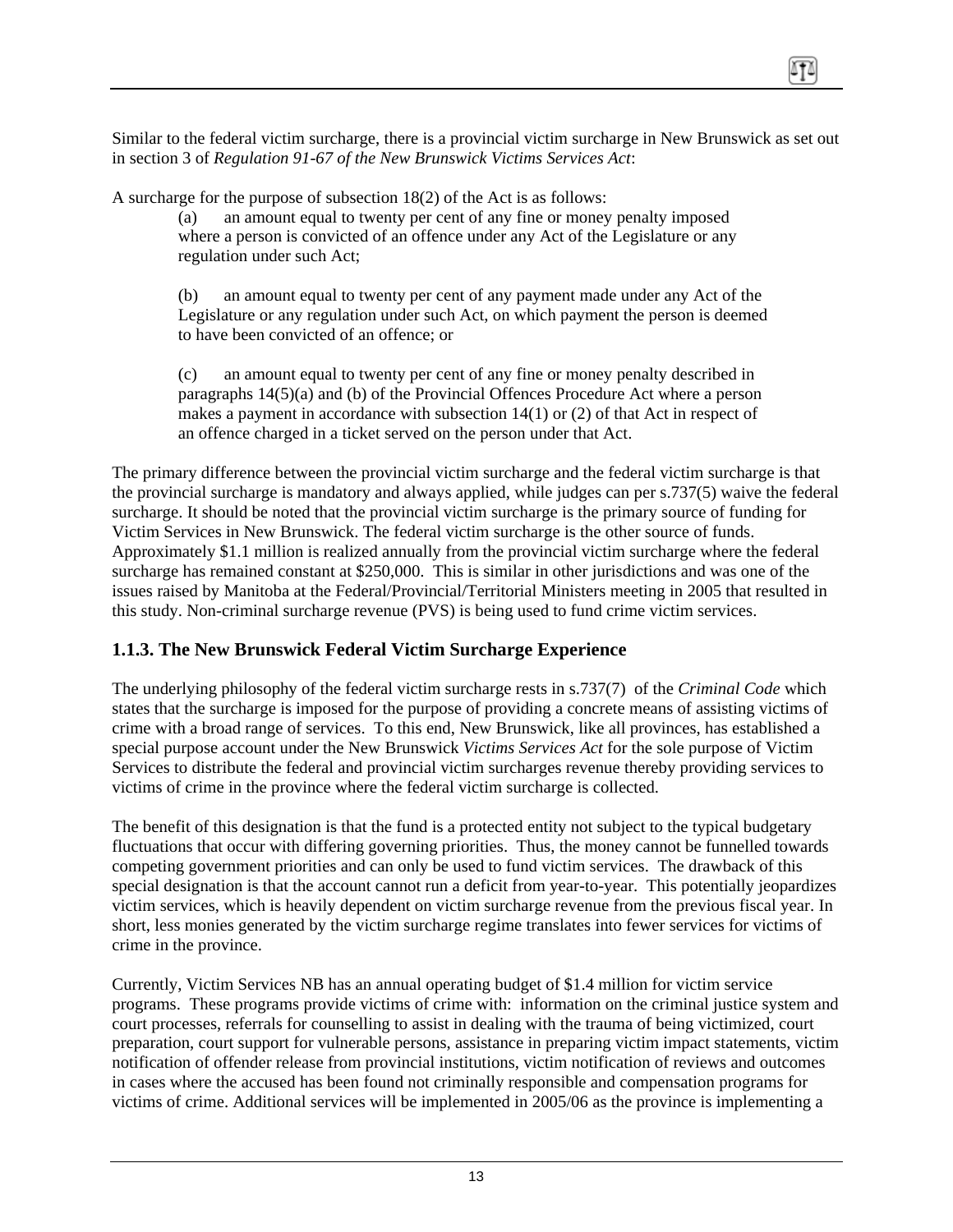<span id="page-14-0"></span>Domestic Violence Criminal Court and a dedicated victim services coordinator will be assigned to work in this specialized court.

The surcharge collection in New Brunswick has remained at approximately \$250,000 annually since the early 1990's even though amendments to increase the surcharge were passed in 1999, leading to the study question as to why revenue has not increased. These services are directly and adversely affected when a systematic shortfall in federal victim surcharge revenue continues to occur. At present the federal victim surcharge only contributes 17% to total expenditures by NB Victim Services. Table A below presents actual and potential federal victim fine surcharge revenues for 2001/2002.

#### **Table A**

|                              | Actual<br>Revenues* | <b>Potential</b><br><b>Revenues</b> | Difference between<br><b>Actual and</b><br><b>Potential Revenue</b> |
|------------------------------|---------------------|-------------------------------------|---------------------------------------------------------------------|
| <b>Prince Edward Island</b>  | \$48,313            | \$84,628                            | \$36,315                                                            |
| <b>New Brunswick</b>         | \$266,000           | \$415,927                           | \$149,927                                                           |
| Newfoundland and Labrador    | \$141,394           | \$214,697                           | \$73,303                                                            |
| Quebec                       | \$2,234,606         | \$1,396,300                         | $-$ \$838,306                                                       |
| Ontario                      | \$1,237,323         | \$6,647,395                         | \$5,410,072                                                         |
| Alberta                      | \$1,137,000         | \$1,836,991                         | \$699,991                                                           |
| <b>British Columbia</b>      | \$612,000           | \$1,964,039                         | \$1,352,039                                                         |
| <b>Northwest Territories</b> | \$35,741            | \$43,403                            | \$7,562                                                             |

jurisdictions cannot separate out provincial and federal surcharge revenue and so figures for these jurisdictions are not included.

◦Figures are based on a table "Potential Surcharge Revenues" developed by the Research and Statistics Division where the surcharge is 15% of the fine amount (as in the current provisions). Please see the table in the appendix for an explanation of how potential surcharge revenues were generated.

Prepared by the Research and Statistics Division and the Policy Centre for Victim Issues

## **1.2. Purpose**

The objective of this research project is to develop a better understanding of the challenges and possible solutions to those challenges of the federal victim surcharge regime. The New Brunswick Provincial Court System was selected as the site for this review. Some of the challenges that have been documented in the past include: waivers by judges on a mere assertion of inability to pay; disposition records that do not refer to the surcharge, even though it is required to be paid; default and ineffective enforcement. Since the introduction of the federal victim surcharge in 1989, and moreover since the automatic imposition (subject to waiver) of the surcharge regime in 1999, the process has consistently recovered only a portion of its anticipated revenue. This estimated shortfall has been noted in jurisdictions across the country and is based on conviction rates provided by the Research and Statistics Division of Justice Canada (Li, 2005). The question is whether or not this lack of revenue is due to the federal victim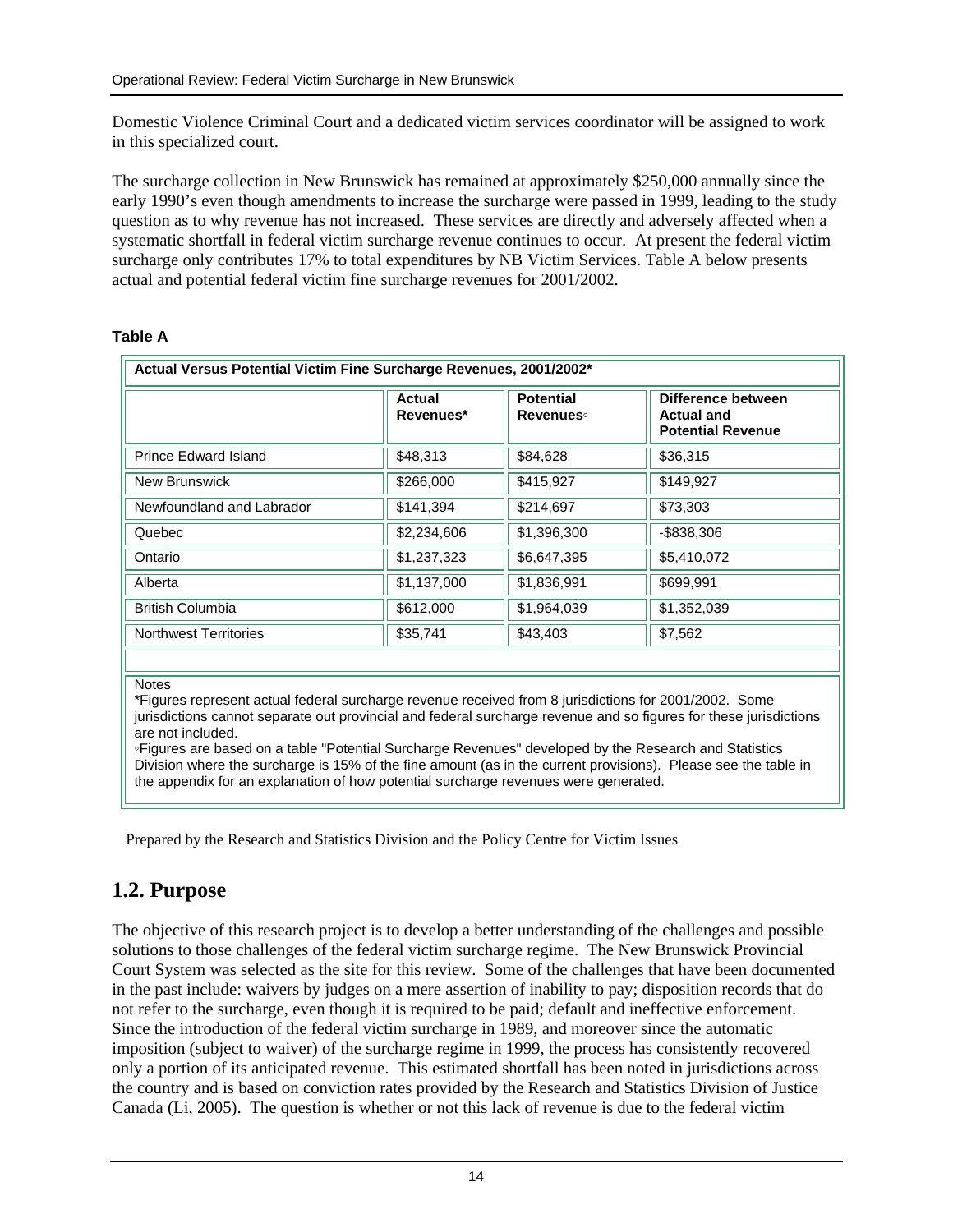surcharge being waived or whether the problem is primarily due to the collection process. If the problem of low revenue is embedded in the imposition and/or the waiver process of the federal victim surcharge, there is also the question of whether this is due to courts waiving the federal victim surcharge on a per individual case basis or whether this is due to local court-based practices of systematically not imposing the federal victim surcharge, i.e., blanket non-imposition.

The impetus of this study began with the Attorney General of Manitoba proposing to Federal Provincial and Territorial (FPT) Ministers Responsible for Justice that, as a symbolic measure where most victim surcharge revenue is raised through provincial surcharges on victimless violations not federal, the amount of the victim surcharge in the *Criminal Code* be increased from 15% on fines to 20% (January 2005). Ministers agreed to refer this issue to the FPT Working Group on Victims of Crime for consideration. The Working Group was tasked with undertaking additional research and exploring options for increasing federal surcharge revenues and asked to report to FPT Deputy Ministers. In response to this, the Deputy Minister of Justice for New Brunswick offered New Brunswick as a pilot site for any research on the surcharge. The results of the study will provide the foundation for discussions on the effectiveness of the surcharge provisions.

The present review focuses on a three-fold mandate: What is the documentation, imposition and collection process of the federal victim surcharge in New Brunswick? The seven primary research questions are:

- 1. Does New Brunswick assume automatic imposition unless waived by the judge and so are court forms developed in this way?
- 2. Are policy directives in place related to court administration of automatic imposition and are those directives being followed?
- 3. What are the enforcement strategies in place in New Brunswick and what if any are the consequences of non-compliance?
- 4. Is the default formula in the *Criminal Code* meaningful for collection and is it a meaningful consequence?
- 5. What other options could be considered for collection and what are any impediments that would need to be overcome jurisdictionally to implement options other than default time as a penalty?
- 6. What are the rates of imposition and compliance in New Brunswick?
- 7. Why has the anticipated revenue to be generated in New Brunswick from the 1999 amendments to the *Criminal Code* provisions related to surcharge not been realized?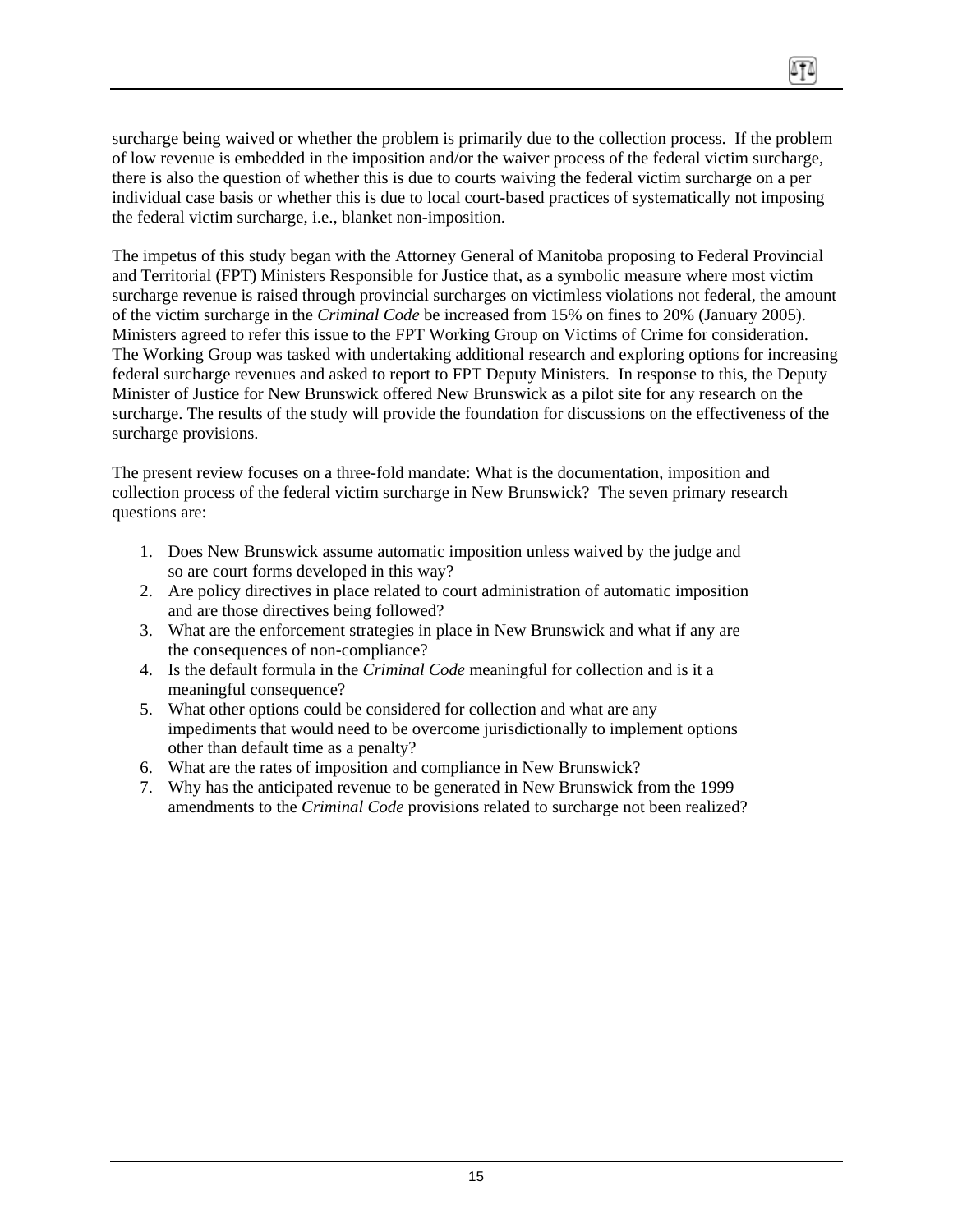# <span id="page-16-0"></span>2. Methodology

he methodology used to study the imposition and collection process of the federal victim surcharge in New Brunswick primarily consisted of a qualitative approach. The methodology consisted of 1) interviews with 22 informants to ascertain awareness/attitudes towards the surcharge as well as The methodology used to study the imposition and collection process of the federal victim surcharge in New Brunswick primarily consisted of a qualitative approach. The methodology consisted of 1) interviews with 22 informa document imposition/waiving of the federal victim surcharge.

The court offices of one permanent Provincial Court were visited and informal discussions with court officials were conducted to obtain preliminary logistical information on the federal victim surcharge process. Court proceedings were also observed on several occasions at various Provincial Court locations. All pertinent information to be gathered was identified to ensure a comprehensive analysis of the "paper trail" generated during the imposition and collection of the federal victim surcharge could be identified. Coding manuals for the file review were then developed after these site visits. A random sample of 861 cases, from the year 2005-2006, was then drawn from the New Brunswick Justice Information System. All 14 permanent locations of the Provincial Court in New Brunswick within the six administrative regions were sampled.

The information collected during the interviews and file reviews was to be supplemented with a quantitative analysis based on five years of automated data from the New Brunswick Justice Information System. This databank permitted the calculation of the average imposition and collection rates of the federal victim surcharge in New Brunswick Provincial Court locations from 2000 to 2005.

# **2.1. Quantitative Data (New Brunswick Justice Information System)**

The Department of Justice New Brunswick provided data from 2000-2001 to 2004-2005 fiscal years. Fiscal information pertaining to payment of fines and federal victim surcharge was available for all five fiscal years. Average rates of imposition and collection were generated for each of the six administrative regions.

## **2.2. Case File Review**

A systematic manual file review was conducted with court files from all 14 Provincial Court permanent locations across the six administrative regions of New Brunswick, in order to collect information on court federal victim surcharge imposition rates. The 14 locations were: Bathurst, Campbellton, Tracadie-Shediac, Miramichi, Moncton, Richibucto, Saint John, St. Stephen, Hampton, Fredericton, Burton, Woodstock, Edmundston, and Grand Falls. Marked differences in the frequency of waiver of the federal victim surcharge based on study site were anticipated; therefore, in order to achieve the objectives of this study, all 14 locations were sampled. Using data from the New Brunswick Justice Information System, a random sample of 100 convicted cases from each of the 14 Provincial Court locations was selected to be manually reviewed. This provided a total of 1400 potential files for review. Variables collected during the manual file review included: the nature of the active imposition/non-imposition of the Federal victim surcharge and relevant documentation, reasons for non-imposition, evidence cited for undue hardship, and whether the summons portion of the standard fine order was completed.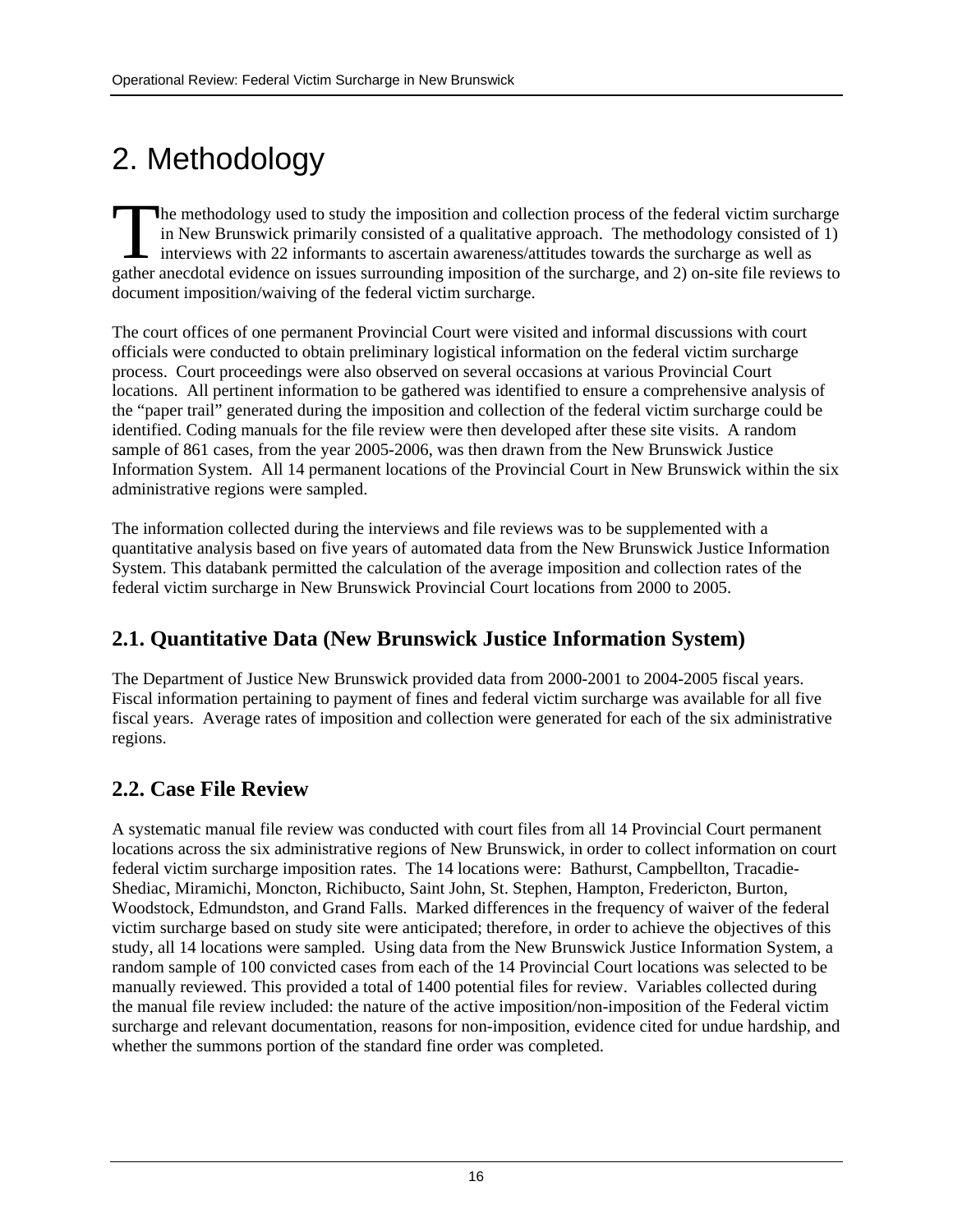# <span id="page-17-0"></span>**2.3. Qualitative Data: Interviews with Key Informants**

A key informant strategy was used to solicit information from the court's multidisciplinary team. Prior to interviews, an information letter was sent inviting primary key informants to participate in the review and outlining the topics to be covered. The five primary key informants were:

- Director of Program Support Services, Court Services Division, Department of Justice and Consumer Affairs;
- Manager of Victim Program Support Services, Department of Public Safety;
- Assistant Deputy Minister Community and Correctional Services, Department of Public Safety;
- Director of Financial Services, Department of Public Safety; and,
- The Associate Chief Judge of the Provincial Court.

Each interview was conducted in private using a single Key Informant Interview Protocol developed for this project (Appendix A) except for the Associate Chief Judge who provided written responses to the protocol questions via fax. A single interview protocol was used to bolster convergent validity of the qualitative data collected. In cases where informants did not feel they had an opinion or information regarding the question asked, they were instructed to indicate that lack of insight and the interviewer moved on to the next question. Interviews took approximately 45 minutes to complete.

A second pool of key informants that included judges (n=6) and lawyers (1 duty counsel and 2 defence counsel), were contacted during an additional wave of telephone interviews. In cases where telephone interviews could not be arranged, shortened protocols were emailed/faxed to the informants and written responses were returned. Three of the six judges responded this way. The surveys were composed of the same questions asked during the interviews, but focused on the individual's area of direct expertise. For instance, judges were asked specific questions regarding imposition practices.

A third pool of key informants, comprised of court supervisors (n=8), were surveyed specifically on issues surrounding documentation and administration of the federal victim surcharge.

Data collected from the total 22 interviews and surveys with all key informants were pooled and subjected to a thematic content analysis.

## **2.4. A Note on Terminology – Waiver and Imposition**

The provision in the *Criminal Code* stipulates that ". . . an offender. . . shall pay a victim surcharge . . . "  $(s.737(1))$ . This mandatory imposition is subject to the exception in  $s.737(5)$ , whereby the court may waive the surcharge where the offender establishes "undue hardship." Both the imposition rates and the waiver rates are presented in this study, to provide the complete picture, or "both sides of the coin". The "imposition rate" in this study reflects cases where the surcharge was actively imposed by the court. That is to say, it reflects those cases where the court neither actively waived the surcharge, nor failed to impose it for other reasons, such as inadvertence.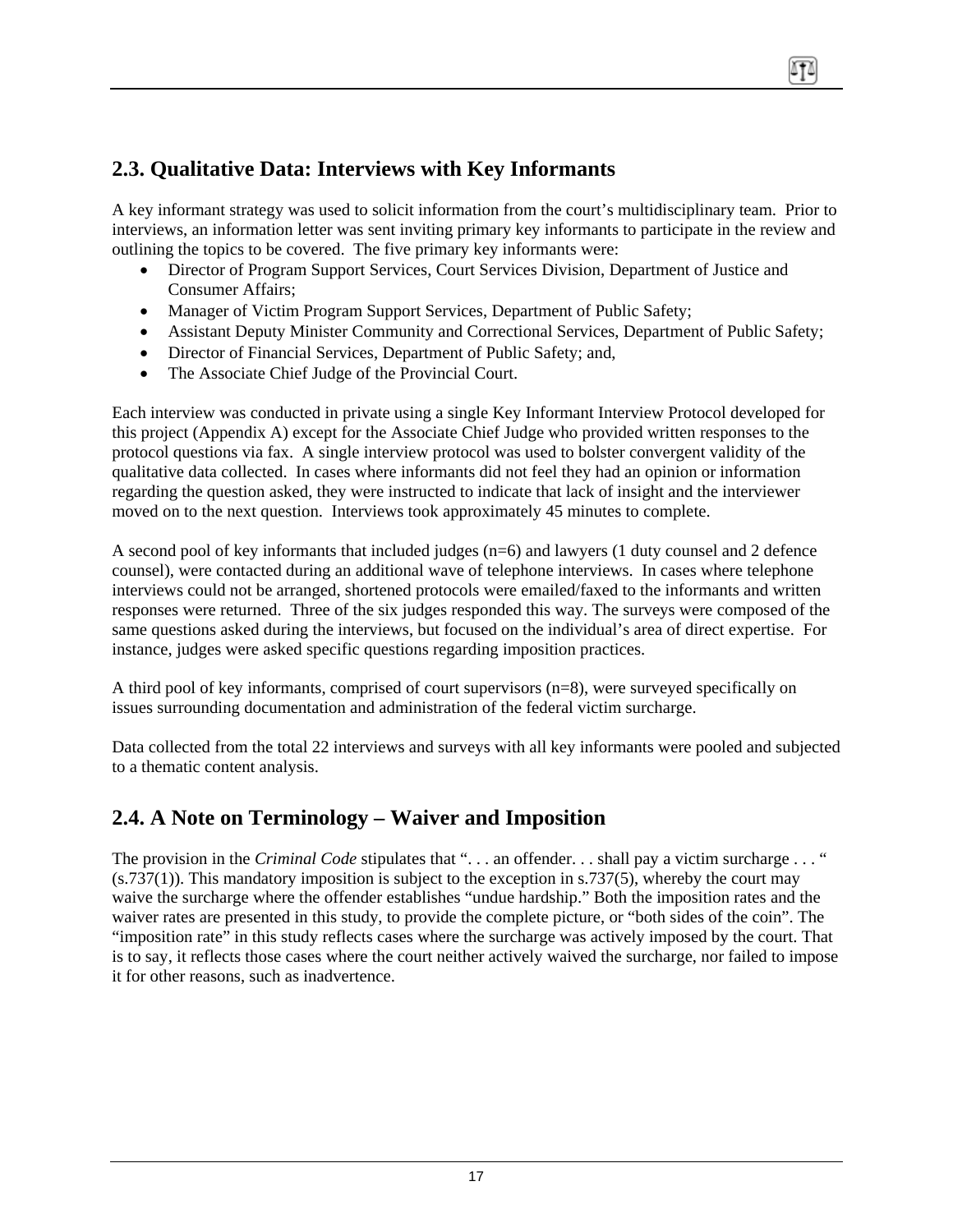# <span id="page-18-0"></span>3. Results

he results are presented in the following order: 1) data generated from the New Brunswick Justice Information System, 2) information extracted from the manual file review from the courthouses, followed by 3) interviews and surveys with key informants. The Inf

## **3.1. Quantitative Data: New Brunswick Justice Information Service**

The Department of Justice New Brunswick provided data from 2000-2001 to 2004-2005 fiscal years. Fiscal information pertaining to payment of fines and federal victim surcharge was available for all five fiscal years. The database consisted of 40,427 cases encapsulating 61,714 eligible dispositions. The majority of these cases had only a single surcharge imposed. A total of 19,794 surcharges were imposed over the five-year period generating a total of \$1,299,478 for Victim Services New Brunswick. More surcharges were imposed on fine dispositions (13,667 of 16,419) compared to non-fine dispositions (6127 of 45,295).

A sample of 861 cases, from 2005-2006, was manually reviewed from all 14 Provincial Court permanent locations covering all six administrative regions in New Brunswick: Moncton, Saint John, Fredericton, Edmundston, Bathurst and Miramichi. In the 540 cases where the federal victim surcharge was waived, there was *no documentation* of the waiver in the file in 202 cases (37.4%) and of those 338 cases where the waiver was documented, five cases documented reasons. In other words, 99% of the time the federal victim surcharge was waived, no reason was documented in the file substantiating the waiver.

This practice is inconsistent with the legislation which states in s.737(6), "When the court makes an order under subsection (5), the court shall state its reasons in the record of the proceedings." Nonetheless, there is evidence that consistent practices exist that have evolved locally and which follow a systematic method of waiving the federal victim surcharge. It should be noted, however, that oral communications among court personnel often play an important role in this process and may be substituting for written documentation in the court proceedings.

The next two sections explore the findings related to the imposition and/or waiver rates (section 3.1.1) and the collection rates (section 3.1.2) for the federal victim surcharge.

## **3.1.1. Imposition Rates of Federal Victim Surcharge**

The data were initially surveyed to document the overall rates of imposition and collection of the federal victim surcharge. Table 1 provides the imposition rates, after decisions regarding waivers, of the federal victim surcharge and these ranged from 22.9% in Moncton to 48.9% in the Fredericton region. Table 1 shows that all regions exhibit high rates of collection, ranging from 79.9% to 85.2% of imposed federal victim surcharge. It is clear that it is the high waiver rate of the federal victim surcharge that is primarily responsible for the reduction in possible revenue. For instance, examining the bottom row in Table 1 the difference between the possible maximum surcharge for the entire province and the surcharge imposed after waivers, i.e., the revenue not realized due to waivers, was \$3,069,844.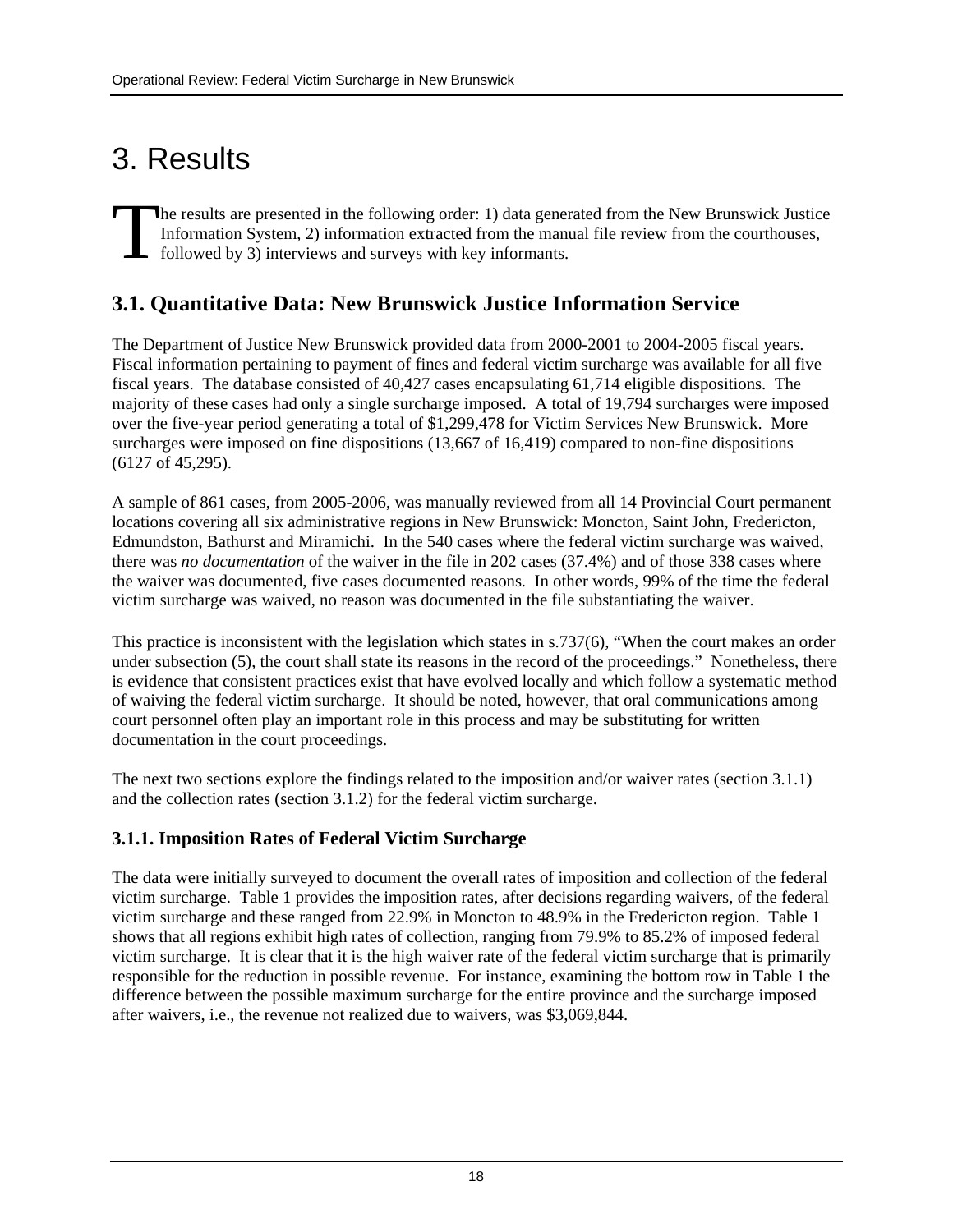| <b>NB Region</b>         | <b>Federal Victim Surcharge Imposition</b><br>(after waiver decision) |             |                                                | <b>Federal Victim Surcharge Collection</b> |                                                  |                                                            |  |
|--------------------------|-----------------------------------------------------------------------|-------------|------------------------------------------------|--------------------------------------------|--------------------------------------------------|------------------------------------------------------------|--|
|                          | <b>Maximum</b><br><b>Possible</b>                                     | Imposed     | <b>Percent</b><br>Imposed of<br><b>Maximum</b> | <b>Collected</b>                           | <b>Percent</b><br>Collected of<br><b>Imposed</b> | <b>Percent</b><br><b>Collected</b><br>οf<br><b>Maximum</b> |  |
| Moncton <sup>T</sup>     | \$1,319,231                                                           | \$302,039   | 22.9%                                          | \$247,080                                  | 81.8%                                            | 18.7%                                                      |  |
| Saint John <sup>2</sup>  | \$886,144                                                             | \$304,763   | 34.4%                                          | \$259,664                                  | 85.2%                                            | 29.3%                                                      |  |
| Fredericton <sup>3</sup> | \$747,214                                                             | \$365,440   | 48.9%                                          | \$292,148                                  | 79.9%                                            | 39.1%                                                      |  |
| Edmundston <sup>4</sup>  | \$387,500                                                             | \$151,155   | 39.0%                                          | \$127,504                                  | 84.4%                                            | 32.9%                                                      |  |
| Bathurst <sup>5</sup>    | \$947,372                                                             | \$298,736   | 31.5%                                          | \$247,905                                  | 83.0%                                            | 26.2%                                                      |  |
| Miramichi <sup>6</sup>   | \$353,642                                                             | \$149,126   | 42.2%                                          | \$125,177                                  | 83.9%                                            | 35.4%                                                      |  |
| <b>ALL REGIONS</b>       | \$4,641,103                                                           | \$1,571,259 | 33.8%                                          | \$1,299,478                                | 82.7%                                            | 28.0%                                                      |  |

#### **Table 1: Imposition and Collection of Federal Victim Surcharge Across Six New Brunswick Regions: 2000-2005**

1 Moncton (Moncton, Richibucto)

2 Saint John (Saint John, St. Stephen, Hampton)

3 Fredericton (Fredericton, Burton, Woodstock)

4 Edmundston (Edmundston, Grand Falls)

5 Bathurst ( Bathurst, Campbellton , Tracadie-Sheila)

6 Miramichi (Miramichi)

Federal victim surcharge collection rates were examined according to whether or not the summons portion of the fine/surcharge order was completed as part of the fine/surcharge order. The summons portion of the fine/surcharge order compels the offender to return to court on a stated date if the fine and/or surcharge has not been satisfied by the due date. Correlations were generated on a regional basis. There was no significant relationship between having the summons portion completed and payment of the federal victim surcharge in three of the regions, while Saint John ( $r = .38$ ,  $t = 5.44$ ,  $df = 173$ ,  $p < .005$ ) and Bathurst ( $r=17$ ,  $t=2.30$  df=175,  $p<.01$ ) regions indicated that there was a significantly higher rate of payment when the summons portion was attached to the fine/surcharge orders. Conversely, Moncton displayed an inverse relationship (r= $-0.21$ , t= $-2.82$ , df=173, p<01), indicating that when default orders were attached the offender was actually less likely to pay.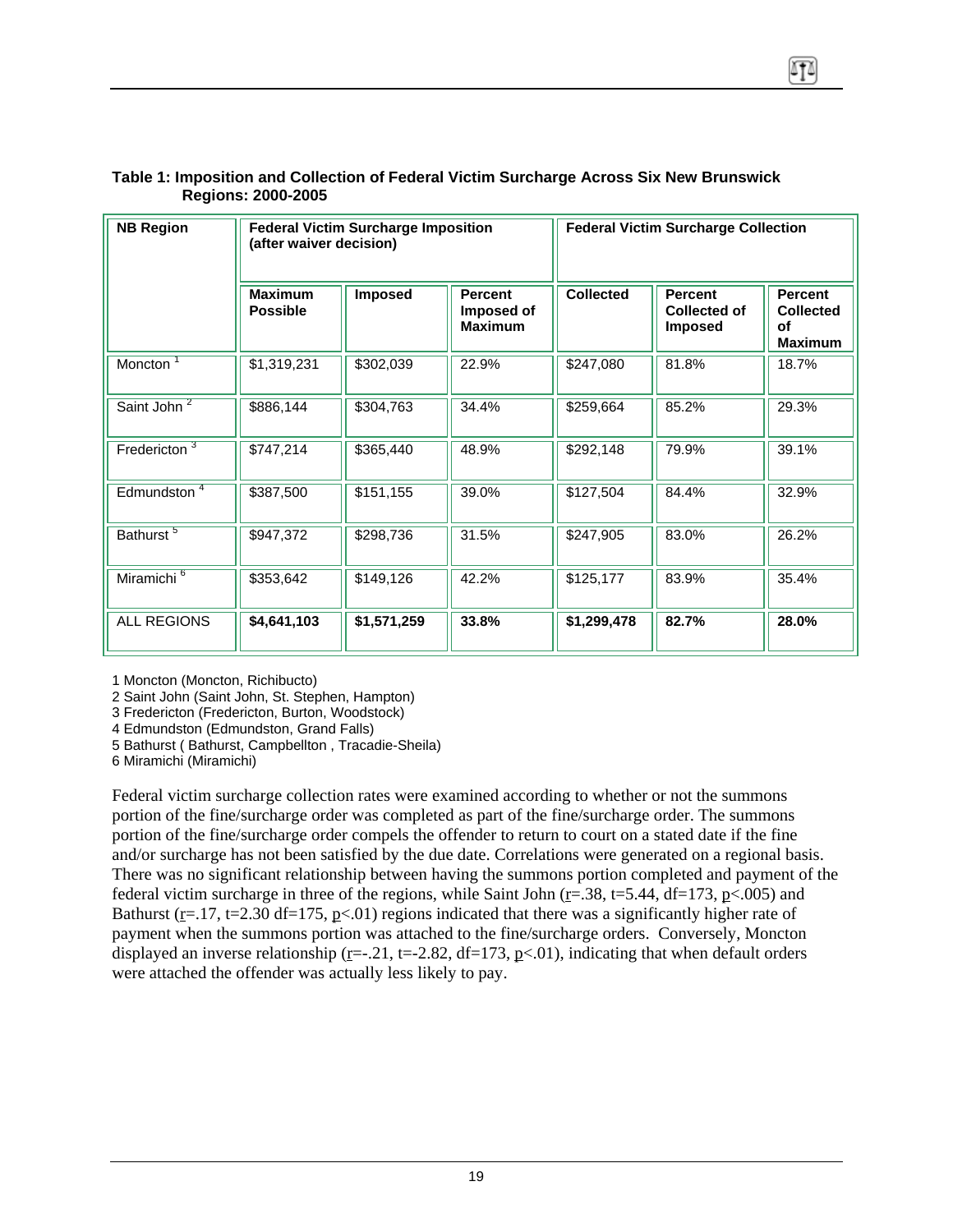| <b>NB Region</b>        | Total Number of<br><b>Convictions</b> | <b>FVS Imposition</b><br>(after waiver decision) |                                                        | <b>FVS Collection</b>          |                                                                 |
|-------------------------|---------------------------------------|--------------------------------------------------|--------------------------------------------------------|--------------------------------|-----------------------------------------------------------------|
|                         |                                       | <b>FVS Imposed</b>                               | <b>Average FVS</b><br>Imposed<br><b>Per Conviction</b> | <b>FVS</b><br><b>Collected</b> | <b>Average FVS</b><br><b>Collected</b><br><b>Per Conviction</b> |
| Moncton <sup>1</sup>    | 16,153                                | \$302,039                                        | \$18.70                                                | \$247,080                      | \$15.30                                                         |
| Saint John <sup>2</sup> | 13,541                                | \$304,763                                        | \$22.51                                                | \$259,664                      | \$19.18                                                         |
| Fredericton $3$         | 10,368                                | \$365,440                                        | \$35.25                                                | \$292,148                      | \$28.18                                                         |
| Edmundston <sup>4</sup> | 5441                                  | \$151,155                                        | \$27.78                                                | \$127,504                      | \$23.43                                                         |
| Bathurst <sup>5</sup>   | 11,495                                | \$298,736                                        | \$25.99                                                | \$247,905                      | \$21.57                                                         |
| Miramichi <sup>6</sup>  | 4716                                  | \$149,126                                        | \$31.62                                                | \$125,177                      | \$26.54                                                         |
| <b>TOTAL</b>            | 61,714                                | \$1,571,259                                      | \$25.46                                                | \$1,299,478                    | \$21.06                                                         |

#### **Table 2: Imposition and Collection of FVS, Presented Per Number of Convictions in the Six New Brunswick Regions**

1 Moncton (Moncton, Richibucto)

2 Saint John (Saint John, St. Stephen, Hampton)

3 Fredericton (Fredericton, Burton, Woodstock)

4 Edmundston (Edmundston, Grand Falls)

5 Bathurst ( Bathurst, Campbellton , Tracadie-Sheila)

6 Miramichi

### *3.1.1.1. Imposition of the FVS*

The next three tables report on the various imposition rates related to fine and non-fine dispositions. Table 3 reports on the surcharge imposed compared to the maximum that could possibly be imposed on fine dispositions. There were 16,419 fine dispositions during the five year period, presenting the possibility of generating \$1,591,703 dollars if the maximum FVS were imposed on all convictions. In actuality, there was \$1,197,399 imposed, a 75% imposition rate and a 25% waiver rate. This represents a significantly higher rate of imposition/lower rate of waiver on the fine dispositions compared to non-fine dispositions reported on next (Tables 4 and 5).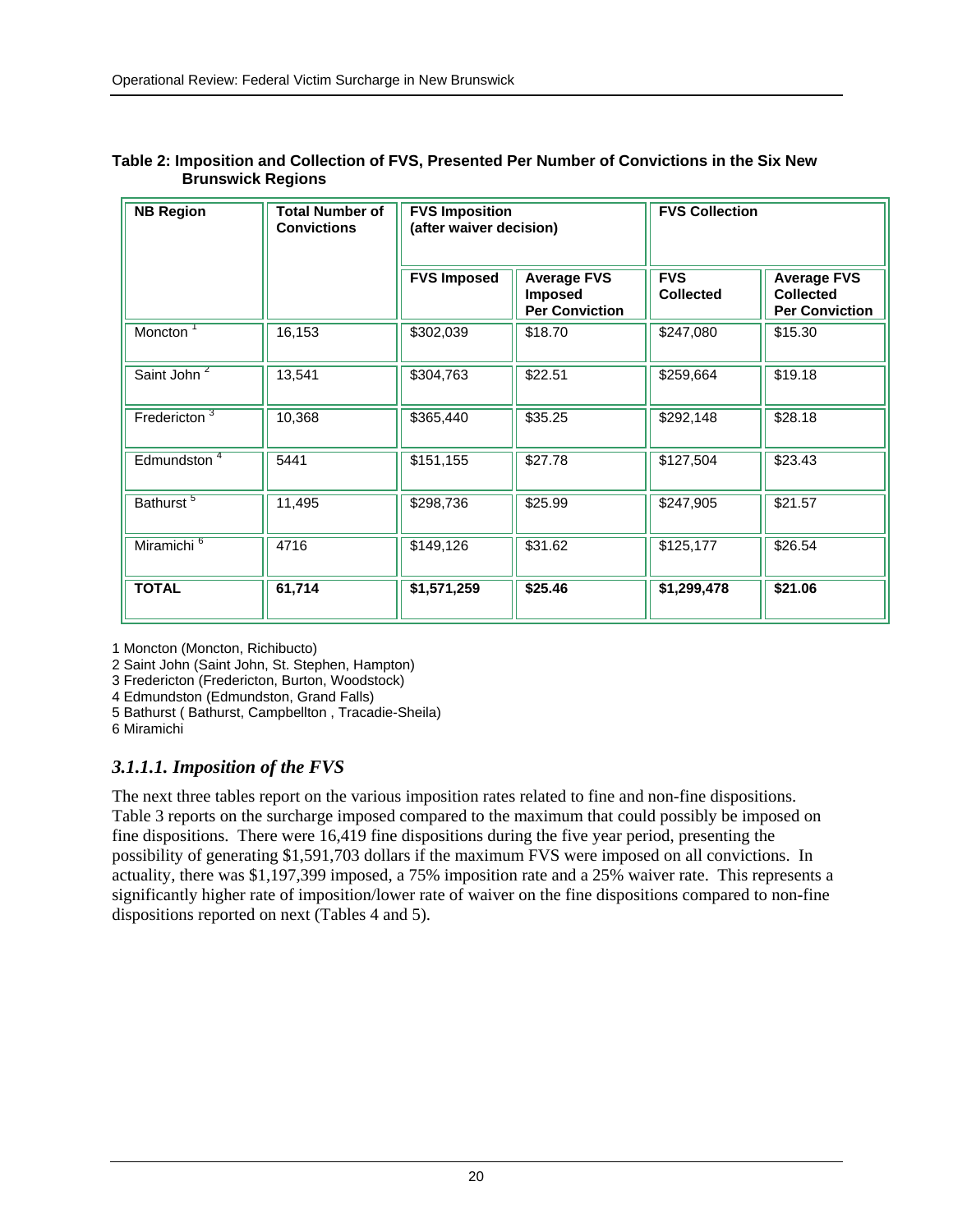| Region                  | Number of<br>Fine<br><b>Dispositions</b> | <b>Total Value</b><br>of Fines | <b>Maximum</b><br><b>Surcharge</b><br>Possible on<br><b>Fines</b> | <b>Surcharge</b><br>Imposed on<br><b>Fines</b> | Percentage<br><b>Surcharge</b><br>Imposed of<br><b>Maximum</b> | Average<br><b>Surcharge</b><br>Percentage<br><b>Imposed</b><br>Per Fine |
|-------------------------|------------------------------------------|--------------------------------|-------------------------------------------------------------------|------------------------------------------------|----------------------------------------------------------------|-------------------------------------------------------------------------|
| Moncton <sup>1</sup>    | 2647                                     | \$2,308,873                    | \$346,331                                                         | \$203,949                                      | 58.9%                                                          | 8.8%                                                                    |
| Saint John <sup>2</sup> | 3391                                     | \$1,989,628                    | \$298,444                                                         | \$254,828                                      | 85.4%                                                          | 12.8%                                                                   |
| Fredericton $3$         | 3015                                     | \$1,635,425                    | \$245,314                                                         | \$231,220                                      | 94.3%                                                          | 14.1%                                                                   |
| Edmundston              | 2537                                     | \$1,275,665                    | \$191,350                                                         | \$127,650                                      | 66.7%                                                          | 10.0%                                                                   |
| Bathurst <sup>5</sup>   | 3626                                     | \$2,599,144                    | \$389,872                                                         | \$253,931                                      | 65.1%                                                          | 9.8%                                                                    |
| Miramichi <sup>6</sup>  | 1203                                     | \$802,615                      | \$120,392                                                         | \$125,821                                      | 104.5%                                                         | 15.7%                                                                   |
| <b>TOTAL</b>            | 16,419                                   | \$10,611,350                   | \$1,591,703                                                       | \$1,197,399                                    | 74.8%                                                          | 11.3%                                                                   |

|  |  | Table 3: Fine Dispositions: Surcharge Imposed (after waiver decision) $^2$ Compared to Maximum |
|--|--|------------------------------------------------------------------------------------------------|
|  |  |                                                                                                |

1 Moncton (Moncton, Richibucto)

2 Saint John (Saint John, St. Stephen, Hampton)

3 Fredericton (Fredericton, Burton, Woodstock)

4 Edmundston (Edmundston, Grand Falls)

5 Bathurst ( Bathurst, Campbellton , Tracadie-Sheila)

6 Miramichi

Summary convictions are less serious offences under the *Criminal Code* having lower maximum sentences and simplified court procedures. There were a total of 29,602 summary convictions in New Brunswick during the 5 year study period, presenting the possibility of generating \$1,480,100 in revenue. A total of \$236,995 was actually imposed on summary convictions, an imposition rate of 16% and a waiver rate of 84%. This is a substantial drop from the 75% imposition rate for fine dispositions. The average surcharge amount imposed per summary conviction is \$8.00.

<span id="page-21-0"></span> $\overline{a}$ 2 The phrase "after waiver decision" is included in the titles of the tables to emphasize that the decision to waive the federal victim surcharge is an active one, rather than the default result.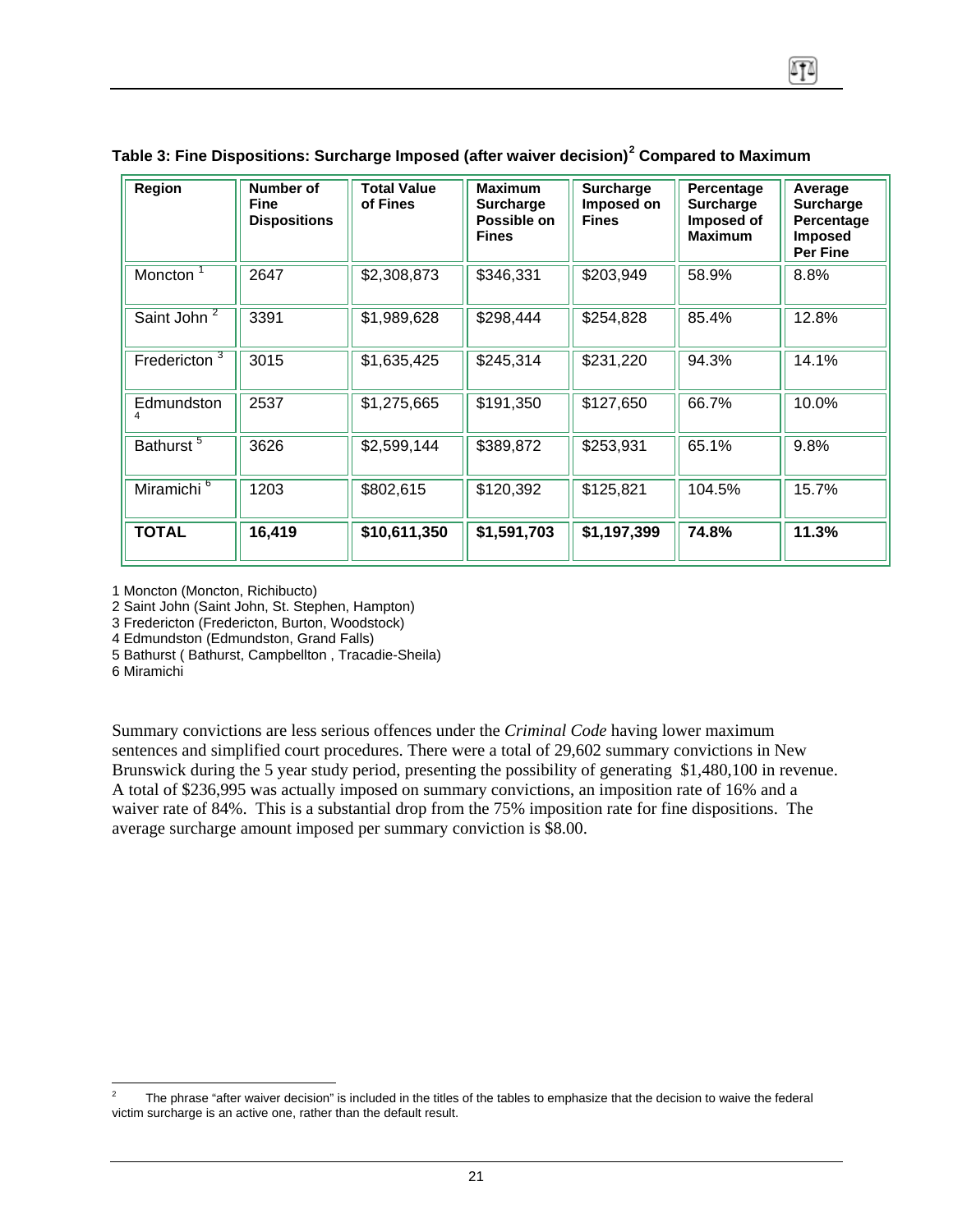| Region                   | Number of<br><b>Summary</b><br><b>Convictions</b> | <b>Maximum</b><br><b>Surcharge</b><br>Possible on<br><b>Summary</b><br><b>Convictions</b> | Surcharge<br>Imposed on<br><b>Summary</b><br><b>Convictions</b> | Percentage<br><b>Surcharge</b><br>Imposed of<br><b>Maximum</b> | Average<br><b>Surcharge</b><br><b>Imposed</b><br><b>Per Summary</b><br><b>Conviction</b> |
|--------------------------|---------------------------------------------------|-------------------------------------------------------------------------------------------|-----------------------------------------------------------------|----------------------------------------------------------------|------------------------------------------------------------------------------------------|
| Moncton <sup>1</sup>     | 7554                                              | \$377,700                                                                                 | \$53,005                                                        | 14.0%                                                          | \$7.02                                                                                   |
| Saint John <sup>2</sup>  | 8546                                              | \$427,300                                                                                 | \$43,665                                                        | 10.2%                                                          | \$5.11                                                                                   |
| Fredericton <sup>3</sup> | 4668                                              | \$233,400                                                                                 | \$81,595                                                        | 35.0%                                                          | \$17.48                                                                                  |
| Edmundston <sup>4</sup>  | 1885                                              | \$94,250                                                                                  | \$13,420                                                        | 14.2%                                                          | \$7.12                                                                                   |
| Bathurst <sup>5</sup>    | 4588                                              | \$229,400                                                                                 | \$27,645                                                        | 12.1%                                                          | \$6.03                                                                                   |
| Miramichi <sup>6</sup>   | 2361                                              | \$118,050                                                                                 | \$17,665                                                        | 15.0%                                                          | \$7.48                                                                                   |
| <b>TOTAL</b>             | 29,602                                            | \$1,480,100                                                                               | \$236,995                                                       | 16.0%                                                          | \$8.00                                                                                   |

|  |  |  |  |  | Table 4: Summary Convictions: Surcharge Imposed (after waiver decision) Compared to Maximum |
|--|--|--|--|--|---------------------------------------------------------------------------------------------|
|--|--|--|--|--|---------------------------------------------------------------------------------------------|

1 Moncton (Moncton, Richibucto)

2 Saint John (Saint John, St. Stephen, Hampton)

3 Fredericton (Fredericton, Burton, Woodstock)

4 Edmundston (Edmundston, Grand Falls)

5 Bathurst ( Bathurst, Campbellton , Tracadie-Sheila)

6 Miramichi

Finally, the proportion of maximum surcharge imposed on indictable offences was examined (Table 5). Again, there was another significant drop in maximum imposition rates to 8.7% or waiver rates of 91.3% with an average surcharge imposed \$8.72 per conviction; a similar rate to summary convictions at \$8.00 average surcharge imposed per conviction.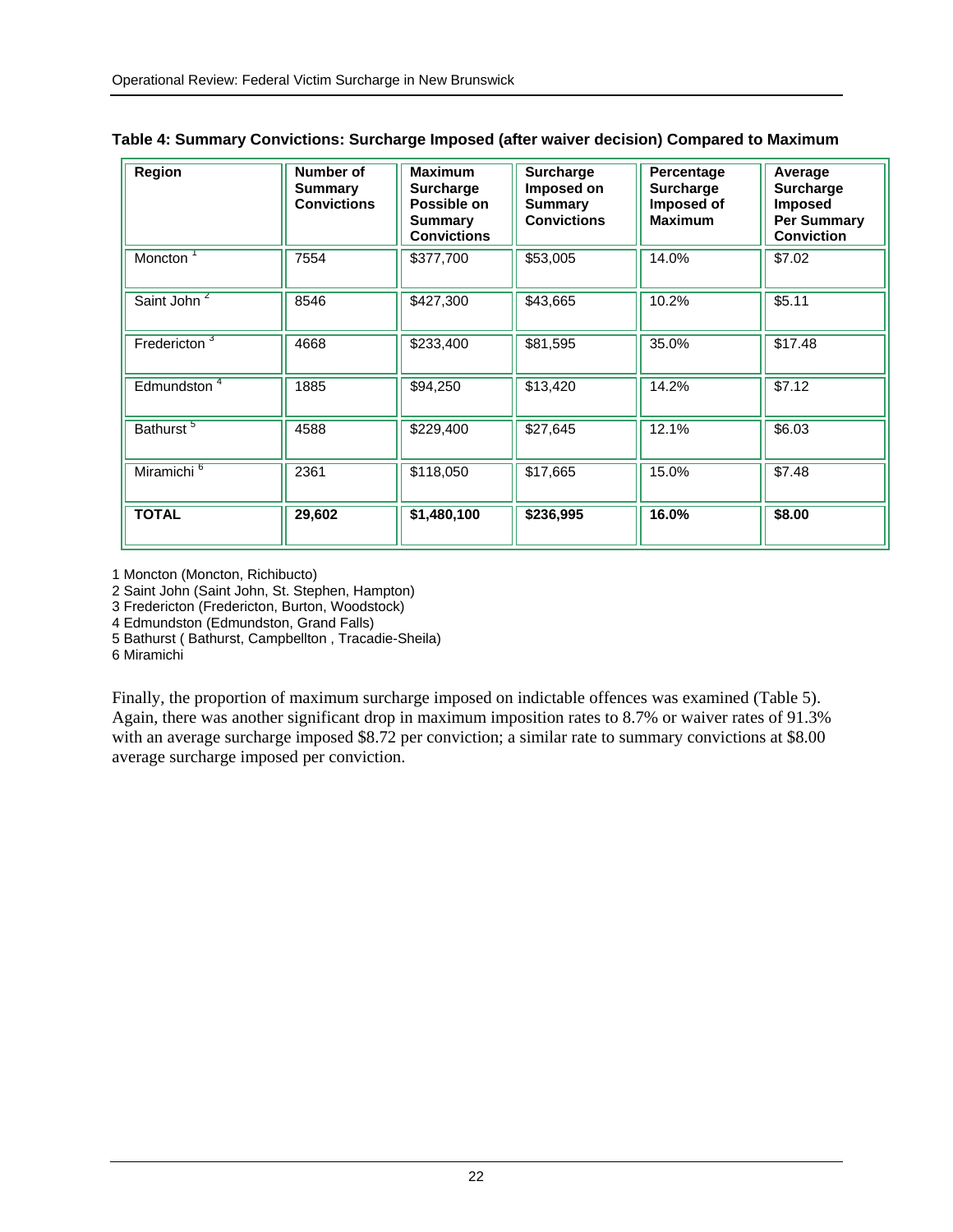| <b>NB Region</b>         | <b>Total Number of</b><br>Indictable<br><b>Convictions</b> | <b>Maximum</b><br>Surcharge<br>Possible on<br>Indictable<br><b>Convictions</b> | Surcharge<br>Imposed on<br>Indictable<br><b>Convictions</b> | Percentage<br>Surcharge<br>Imposed of<br><b>Maximum</b> | Average<br>Surcharge<br><b>Imposed</b><br><b>Per Indictable</b><br><b>Conviction</b> |
|--------------------------|------------------------------------------------------------|--------------------------------------------------------------------------------|-------------------------------------------------------------|---------------------------------------------------------|--------------------------------------------------------------------------------------|
| Moncton                  | 5952                                                       | \$595,200                                                                      | \$45,085                                                    | 7.6%                                                    | \$7.57                                                                               |
| Saint John <sup>2</sup>  | 1604                                                       | \$160,400                                                                      | \$6,270                                                     | 3.9%                                                    | \$3.91                                                                               |
| Fredericton <sup>3</sup> | 2685                                                       | \$268,500                                                                      | \$52,625                                                    | 19.6%                                                   | \$19.60                                                                              |
| Edmundston <sup>4</sup>  | 1019                                                       | \$101,900                                                                      | \$10,085                                                    | 9.9%                                                    | \$9.90                                                                               |
| Bathurst <sup>5</sup>    | 3281                                                       | \$328,100                                                                      | \$17,160                                                    | 5.2%                                                    | \$5.23                                                                               |
| Miramichi <sup>6</sup>   | 1152                                                       | \$115,200                                                                      | \$5640                                                      | 4.9%                                                    | \$4.90                                                                               |
| <b>TOTAL</b>             | 15,693                                                     | \$1,569,300                                                                    | \$136,865                                                   | 8.7%                                                    | \$8.72                                                                               |

#### **Table 5: Indictable Convictions: Surcharge Imposed Compared to Maximum**

1 Moncton (Moncton, Richibucto)

2 Saint John (Saint John, St. Stephen, Hampton)

3 Fredericton (Fredericton, Burton, Woodstock)

4 Edmundston (Edmundston, Grand Falls)

5 Bathurst ( Bathurst, Campbellton , Tracadie-Sheila)

6 Miramichi

The imposition rate was then examined according to the nature of the offence (Table 6). This information is an indication of the discretionary nature of sentencing and imposition practices of judges. Judges take into account factors such as the nature of the offence, among many others, when deciding on the appropriate sentence and waiver of the FVS. The discretionary nature of the FVS is clearly reflected in waiver practices by provincial court judges; Driving Under the Influence (DUI) consistently had the lowest rate of waiver for each region and the highest average surcharge per convicted case (\$74.28 to \$143.45) (Table 6). Similarly, drug offences had the next lowest waiver rate for each region. The database coding did not permit a clear break down of violent vs. non-violent crimes. Therefore, it is recognized that the grouping of offences is less than ideal. Violent offences include sexual assault, and offences against persons, and non-violent offences include motor vehicle violations and property offences, for example. Interestingly, those crimes that involved an offence against a person consistently had the FVS waived at the highest rates across all regions. Recalling information from the interviews with court personnel, this appears to be a function of a "blanket" waiver strategy for custody orders, which are the typical sentence for crimes against a person. This highlights the disjoint between one of the primary purposes of the FVS - having the offender directly compensate their victim - and the court practices of imposing the FVS.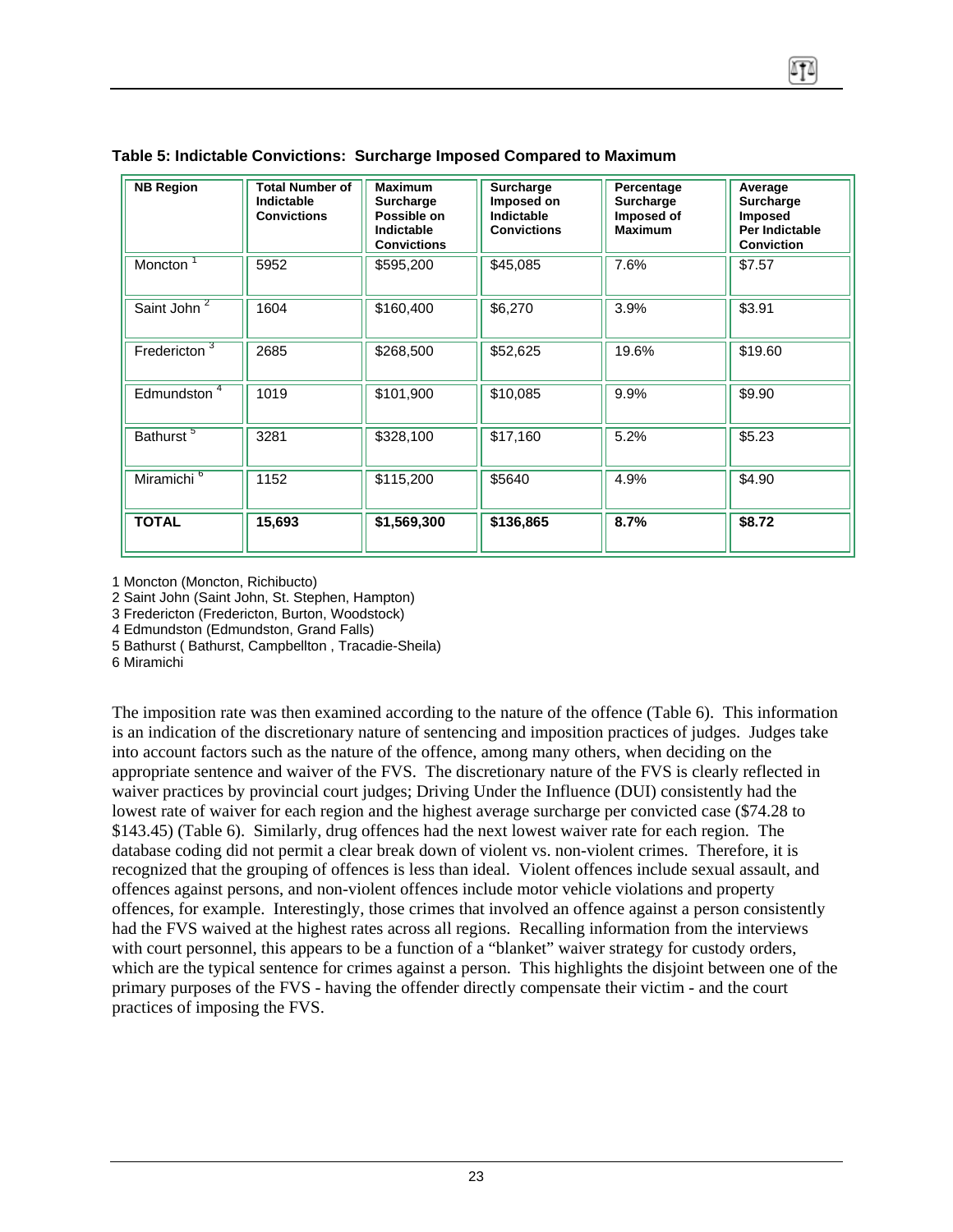| Region/<br><b>Offence</b> | Number of<br><b>Convictions</b> | <b>Maximum</b><br><b>Surcharge</b><br><b>Possible</b> | Total<br><b>Surcharge</b><br>Imposed | Percentage<br>Surcharge<br>Imposed of<br><b>Maximum</b> | Average<br><b>Surcharge</b><br>Imposed<br><b>Per Conviction</b> |  |  |  |
|---------------------------|---------------------------------|-------------------------------------------------------|--------------------------------------|---------------------------------------------------------|-----------------------------------------------------------------|--|--|--|
| Moncton $\frac{1}{1}$     |                                 |                                                       |                                      |                                                         |                                                                 |  |  |  |
| DUI $\bar{7}$             | 1551                            | \$186,678                                             | \$154,431                            | 82.7%                                                   | \$99.57                                                         |  |  |  |
| Drugs                     | 1588                            | \$114,510                                             | \$28,517                             | 24.9%                                                   | \$17.96                                                         |  |  |  |
| Violent $8$               | 2810                            | \$190,033                                             | \$31,026                             | 16.3%                                                   | \$11.04                                                         |  |  |  |
| Non-violent <sup>9</sup>  | 5550                            | \$505,113                                             | \$44,377                             | 8.8%                                                    | \$8.00                                                          |  |  |  |
| Other                     | 4654                            | \$322,898                                             | \$43,689                             | 13.5%                                                   | \$9.39                                                          |  |  |  |
| Total                     | 16,153                          | \$1,319,231                                           | \$302,039                            | 22.9%                                                   | \$18.70                                                         |  |  |  |
| Saint John <sup>2</sup>   |                                 |                                                       |                                      |                                                         |                                                                 |  |  |  |
| $DUI^7$                   | 1936                            | \$208,602                                             | \$169,687                            | 81.3%                                                   | \$87.65                                                         |  |  |  |
| <b>Drugs</b>              | 1045                            | \$69,822                                              | \$21,429                             | 30.7%                                                   | \$20.51                                                         |  |  |  |
| Violent <sup>8</sup>      | 2363                            | \$131,213                                             | \$34,795                             | 26.5%                                                   | \$14.72                                                         |  |  |  |
| Non-violent <sup>9</sup>  | 7046                            | \$409,188                                             | \$69,120                             | 16.9%                                                   | \$9.81                                                          |  |  |  |
| Other                     | 1151                            | \$67,319                                              | \$9733                               | 14.5%                                                   | \$8.46                                                          |  |  |  |
| Total                     | 13,541                          | \$886,144                                             | \$304,763                            | 34.4%                                                   | \$22.51                                                         |  |  |  |
| Fredericton <sup>3</sup>  |                                 |                                                       |                                      |                                                         |                                                                 |  |  |  |
| $DUI^7$                   | 1577                            | \$176,151                                             | \$162,073                            | 92.0%                                                   | \$102.77                                                        |  |  |  |
| Drugs                     | 802                             | \$51,101                                              | \$27,470                             | 53.8%                                                   | \$34.25                                                         |  |  |  |
| Violent <sup>8</sup>      | 2516                            | \$153,078                                             | \$64,471                             | 42.1%                                                   | \$25.62                                                         |  |  |  |
| Non-violent <sup>9</sup>  | 4544                            | \$310,241                                             | \$90,473                             | 29.2%                                                   | \$19.91                                                         |  |  |  |
| Other                     | 929                             | \$56,643                                              | \$20,954                             | 37.0%                                                   | \$22.55                                                         |  |  |  |
| Total                     | 10,368                          | \$747,214                                             | \$365,440                            | 48.9%                                                   | \$35.25                                                         |  |  |  |
| Edmundston <sup>4</sup>   |                                 |                                                       |                                      |                                                         |                                                                 |  |  |  |
| DUI <sup>'</sup>          | 792                             | \$94,218                                              | \$58,833                             | 62.4%                                                   | \$74.28                                                         |  |  |  |
| Drugs                     | 524                             | \$42,383                                              | \$16,827                             | 39.7%                                                   | \$32.11                                                         |  |  |  |
| Violent $8$               | 1300                            | \$74,633                                              | \$27,643                             | 37.0%                                                   | \$21.26                                                         |  |  |  |
| Non-violent <sup>9</sup>  | 2258                            | \$141,436                                             | \$34,755                             | 24.6%                                                   | \$15.39                                                         |  |  |  |
| Other                     | 567                             | \$34,831                                              | \$13,099                             | 37.6%                                                   | \$23.10                                                         |  |  |  |
| Total                     | 5441                            | \$387,500                                             | \$151, 155                           | 39.0%                                                   | \$27.78                                                         |  |  |  |

| Table 6: Nature of Offences: Surcharge Imposed (after waiver decision) Compared to Maximum |  |  |
|--------------------------------------------------------------------------------------------|--|--|
|                                                                                            |  |  |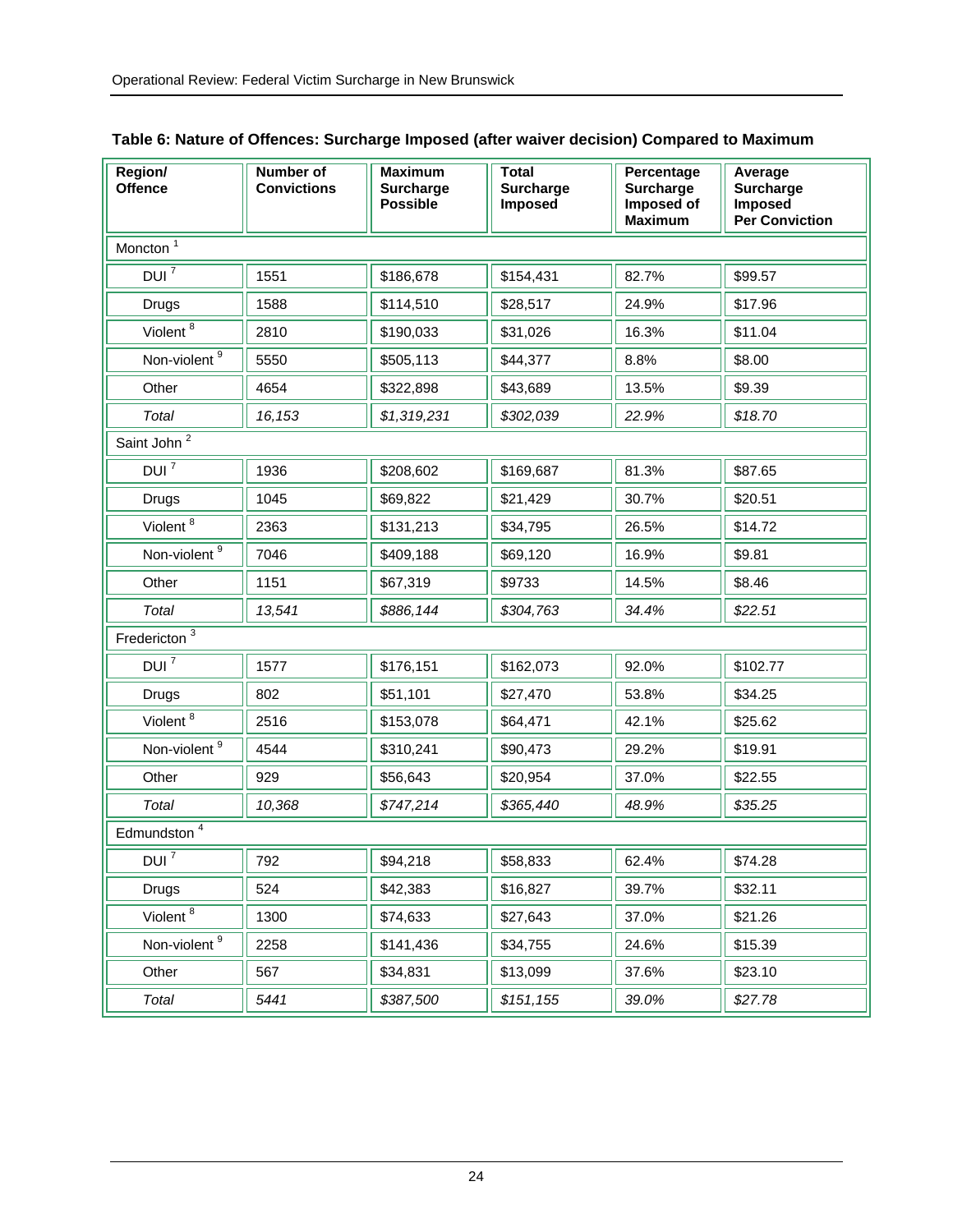| Region/<br><b>Offence</b> | Number of<br><b>Convictions</b> | <b>Maximum</b><br><b>Surcharge</b><br><b>Possible</b> | <b>Total</b><br><b>Surcharge</b><br><b>Imposed</b> | Percentage<br><b>Surcharge</b><br>Imposed of<br><b>Maximum</b> | Average<br><b>Surcharge</b><br><b>Imposed</b><br><b>Per Conviction</b> |
|---------------------------|---------------------------------|-------------------------------------------------------|----------------------------------------------------|----------------------------------------------------------------|------------------------------------------------------------------------|
| Bathurst <sup>5</sup>     |                                 |                                                       |                                                    |                                                                |                                                                        |
| $DUI^7$                   | 1595                            | \$189,368                                             | \$161,948                                          | 85.5%                                                          | \$101.53                                                               |
| Drugs                     | 844                             | \$54,616                                              | \$28,188                                           | 51.6%                                                          | \$33.40                                                                |
| Violent <sup>8</sup>      | 2107                            | \$135,902                                             | \$33,657                                           | 24.8%                                                          | \$15.97                                                                |
| Non-violent <sup>9</sup>  | 3170                            | \$214.446                                             | \$37,590                                           | 17.5%                                                          | \$11.86                                                                |
| Other                     | 3779                            | \$353,039                                             | \$37,355                                           | 10.6%                                                          | \$9.88                                                                 |

| Other                           | 3779   | \$353,039   | \$37,355    | 10.6% | \$9.88   |  |  |  |  |
|---------------------------------|--------|-------------|-------------|-------|----------|--|--|--|--|
| Total                           | 11,495 | \$947,372   | \$298,736   | 31.5% | \$25.99  |  |  |  |  |
| Miramichi <sup>6</sup>          |        |             |             |       |          |  |  |  |  |
| $DUI^7$                         | 600    | \$88,768    | \$86,069    | 97.0% | \$143.45 |  |  |  |  |
| Drugs                           | 207    | \$15,865    | \$11,350    | 71.5% | \$54.83  |  |  |  |  |
| Violent $\overline{\frac{8}{}}$ | 1135   | \$80,253    | \$16,437    | 20.5% | \$14.48  |  |  |  |  |
| Non-violent <sup>9</sup>        | 1839   | \$121,751   | \$26,534    | 21.8% | \$14.43  |  |  |  |  |
| Other                           | 935    | \$47,006    | \$8737      | 18.6% | \$9.34   |  |  |  |  |
| Total                           | 4716   | \$353,642   | \$149,126   | 42.2% | \$31.62  |  |  |  |  |
| All Regions                     |        |             |             |       |          |  |  |  |  |
| $DUI^7$                         | 8051   | \$943,785   | \$793,041   | 84.0% | \$98.50  |  |  |  |  |
| <b>Drugs</b>                    | 5010   | \$348,297   | \$133,781   | 38.4% | \$26.70  |  |  |  |  |
| Violent <sup>8</sup>            | 12,231 | \$765,112   | \$208,029   | 27.2% | \$17.01  |  |  |  |  |
| Non-violent <sup>9</sup>        | 24,407 | \$1,702,175 | \$302,849   | 17.8% | \$12.41  |  |  |  |  |
| Other                           | 12,015 | \$881,736   | \$133,567   | 15.1% | \$11.12  |  |  |  |  |
| Total                           | 61,714 | \$4,641,105 | \$1,571,267 | 33.9% | \$25.46  |  |  |  |  |

1 Moncton (Moncton, Richibucto)

2 Saint John (Saint John, St. Stephen, Hampton)

3 Fredericton (Fredericton, Burton, Woodstock)

4 Edmundston (Edmundston, Grand Falls)

5 Bathurst ( Bathurst, Campbellton , Tracadie-Sheila)

6 Miramichi

7 DUI = Driving under the influence

8 Violent – eg, assault

9 Non-violent – eg, fraud

The next table, Table 7, may well present the most striking results of this study. It is readily apparent from this data that when an offender is sentenced to serve time the imposition rate of the FVS drastically drops, or in other words, the waiver rate drastically rises for custodial sentences. For instance, looking at Moncton, there is an imposition rate of 83.1% when the offender is fined, which drops to less than 4% when she/he is assigned to custody. Again, this is due to the perception by judges, as noted from interviews, that there are no resources available to the offender to satisfy any monies imposed if they are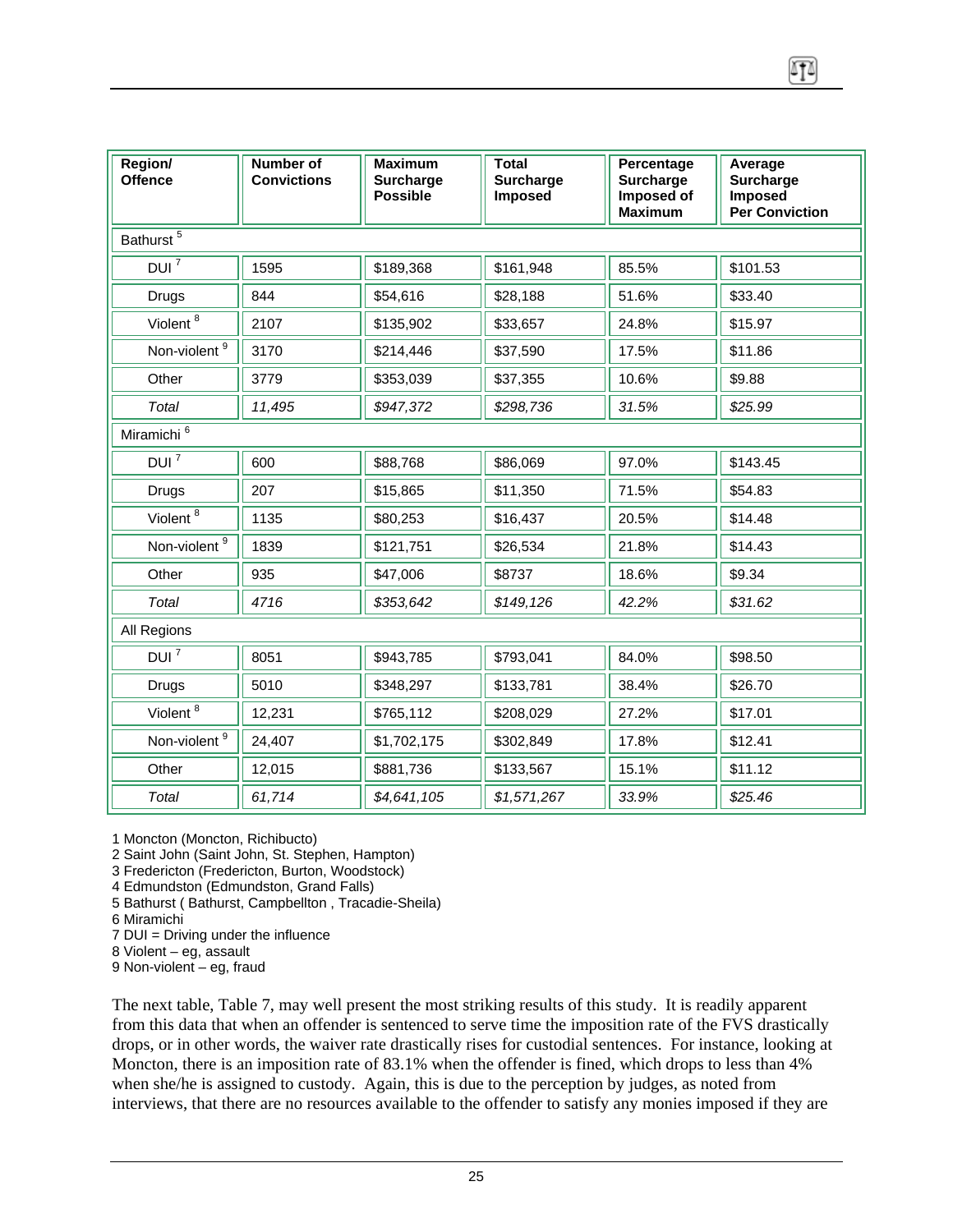going to serve a sentence. The imposition rates of the FVS vary from 2.5% to 20.2% for custody orders across the six regions. It is notable that in the Miramichi region, the actual imposed surcharge surpassed the maximum anticipated revenue (106.4%), as the judges were exercising their right to impose beyond the 15% FVS, thereby generating more than the anticipated revenue.

In a large portion of the cases, the automated database provided information on whether or not a victim was identified in the case. This information is relayed in Table 8. Once again the lack of congruence between the underlying philosophy of the victim surcharge and the imposition of the FVS was apparent. In every region, those convictions involving a victim, e.g., child, wife, stranger, had a lower FVS imposition rate, or higher waiver rate, than those cases where no victim was identified. The mitigating factor mentioned before is the waiver by judges based on an offender's perceived inability to pay when a custody order is applied.

**Table 7: Sentencing Differences: Surcharge Imposed (after waiver decision) Compared to Maximum** 

| Region/<br><b>Sentence</b> | Number of<br><b>Convictions</b> | <b>Maximum</b><br><b>Surcharge</b><br><b>Possible</b> | <b>Total</b><br><b>Surcharge</b><br>Imposed | Percentage<br>Surcharge<br>Imposed of<br><b>Maximum</b> | Average<br>Surcharge<br>Imposed<br><b>Per Conviction</b> |  |  |  |  |  |
|----------------------------|---------------------------------|-------------------------------------------------------|---------------------------------------------|---------------------------------------------------------|----------------------------------------------------------|--|--|--|--|--|
| Moncton <sup>1</sup>       |                                 |                                                       |                                             |                                                         |                                                          |  |  |  |  |  |
| Custody                    | 7641                            | \$693,952                                             | \$27,007                                    | 3.9%                                                    | \$3.53                                                   |  |  |  |  |  |
| Fine                       | 2499                            | \$236,079                                             | \$196,112                                   | 83.1%                                                   | \$78.48                                                  |  |  |  |  |  |
| Other                      | 6013                            | \$389,200                                             | \$78,920                                    | 20.3%                                                   | \$13.12                                                  |  |  |  |  |  |
| Saint John <sup>2</sup>    |                                 |                                                       |                                             |                                                         |                                                          |  |  |  |  |  |
| Custody                    | 5378                            | \$322,645                                             | \$14,755                                    | 4.6%                                                    | $\overline{$}2.74$                                       |  |  |  |  |  |
| Fine                       | 3379                            | \$294,499                                             | \$254,003                                   | 86.2%                                                   | \$75.17                                                  |  |  |  |  |  |
| Other                      | 4784                            | \$269,000                                             | \$36,005                                    | 13.4%                                                   | \$7.53                                                   |  |  |  |  |  |
| Fredericton $3$            |                                 |                                                       |                                             |                                                         |                                                          |  |  |  |  |  |
| Custody                    | 3647                            | \$267,778                                             | \$54,205                                    | 20.2%                                                   | \$14.86                                                  |  |  |  |  |  |
| Fine                       | 2935                            | \$240,086                                             | \$226,275                                   | 94.2%                                                   | \$77.10                                                  |  |  |  |  |  |
| Other                      | 3786                            | \$239,350                                             | \$84,960                                    | 35.5%                                                   | \$22.44                                                  |  |  |  |  |  |
| Edmundston <sup>4</sup>    |                                 |                                                       |                                             |                                                         |                                                          |  |  |  |  |  |
| Custody                    | 1710                            | \$128,085                                             | \$10,210                                    | 8.0%                                                    | \$5.97                                                   |  |  |  |  |  |
| Fine                       | 2498                            | \$185,215                                             | \$126,060                                   | 68.1%                                                   | \$50,46                                                  |  |  |  |  |  |
| Other                      | 1233                            | \$74,200                                              | \$14,885                                    | 20.1%                                                   | \$12.07                                                  |  |  |  |  |  |
| Bathurst <sup>5</sup>      |                                 |                                                       |                                             |                                                         |                                                          |  |  |  |  |  |
| Custody                    | 3385                            | \$365,186                                             | \$8980                                      | 2.5%                                                    | \$2.65                                                   |  |  |  |  |  |
| Fine                       | 3597                            | \$282,485                                             | \$251,816                                   | 89.1%                                                   | \$70.01                                                  |  |  |  |  |  |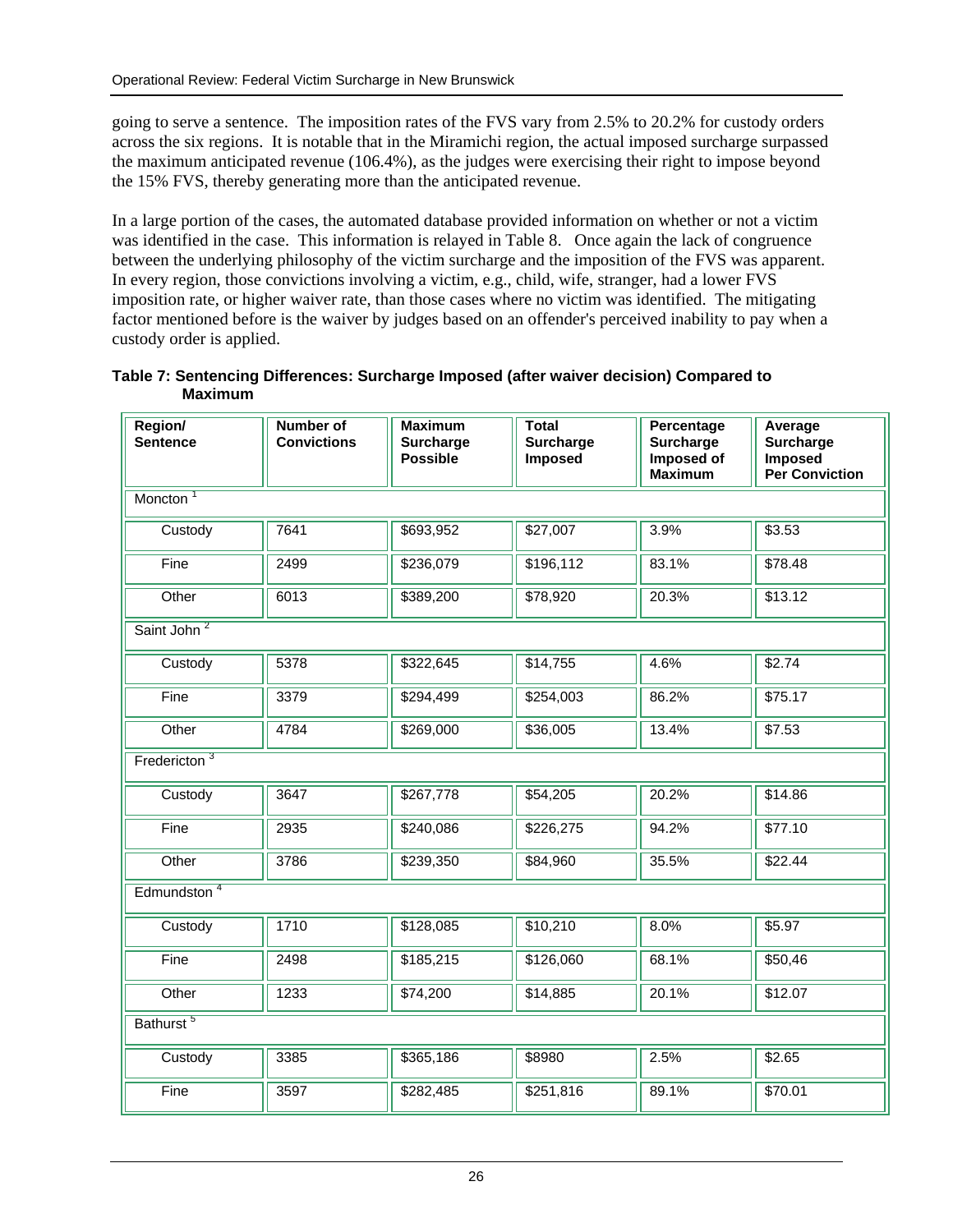| Region/<br><b>Sentence</b> | <b>Number of</b><br><b>Convictions</b> | <b>Maximum</b><br><b>Surcharge</b><br><b>Possible</b> | Total<br><b>Surcharge</b><br><b>Imposed</b> | Percentage<br><b>Surcharge</b><br>Imposed of<br><b>Maximum</b> | Average<br><b>Surcharge</b><br><b>Imposed</b><br><b>Per Conviction</b> |
|----------------------------|----------------------------------------|-------------------------------------------------------|---------------------------------------------|----------------------------------------------------------------|------------------------------------------------------------------------|
| Other                      | 4513                                   | \$299,700                                             | \$37,940                                    | 12.7%                                                          | \$8.41                                                                 |
| Miramichi <sup>6</sup>     |                                        |                                                       |                                             |                                                                |                                                                        |
| Custody                    | 1565                                   | \$118,740                                             | \$12,105                                    | 10.2%                                                          | \$7.73                                                                 |
| Fine                       | 1135                                   | \$108,602                                             | \$115,551                                   | 106.4%                                                         | \$101.81                                                               |
| Other                      | 2016                                   | \$126,300                                             | \$21,470                                    | 17.0%                                                          | \$10.65                                                                |
| All Regions                |                                        |                                                       |                                             |                                                                |                                                                        |
| Custody                    | 23,326                                 | \$1,896,386                                           | $\overline{$}127,262$                       | 6.7%                                                           | \$5.46                                                                 |
| Fine                       | 16,043                                 | \$1,346,966                                           | \$1,169,817                                 | 86.8%                                                          | \$72.92                                                                |
| Other                      | 22,345                                 | \$1,397,750                                           | \$274,180                                   | 19.6%                                                          | \$12.27                                                                |

1 Moncton (Moncton, Richibucto)

2 Saint John (Saint John, St. Stephen, Hampton)

3 Fredericton (Fredericton, Burton, Woodstock)

4 Edmundston (Edmundston, Grand Falls)

5 Bathurst ( Bathurst, Campbellton , Tracadie-Sheila)

6 Miramichi

#### **Table 8: Identification of Victim: Surcharge Imposed (after waiver decision) Compared to Maximum**

| Region/<br><b>Victim Identified</b> | Number of<br><b>Convictions</b> | <b>Maximum</b><br><b>Surcharge</b><br><b>Possible</b> | <b>Total</b><br><b>Surcharge</b><br><b>Imposed</b> | Percentage<br><b>Surcharge</b><br>Imposed of<br><b>Maximum</b> | Average<br><b>Surcharge</b><br>Imposed<br><b>Per Conviction</b> |  |  |  |
|-------------------------------------|---------------------------------|-------------------------------------------------------|----------------------------------------------------|----------------------------------------------------------------|-----------------------------------------------------------------|--|--|--|
| Moncton <sup>1</sup>                |                                 |                                                       |                                                    |                                                                |                                                                 |  |  |  |
| Victim                              | 3824                            | \$276,873                                             | \$42,872                                           | 15.5%                                                          | \$11.21                                                         |  |  |  |
| No Victim                           | 12,329                          | \$1,042,358                                           | \$259,167                                          | 24.9%                                                          | \$21.02                                                         |  |  |  |
| Saint John <sup>2</sup>             |                                 |                                                       |                                                    |                                                                |                                                                 |  |  |  |
| Victim                              | 3485                            | \$215,705                                             | \$40,338                                           | 18.7%                                                          | \$11.57                                                         |  |  |  |
| No Victim                           | 10,056                          | \$670,439                                             | \$264,425                                          | 39.4%                                                          | \$26.30                                                         |  |  |  |
| Fredericton <sup>3</sup>            |                                 |                                                       |                                                    |                                                                |                                                                 |  |  |  |
| Victim                              | 4067                            | \$263,217                                             | \$92,471                                           | 35.1%                                                          | \$22.74                                                         |  |  |  |
| No Victim                           | 6301                            | \$483,997                                             | \$272,969                                          | 56.4%                                                          | \$43.32                                                         |  |  |  |
| Edmundston <sup>4</sup>             |                                 |                                                       |                                                    |                                                                |                                                                 |  |  |  |
| Victim                              | 2099                            | \$130,518                                             | \$40,455                                           | 31.0%                                                          | \$19.27                                                         |  |  |  |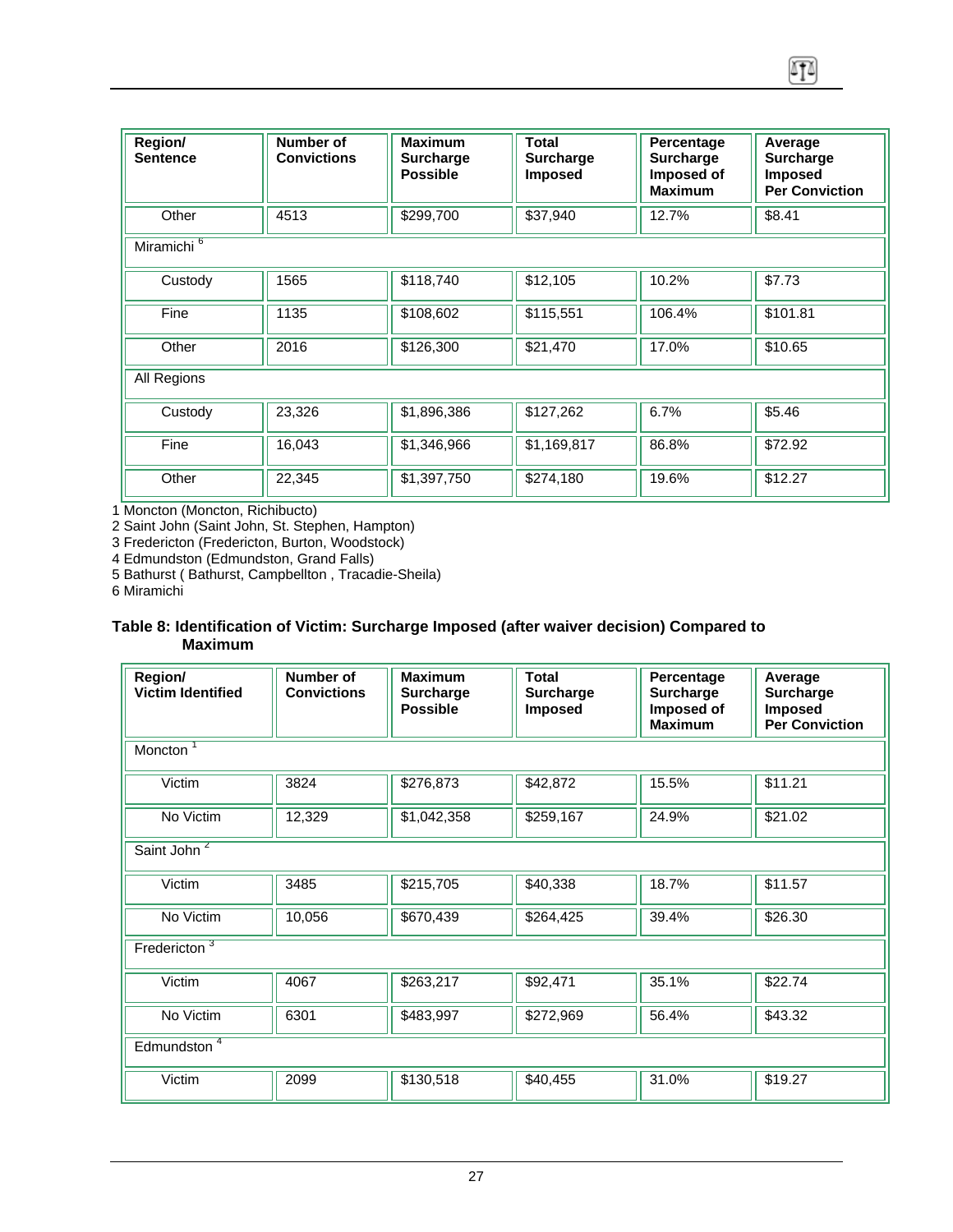Operational Review: Federal Victim Surcharge in New Brunswick

| Region/<br><b>Victim Identified</b> | Number of<br><b>Convictions</b> | <b>Maximum</b><br><b>Surcharge</b><br><b>Possible</b> | <b>Total</b><br><b>Surcharge</b><br><b>Imposed</b> | Percentage<br><b>Surcharge</b><br>Imposed of<br><b>Maximum</b> | Average<br><b>Surcharge</b><br><b>Imposed</b><br><b>Per Conviction</b> |  |  |  |  |
|-------------------------------------|---------------------------------|-------------------------------------------------------|----------------------------------------------------|----------------------------------------------------------------|------------------------------------------------------------------------|--|--|--|--|
| No Victim                           | 3342                            | \$256,982                                             | \$110,700                                          | 43.1%                                                          | \$33.12                                                                |  |  |  |  |
| Bathurst <sup>5</sup>               |                                 |                                                       |                                                    |                                                                |                                                                        |  |  |  |  |
| Victim                              | 3984                            | \$277,562                                             | \$42,354                                           | 15.3%                                                          | \$10.63                                                                |  |  |  |  |
| No Victim                           | 7511                            | \$669,809                                             | \$256,383                                          | 38.3%                                                          | \$34.13                                                                |  |  |  |  |
| Miramichi <sup>6</sup>              |                                 |                                                       |                                                    |                                                                |                                                                        |  |  |  |  |
| Victim                              | 1495                            | \$103,538                                             | \$19,455                                           | 18.8%                                                          | \$13.01                                                                |  |  |  |  |
| No Victim                           | 3221                            | \$250,105                                             | \$129,671                                          | 51.8%                                                          | \$40.26                                                                |  |  |  |  |
| All Regions                         |                                 |                                                       |                                                    |                                                                |                                                                        |  |  |  |  |
| Victim                              | 18,954                          | \$1,267,413                                           | \$277,945                                          | 21.9%                                                          | \$14.66                                                                |  |  |  |  |
| No Victim                           | 42,760                          | \$3,373,690                                           | \$1,293,315                                        | 38.3%                                                          | \$30.25                                                                |  |  |  |  |

1 Moncton (Moncton, Richibucto)

2 Saint John (Saint John, St. Stephen, Hampton)

3 Fredericton (Fredericton, Burton, Woodstock)

4 Edmundston (Edmundston, Grand Falls)

5 Bathurst ( Bathurst, Campbellton , Tracadie-Sheila)

6 Miramichi

Turning to possible gender differences in the imposition/waiver process (Table 9), lower rates of imposition, or higher waiver rates, of FVS were consistently noted for female offenders than their male counter-parts in all regions; however, differences were determined to not be statistically significant.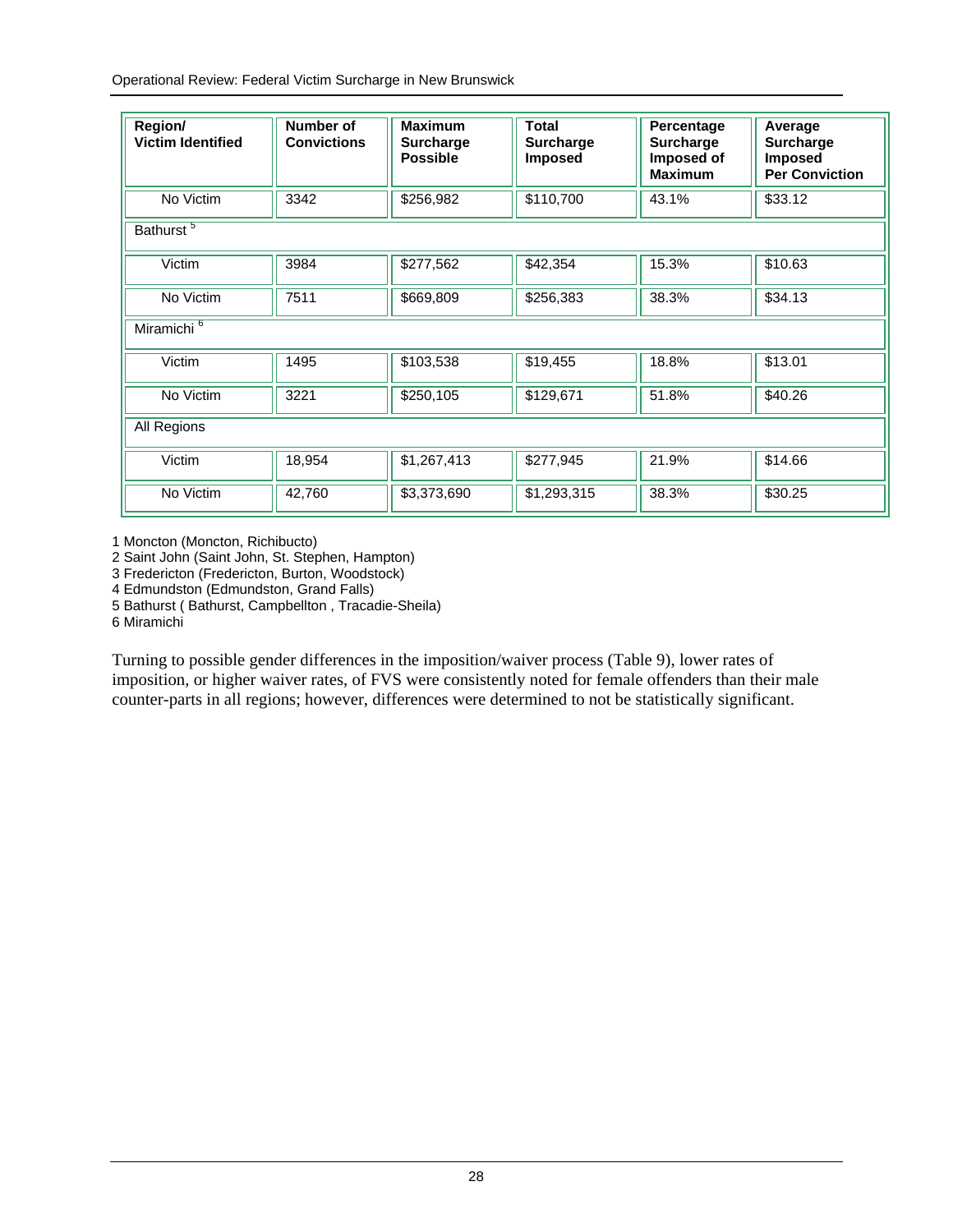| Region/<br>Gender                      | Number of<br><b>Convictions</b> | <b>Maximum</b><br><b>Surcharge</b><br><b>Possible</b> | <b>Total</b><br><b>Surcharge</b><br>Imposed | Percentage<br><b>Surcharge</b><br>Imposed of<br><b>Maximum</b> | Average<br><b>Surcharge</b><br><b>Imposed</b><br><b>Per Conviction</b> |  |  |  |  |
|----------------------------------------|---------------------------------|-------------------------------------------------------|---------------------------------------------|----------------------------------------------------------------|------------------------------------------------------------------------|--|--|--|--|
| Moncton <sup>1</sup>                   |                                 |                                                       |                                             |                                                                |                                                                        |  |  |  |  |
| Male                                   | 13,881                          | \$1,154,507                                           | \$275,076                                   | 23.8%                                                          | \$19.82                                                                |  |  |  |  |
| Female                                 | 2272                            | \$164,724                                             | \$26,963                                    | 16.4%                                                          | \$11.87                                                                |  |  |  |  |
| Saint John <sup>2</sup>                |                                 |                                                       |                                             |                                                                |                                                                        |  |  |  |  |
| Male                                   | 11,673                          | \$775,086                                             | \$275,924                                   | 35.6%                                                          | \$23.64                                                                |  |  |  |  |
| Female                                 | 1868                            | \$111,059                                             | \$28,839                                    | 26.0%                                                          | \$15.44                                                                |  |  |  |  |
| Fredericton $3$                        |                                 |                                                       |                                             |                                                                |                                                                        |  |  |  |  |
| Male                                   | 8944                            | \$648,094                                             | \$327,148                                   | 50.5%                                                          | \$36.58                                                                |  |  |  |  |
| Female                                 | 1424                            | \$99,120                                              | \$38,292                                    | 38.6%                                                          | \$26.89                                                                |  |  |  |  |
| $E$ <sub>d</sub> mundston <sup>4</sup> |                                 |                                                       |                                             |                                                                |                                                                        |  |  |  |  |
| Male                                   | 4750                            | \$345,041                                             | \$137,250                                   | 39.8%                                                          | \$28.89                                                                |  |  |  |  |
| Female                                 | 691                             | \$42,459                                              | \$13,905                                    | 32.8%                                                          | \$20.12                                                                |  |  |  |  |
| Bathurst <sup>5</sup>                  |                                 |                                                       |                                             |                                                                |                                                                        |  |  |  |  |
| Male                                   | 10,251                          | \$863,308                                             | \$275,145                                   | 31.9%                                                          | \$26.84                                                                |  |  |  |  |
| Female                                 | 1244                            | \$84,064                                              | \$23,591                                    | 28.1%                                                          | \$18.96                                                                |  |  |  |  |
| Miramichi <sup>6</sup>                 |                                 |                                                       |                                             |                                                                |                                                                        |  |  |  |  |
| Male                                   | 3990                            | \$305,137                                             | \$134,394                                   | 44.0%                                                          | \$33.68                                                                |  |  |  |  |
| Female                                 | 726                             | \$48,505                                              | \$14,732                                    | 30.4%                                                          | \$20.29                                                                |  |  |  |  |
| All Regions                            |                                 |                                                       |                                             |                                                                |                                                                        |  |  |  |  |
| Male                                   | 53,489                          | \$4,091,173                                           | \$1,424,937                                 | 34.8%                                                          | \$26.64                                                                |  |  |  |  |
| Female                                 | 8225                            | \$549,931                                             | \$146,322                                   | 26.6%                                                          | \$17.79                                                                |  |  |  |  |

#### **Table 9: Gender Differences: Surcharge Imposed (after waiver decision) Compared to Maximum**

1 Moncton (Moncton, Richibucto)

2 Saint John (Saint John, St. Stephen, Hampton)

3 Fredericton (Fredericton, Burton, Woodstock)

4 Edmundston (Edmundston, Grand Falls)

5 Bathurst ( Bathurst, Campbellton , Tracadie-Sheila)

6 Miramichi

New Brunswick is the only official bilingual province in Canada. All courts service all clients in the language of their choice. The northern region of the province is predominantly French, while the lower mid-region is English speaking. Possible disparities in the imposition/waiver rate based on the language of the client and their locale were examined. There were no statistically significant differences between French and English speaking offenders and the average amount of surcharge imposed per conviction. The percentage of FVS imposed of the possible maximum was almost identical for French speaking (33.9%) and English speaking (33.1%) offenders (Table 10).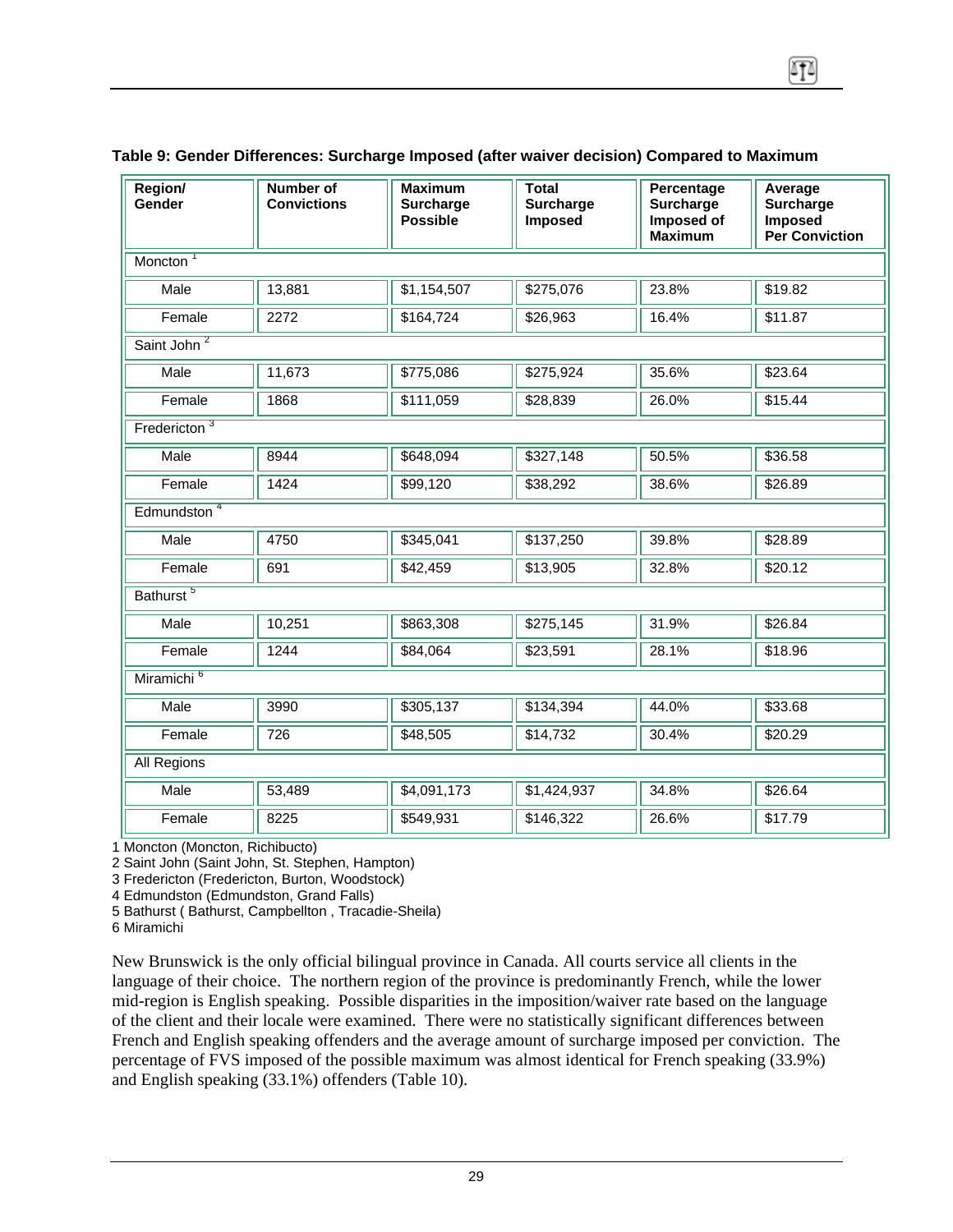| Region/<br>Language      | Number of<br><b>Convictions</b> | <b>Maximum</b><br><b>Surcharge</b><br><b>Possible</b> | <b>Total Surcharge</b><br><b>Imposed</b> | Percentage<br>Surcharge Imposed<br>of Maximum | <b>Average Surcharge</b><br><b>Imposed Per</b><br><b>Conviction</b> |  |  |  |  |
|--------------------------|---------------------------------|-------------------------------------------------------|------------------------------------------|-----------------------------------------------|---------------------------------------------------------------------|--|--|--|--|
| Moncton <sup>1</sup>     |                                 |                                                       |                                          |                                               |                                                                     |  |  |  |  |
| English                  | 8743                            | \$748,958                                             | \$141,010                                | 18.8%                                         | \$16.13                                                             |  |  |  |  |
| French                   | 2379                            | \$181,890                                             | \$67,511                                 | 37.1%                                         | \$28.38                                                             |  |  |  |  |
| Not<br>Specified*        | 5031                            | \$388,383                                             | \$93,518                                 | 24.1%                                         | \$18.59                                                             |  |  |  |  |
| Saint John <sup>2</sup>  |                                 |                                                       |                                          |                                               |                                                                     |  |  |  |  |
| English                  | 11,524                          | $\overline{$}742,747$                                 | $\overline{$}236,728$                    | 31.9%                                         | \$20.54                                                             |  |  |  |  |
| French                   | 53                              | \$3678                                                | \$1708                                   | 46.4%                                         | \$32.22                                                             |  |  |  |  |
| Not<br>Specified*        | 1964                            | \$139,720                                             | \$66,327                                 | 47.5%                                         | \$33.77                                                             |  |  |  |  |
| Fredericton <sup>3</sup> |                                 |                                                       |                                          |                                               |                                                                     |  |  |  |  |
| English                  | 9639                            | \$693,495                                             | \$335,826                                | 48.4%                                         | \$34.84                                                             |  |  |  |  |
| French                   | 71                              | \$5731                                                | \$3206                                   | 55.9%                                         | \$45.16                                                             |  |  |  |  |
| Not<br>Specified*        | 658                             | \$47,988                                              | \$26,408                                 | 55.0%                                         | \$40.13                                                             |  |  |  |  |
| Edmundston <sup>4</sup>  |                                 |                                                       |                                          |                                               |                                                                     |  |  |  |  |
| English                  | 2119                            | \$134,341                                             | \$70,786                                 | 52.7%                                         | \$33.41                                                             |  |  |  |  |
| French                   | 3079                            | \$234,353                                             | \$74,595                                 | 31.8%                                         | \$24.23                                                             |  |  |  |  |
| Not<br>Specified*        | 243                             | \$18,806                                              | \$5775                                   | 30.7%                                         | \$23.76                                                             |  |  |  |  |
| Bathurst <sup>5</sup>    |                                 |                                                       |                                          |                                               |                                                                     |  |  |  |  |
| English                  | 2854                            | \$208,650                                             | \$52,883                                 | 25.3%                                         | \$18.53                                                             |  |  |  |  |
| French                   | 7179                            | \$632,643                                             | \$199,712                                | 31.6%                                         | \$27.82                                                             |  |  |  |  |
| Not<br>Specified*        | 1462                            | \$106,079                                             | \$46,142                                 | 43.5%                                         | \$31.56                                                             |  |  |  |  |
| Miramichi <sup>6</sup>   |                                 |                                                       |                                          |                                               |                                                                     |  |  |  |  |
| English                  | 4241                            | \$316,856                                             | \$126,512                                | 39.9%                                         | \$29.83                                                             |  |  |  |  |
| French                   | 136                             | \$10,054                                              | \$6994                                   | 69.6%                                         | \$51.43                                                             |  |  |  |  |
| Not<br>Specified*        | 339                             | \$26,733                                              | \$15,620                                 | 58.4%                                         | \$46.08                                                             |  |  |  |  |
| All Regions              |                                 |                                                       |                                          |                                               |                                                                     |  |  |  |  |
| English                  | 39,120                          | \$2,845,047                                           | \$963,745                                | 33.9%                                         | \$24.64                                                             |  |  |  |  |
| French                   | 12,897                          | \$1,068,349                                           | \$353,726                                | 33.1%                                         | \$27.43                                                             |  |  |  |  |
| Not<br>Specified*        | 9697                            | \$727,709                                             | \$253,790                                | 34.9%                                         | \$26.17                                                             |  |  |  |  |

#### **Table 10: Language Differences: Surcharge Imposed (after waiver decision) Compared to Maximum**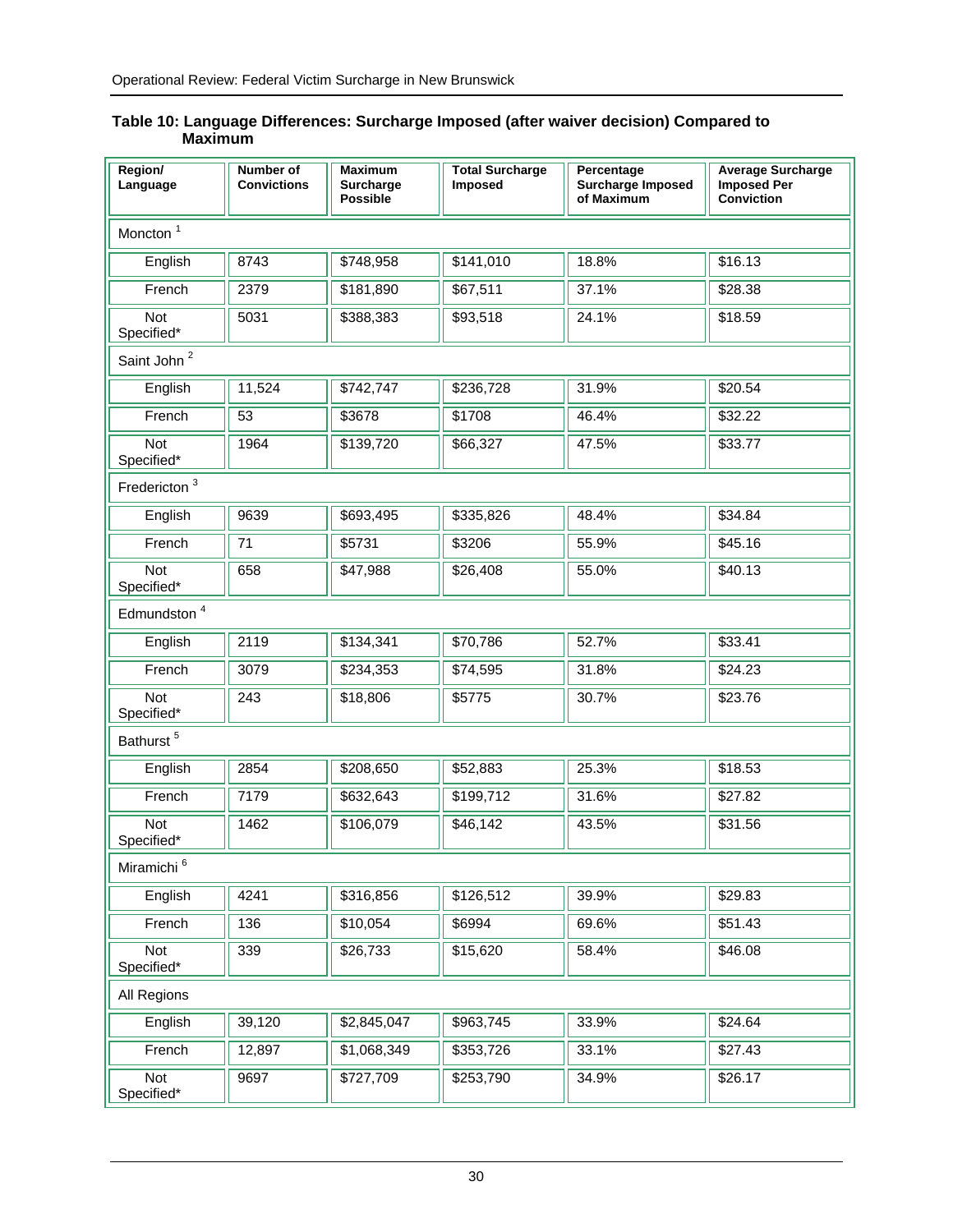\* Not Specified = language preference not recorded in database

1 Moncton (Moncton, Richibucto)

2 Saint John (Saint John, St. Stephen, Hampton)

3 Fredericton (Fredericton, Burton, Woodstock)

4 Edmundston (Edmundston, Grand Falls)

5 Bathurst ( Bathurst, Campbellton , Tracadie-Sheila)

6 Miramichi

Finally, the last aspect of the imposition process that was examined is the absolute amount of FVS being imposed (Table 11).

囨

|  |  |  | Table 11: FVS Amount: Surcharge Imposed (after waiver decision) Compared to Maximum |
|--|--|--|-------------------------------------------------------------------------------------|
|  |  |  |                                                                                     |

| Region/<br><b>Amount</b> | Number of<br><b>Convictions</b> | Maximum<br><b>Surcharge</b><br><b>Possible</b> | Total<br><b>Surcharge</b><br>Imposed | Percentage<br><b>Surcharge</b><br>Imposed of<br><b>Maximum</b> | Average<br><b>Surcharge</b><br>Imposed<br><b>Per Conviction</b> |  |  |  |  |
|--------------------------|---------------------------------|------------------------------------------------|--------------------------------------|----------------------------------------------------------------|-----------------------------------------------------------------|--|--|--|--|
| Moncton <sup>1</sup>     |                                 |                                                |                                      |                                                                |                                                                 |  |  |  |  |
| \$1 to \$25              | 176                             | \$2735                                         | \$2630                               | 96.2%                                                          | \$14.94                                                         |  |  |  |  |
| \$26 to \$50             | 1267                            | \$62,078                                       | \$58,709                             | 94.6%                                                          | \$46.34                                                         |  |  |  |  |
| \$51 to \$75             | 127                             | \$8798                                         | \$8798                               | 100.0%                                                         | \$69.27                                                         |  |  |  |  |
| <b>Over \$75</b>         | 1823                            | \$226,784                                      | \$231,902                            | 102.3%                                                         | \$127.21                                                        |  |  |  |  |
| Saint John <sup>2</sup>  |                                 |                                                |                                      |                                                                |                                                                 |  |  |  |  |
| \$1 to \$25              | 260                             | \$4875                                         | \$4128                               | 84.7%                                                          | \$15.88                                                         |  |  |  |  |
| \$26 to \$50             | 1460                            | \$68,737                                       | \$64,315                             | 93.6%                                                          | \$44.05                                                         |  |  |  |  |
| \$51 to \$75             | 394                             | \$27,833                                       | \$27,948                             | 100.4%                                                         | \$70.94                                                         |  |  |  |  |
| <b>Over \$75</b>         | 1642                            | \$204,883                                      | \$208,372                            | 101.7%                                                         | \$126.90                                                        |  |  |  |  |
| Fredericton <sup>3</sup> |                                 |                                                |                                      |                                                                |                                                                 |  |  |  |  |
| \$1 to \$25              | 553                             | \$9547                                         | \$9288                               | 97.3%                                                          | \$16.80                                                         |  |  |  |  |
| \$26 to \$50             | 2385                            | \$126,713                                      | \$110,020                            | 86.8%                                                          | \$46.13                                                         |  |  |  |  |
| \$51 to \$75             | 304                             | \$21,479                                       | \$21,700                             | 101.0%                                                         | \$71.38                                                         |  |  |  |  |
| <b>Over \$75</b>         | 1831                            | \$222,652                                      | \$224,432                            | 100.8%                                                         | \$122.57                                                        |  |  |  |  |
| Edmundston <sup>4</sup>  |                                 |                                                |                                      |                                                                |                                                                 |  |  |  |  |
| \$1 to \$25              | 258                             | \$4170                                         | \$4150                               | 99.5%                                                          | \$16.08                                                         |  |  |  |  |
| \$26 to \$50             | 1027                            | \$41,483                                       | \$40,525                             | 97.7%                                                          | \$39.46                                                         |  |  |  |  |
| \$51 to \$75             | 188                             | \$12,934                                       | \$12,893                             | 99.7%                                                          | \$68.58                                                         |  |  |  |  |
| <b>Over \$75</b>         | 679                             | \$92,239                                       | \$93,588                             | 101.5%                                                         | \$137.83                                                        |  |  |  |  |
| Bathurst <sup>5</sup>    |                                 |                                                |                                      |                                                                |                                                                 |  |  |  |  |
| \$1 to \$25              | 363                             | \$5809                                         | \$5865                               | 101.0%                                                         | \$16.16                                                         |  |  |  |  |
| \$26 to \$50             | 1706                            | \$75.336                                       | \$69,684                             | 92.5%                                                          | \$40.85                                                         |  |  |  |  |
| \$51 to \$75             | 342                             | \$23,494                                       | \$23,573                             | 100.3%                                                         | \$68.93                                                         |  |  |  |  |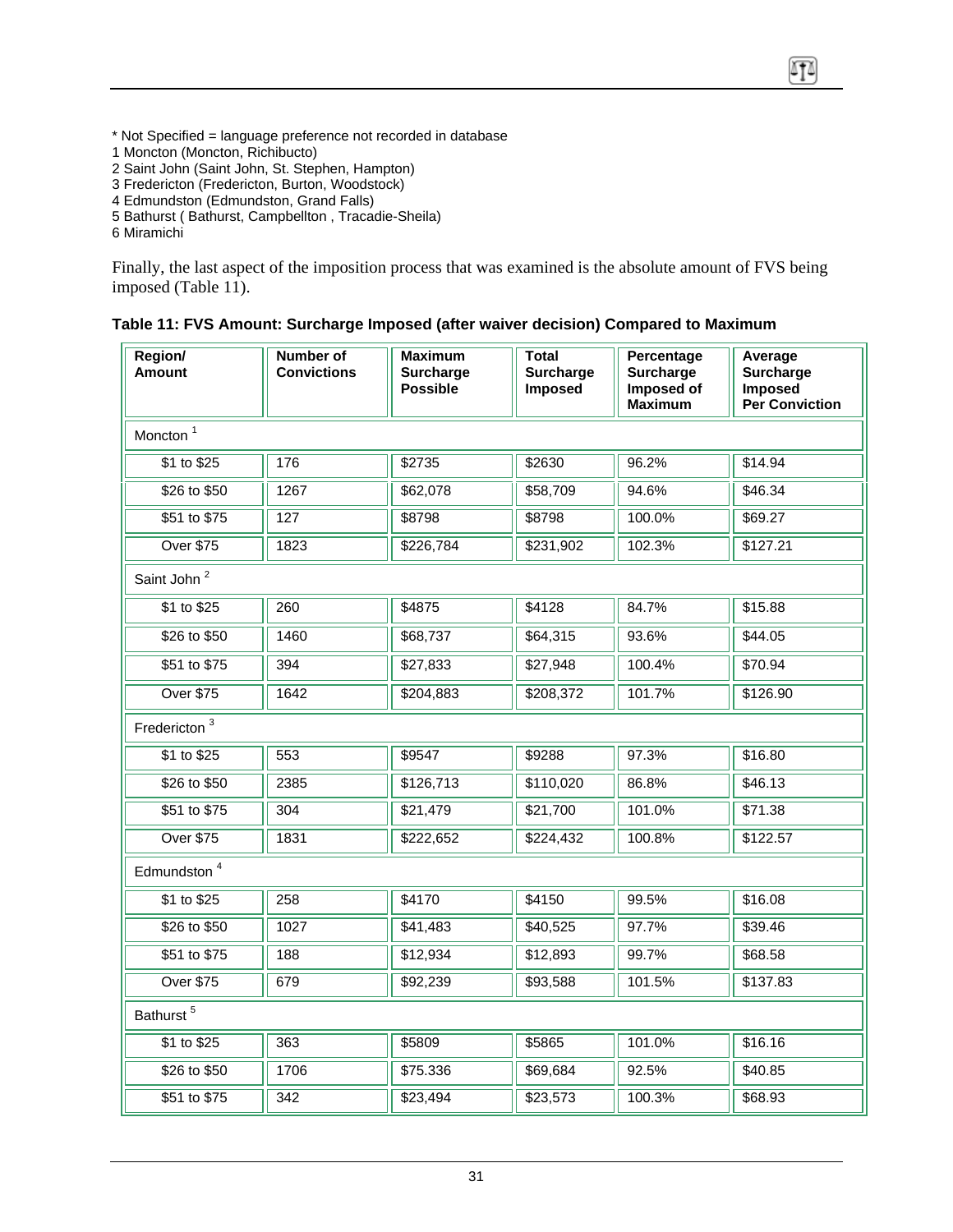Operational Review: Federal Victim Surcharge in New Brunswick

| Region/<br>Amount      | Number of<br><b>Convictions</b> | <b>Maximum</b><br><b>Surcharge</b><br><b>Possible</b> | <b>Total</b><br><b>Surcharge</b><br><b>Imposed</b> | Percentage<br><b>Surcharge</b><br>Imposed of<br><b>Maximum</b> | Average<br><b>Surcharge</b><br><b>Imposed</b><br><b>Per Conviction</b> |
|------------------------|---------------------------------|-------------------------------------------------------|----------------------------------------------------|----------------------------------------------------------------|------------------------------------------------------------------------|
| <b>Over \$75</b>       | 1539                            | \$196,723                                             | \$199,615                                          | 101.5%                                                         | \$129.70                                                               |
| Miramichi <sup>6</sup> |                                 |                                                       |                                                    |                                                                |                                                                        |
| \$1 to \$25            | 148                             | \$2021                                                | \$2238                                             | 110.7%                                                         | \$15.12                                                                |
| \$26 to \$50           | 513                             | \$22,145                                              | \$23,132                                           | 104.5%                                                         | \$45.09                                                                |
| \$51 to \$75           | 57                              | \$3840                                                | \$3985                                             | 103.8%                                                         | \$69.91                                                                |
| <b>Over \$75</b>       | 752                             | \$107,708                                             | \$119,772                                          | 111.2%                                                         | \$159.27                                                               |
| All Regions            |                                 |                                                       |                                                    |                                                                |                                                                        |
| \$1 to \$25            | 1758                            | \$29,157                                              | \$28,299                                           | 97.1%                                                          | \$16.10                                                                |
| \$26 to \$50           | 8358                            | \$321,231                                             | \$366,385                                          | 114.1%                                                         | \$43.84                                                                |
| \$51 to \$75           | 1412                            | \$98,378                                              | \$98,897                                           | 100.5%                                                         | \$70.04                                                                |
| <b>Over \$75</b>       | 8266                            | \$1,050,989                                           | \$1,077,681                                        | 102.5%                                                         | \$130.38                                                               |

1 Moncton (Moncton, Richibucto)

2 Saint John (Saint John, St. Stephen, Hampton)

3 Fredericton (Fredericton, Burton, Woodstock)

4 Edmundston (Edmundston, Grand Falls)

5 Bathurst ( Bathurst, Campbellton , Tracadie-Sheila)

6 Miramichi

In Table 12, the question, "Are those offenders who are being convicted for more than one offence per case paying more surcharge, compared to offenders who are being sentenced for a single conviction?" was addressed. Cases reporting convictions for a single offence consistently have the highest rates of imposition (ranging from 42.6% to 64.5%) or the lowest rates of waiver (ranging from 47.4% to 34.5%). A clean, linear trend is noted where as more convictions per case are reported, the imposition rate decreases. An identical trend is noted in the last column of Table 12 as the number of convictions per case increases, the average surcharge amount imposed decreases. Again, this is a counter-intuitive trend that one would not anticipate based on the philosophy of the victim surcharge regime. Those offenders with several convictions per case are consistently having the victim surcharge waived.

**Table 12: Convictions Per Case: Surcharge Imposed (after waiver decision) Compared to Maximum** 

| <b>Region/ Convictions</b><br>per Case | Number of<br>Cases | <b>Maximum</b><br><b>Surcharge</b><br><b>Possible</b> | Total<br><b>Surcharge</b><br><b>Imposed</b> | Percentage<br><b>Surcharge Imposed</b><br>of Maximum | <b>Average Surcharge</b><br><b>Imposed</b><br><b>Per Conviction</b> |  |  |
|----------------------------------------|--------------------|-------------------------------------------------------|---------------------------------------------|------------------------------------------------------|---------------------------------------------------------------------|--|--|
| Moncton <sup>1</sup>                   |                    |                                                       |                                             |                                                      |                                                                     |  |  |
| 1 Conviction/Case                      | 6617               | \$521,183                                             | \$221,766                                   | 42.6%                                                | \$33.51                                                             |  |  |
| 2 Convictions/Case                     | 1946               | \$276,065                                             | \$45,825                                    | 16.6%                                                | \$11.77                                                             |  |  |
| 3 Convictions/Case                     | 693                | \$239,927                                             | \$19,155                                    | 8.0%                                                 | \$9.21                                                              |  |  |
| 4+ Convictions/Case                    | 639                | \$282,056                                             | \$15,293                                    | 5.4%                                                 | \$4.29                                                              |  |  |
| Saint John <sup>2</sup>                |                    |                                                       |                                             |                                                      |                                                                     |  |  |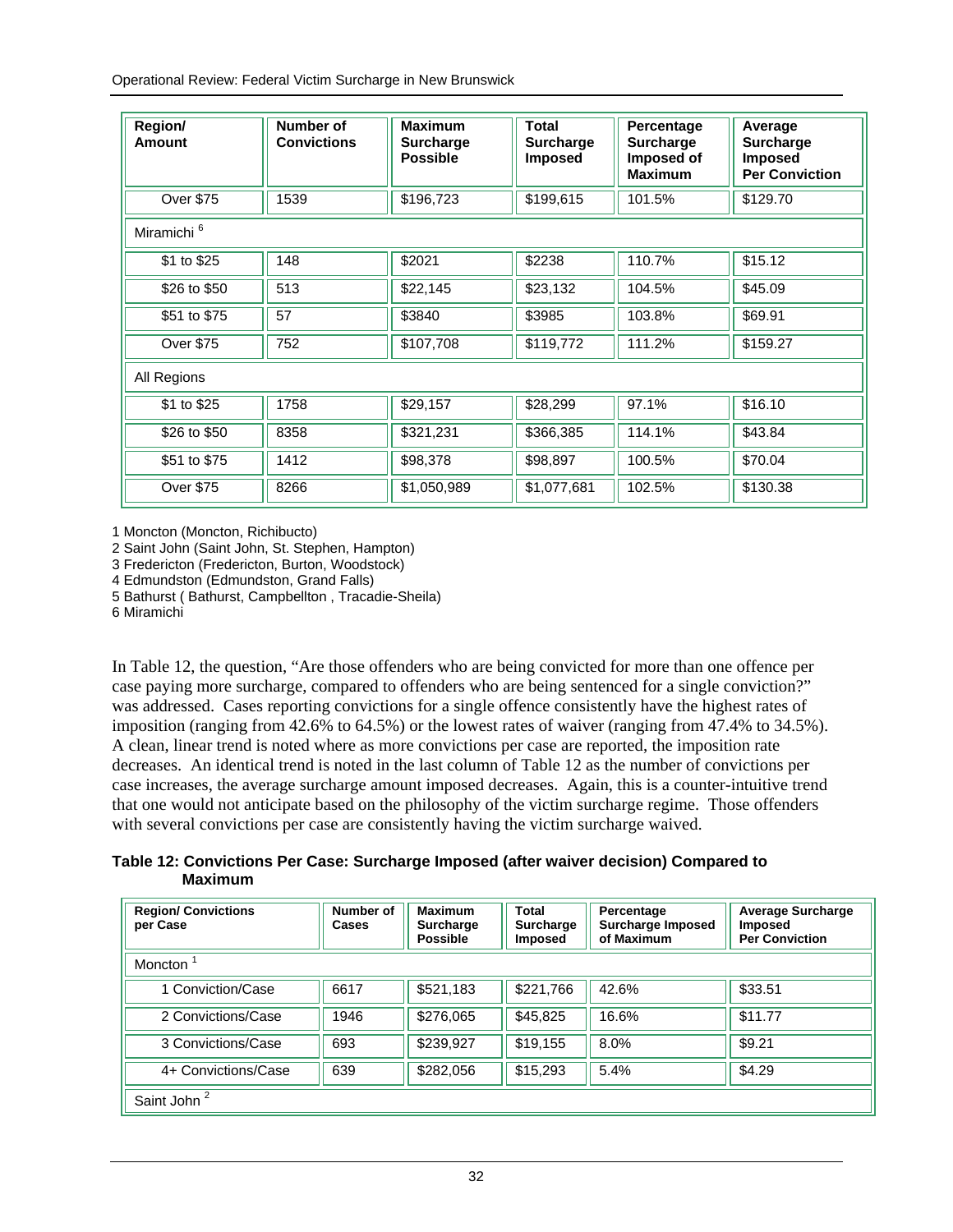| <b>Region/ Convictions</b><br>per Case | Number of<br>Cases | <b>Maximum</b><br>Surcharge<br><b>Possible</b> | Total<br>Surcharge<br><b>Imposed</b> | Percentage<br><b>Surcharge Imposed</b><br>of Maximum | <b>Average Surcharge</b><br><b>Imposed</b><br><b>Per Conviction</b> |
|----------------------------------------|--------------------|------------------------------------------------|--------------------------------------|------------------------------------------------------|---------------------------------------------------------------------|
| 1 Conviction/Case                      | 6188               | \$450,351                                      | \$241,001                            | 53.5%                                                | \$38.95                                                             |
| 2 Convictions/Case                     | 1677               | \$193,238                                      | \$45,112                             | 23.3%                                                | \$13.45                                                             |
| 3 Convictions/Case                     | 550                | \$96,007                                       | \$11,713                             | 12.2%                                                | \$7.10                                                              |
| 4+ Convictions/Case                    | 402                | \$146,549                                      | \$6938                               | 4.7%                                                 | \$2.95                                                              |
| Fredericton <sup>3</sup>               |                    |                                                |                                      |                                                      |                                                                     |
| 1 Conviction/Case                      | 5691               | \$422,465                                      | \$272,592                            | 64.5%                                                | \$47.90                                                             |
| 2 Convictions/Case                     | 1218               | \$159,482                                      | \$60,829                             | 38.1%                                                | \$24.97                                                             |
| 3 Convictions/Case                     | 273                | \$56,312                                       | \$14,646                             | 26.0%                                                | \$17.88                                                             |
| 4+ Convictions/Case                    | 256                | \$108,956                                      | \$17,373                             | 15.9%                                                | \$12.22                                                             |
| Edmundston <sup>4</sup>                |                    |                                                |                                      |                                                      |                                                                     |
| 1 Conviction/Case                      | 2603               | \$200,049                                      | \$100,289                            | 50.1%                                                | \$38.53                                                             |
| 2 Convictions/Case                     | 648                | \$80,390                                       | \$28,107                             | 35.0%                                                | \$21.69                                                             |
| 3 Convictions/Case                     | 181                | \$34,544                                       | \$9973                               | 28.9%                                                | \$18.37                                                             |
| 4+ Convictions/Case                    | 183                | \$72,518                                       | \$12,788                             | 17.6%                                                | \$12.80                                                             |
| Bathurst <sup>5</sup>                  |                    |                                                |                                      |                                                      |                                                                     |
| 1 Conviction/Case                      | 5464               | \$522,850                                      | \$232,109                            | 44.4%                                                | \$42.48                                                             |
| 2 Convictions/Case                     | 1309               | \$170,346                                      | \$44,226                             | 26.0%                                                | \$16.89                                                             |
| 3 Convictions/Case                     | 393                | \$80,423                                       | \$12,944                             | 16.1%                                                | \$10.98                                                             |
| 4+ Convictions/Case                    | 329                | \$173,754                                      | \$9457                               | 5.4%                                                 | \$4.23                                                              |
| Miramichi <sup>6</sup>                 |                    |                                                |                                      |                                                      |                                                                     |
| 1 Conviction/Case                      | 2450               | \$194,470                                      | \$121,068                            | 62.3%                                                | \$49.42                                                             |
| 2 Convictions/Case                     | 466                | \$63,462                                       | \$18,689                             | 29.4%                                                | \$20.05                                                             |
| 3 Convictions/Case                     | 125                | \$24,315                                       | \$5450                               | 22.4%                                                | \$14.53                                                             |
| 4+ Convictions/Case                    | 126                | \$71,395                                       | \$3920                               | 5.5%                                                 | \$4.09                                                              |
| All Regions                            |                    |                                                |                                      |                                                      |                                                                     |
| 1 Conviction/Case                      | 29,013             | \$2,311,368                                    | \$1,188,8<br>25                      | 51.4%                                                | \$40.98                                                             |
| 2 Convictions/Case                     | 7,264              | \$942,983                                      | \$242,788                            | 25.7%                                                | \$33.42                                                             |
| 3 Convictions/Case                     | 2,215              | \$531,528                                      | \$73,881                             | 13.9%                                                | \$33.35                                                             |
| 4+ Convictions/Case                    | 1,935              | \$855,228                                      | \$65,769                             | 7.7%                                                 | \$33.99*                                                            |

囨

1 Moncton (Moncton, Richibucto)

2 Saint John (Saint John, St. Stephen, Hampton)

3 Fredericton (Fredericton, Burton, Woodstock)

4 Edmundston (Edmundston, Grand Falls)

5 Bathurst ( Bathurst, Campbellton , Tracadie-Sheila)

6 Miramichi

\* The trend downwards that was noted on the previous page is not present in this final figure.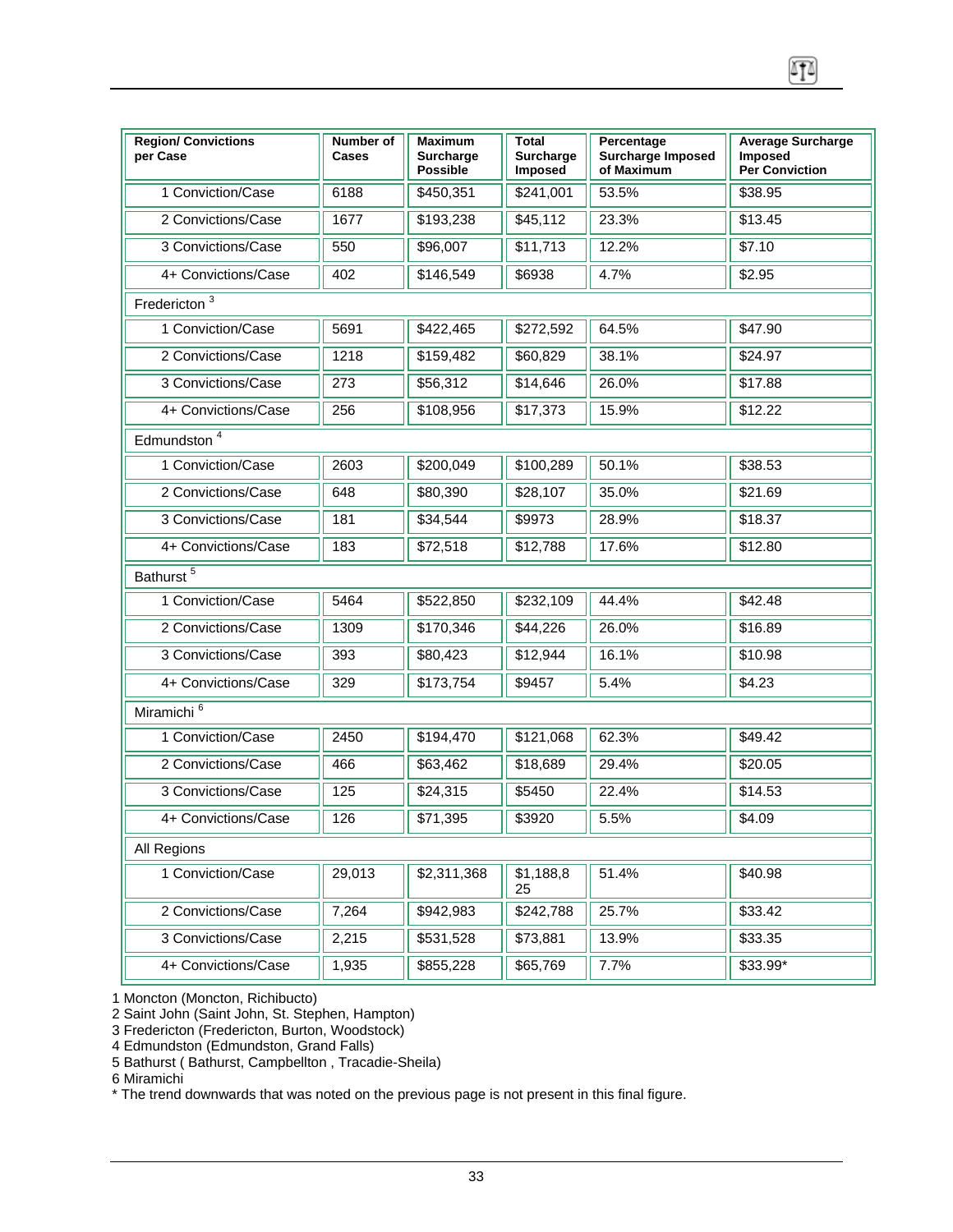## <span id="page-34-0"></span>**3.1.2. Collection Rates of the FVS**

We now turn our attention to the collection process of the FVS in New Brunswick. There are two questions that will be addressed in this section: 1) What is the rate of collection compared to the possible maximum surcharge amounts that could have been imposed? and, 2) What is the rate of collection of the imposed FVS?

Data displayed in Table 1 showed the collection of the total possible surcharge that could have been imposed hovered at 28%; when only those cases that had a FVS imposed were examined, however, the collection rate jumped to an average of 82.7%, ranging from 79.9% to 85.2% in the various regions. Specifics surrounding the collection process are now examined.

The collection process was first examined based on offence type. There were three noteworthy findings. First, linear trends noted in the imposition rate were not noted in the collection rate of those FVS that were imposed. That is, DUIs receive the highest rate of imposition, but their collection rate is similar to that of other offences. This addresses the possibility that although the surcharge is being imposed on certain crimes at high rates perhaps their actual collection rate is low; such was not found to be the case. The second finding in Table 13 is that highest FVS revenue is coming directly from DUI and drug convictions as noted in the Total Surcharge Collected Column and these two offences are also generating the highest average collection rates per conviction. This is noteworthy as neither of these crimes is typically associated with identification of a victim. The general consistency of collection rates across all 6 regions is striking. For instance, there is no particular offence category that has a substantially different collection rate of imposed surcharge across different regions. Finally, it is noteworthy the violent offence category consistently generated one of the lowest amounts of FVS revenue, ranging from \$15,407 to \$53,667 over the five year period. The collection rate, however, remained high on the imposed FVS on violent offences at 84.7%. This finding may challenge the assumption held by many judges that offenders receiving custodial sentences would be unable to pay. This assumption, without further evidence, may be resulting in a waiver of the surcharge in the majority of these cases.

| Region/<br><b>Offence</b> | Number of<br><b>Convictions</b> | <b>Total</b><br><b>Surcharge</b><br><b>Collected</b> | Percentage<br><b>Surcharge</b><br><b>Collected of</b><br><b>Maximum</b> | Percentage<br><b>Surcharge</b><br><b>Collected of</b><br><b>Imposed</b> | Average<br><b>Surcharge</b><br><b>Collected</b><br><b>Per Conviction</b> |  |  |  |
|---------------------------|---------------------------------|------------------------------------------------------|-------------------------------------------------------------------------|-------------------------------------------------------------------------|--------------------------------------------------------------------------|--|--|--|
| Moncton                   |                                 |                                                      |                                                                         |                                                                         |                                                                          |  |  |  |
| <b>DUI</b>                | 1551                            | \$132,950                                            | 71.2%                                                                   | 86.1%                                                                   | \$85.72                                                                  |  |  |  |
| <b>Drugs</b>              | 1588                            | \$24,660                                             | 21.5%                                                                   | 86.5%                                                                   | \$15.53                                                                  |  |  |  |
| Group 1                   | 2810                            | \$24,974                                             | 13.1%                                                                   | 80.5%                                                                   | \$8.89                                                                   |  |  |  |
| Group 2                   | 5550                            | \$31,507                                             | 6.2%                                                                    | 71.0%                                                                   | \$5.68                                                                   |  |  |  |
| Other                     | 4654                            | \$32,991                                             | 10.2%                                                                   | 75.5%                                                                   | \$7.09                                                                   |  |  |  |
| Total                     | 16,153                          | \$247,080                                            | 18.7%                                                                   | 81.8%                                                                   | \$15.30                                                                  |  |  |  |
| Saint John                |                                 |                                                      |                                                                         |                                                                         |                                                                          |  |  |  |
| <b>DUI</b>                | 1936                            | \$153,141                                            | 73.4%                                                                   | 90.2%                                                                   | \$79.10                                                                  |  |  |  |
| <b>Drugs</b>              | 1045                            | \$16,515                                             | 23.7%                                                                   | 23.7%                                                                   | \$15.80                                                                  |  |  |  |

|  | Table 13: Nature of Offence: Surcharge Collected Compared to Maximum |  |  |  |
|--|----------------------------------------------------------------------|--|--|--|
|  |                                                                      |  |  |  |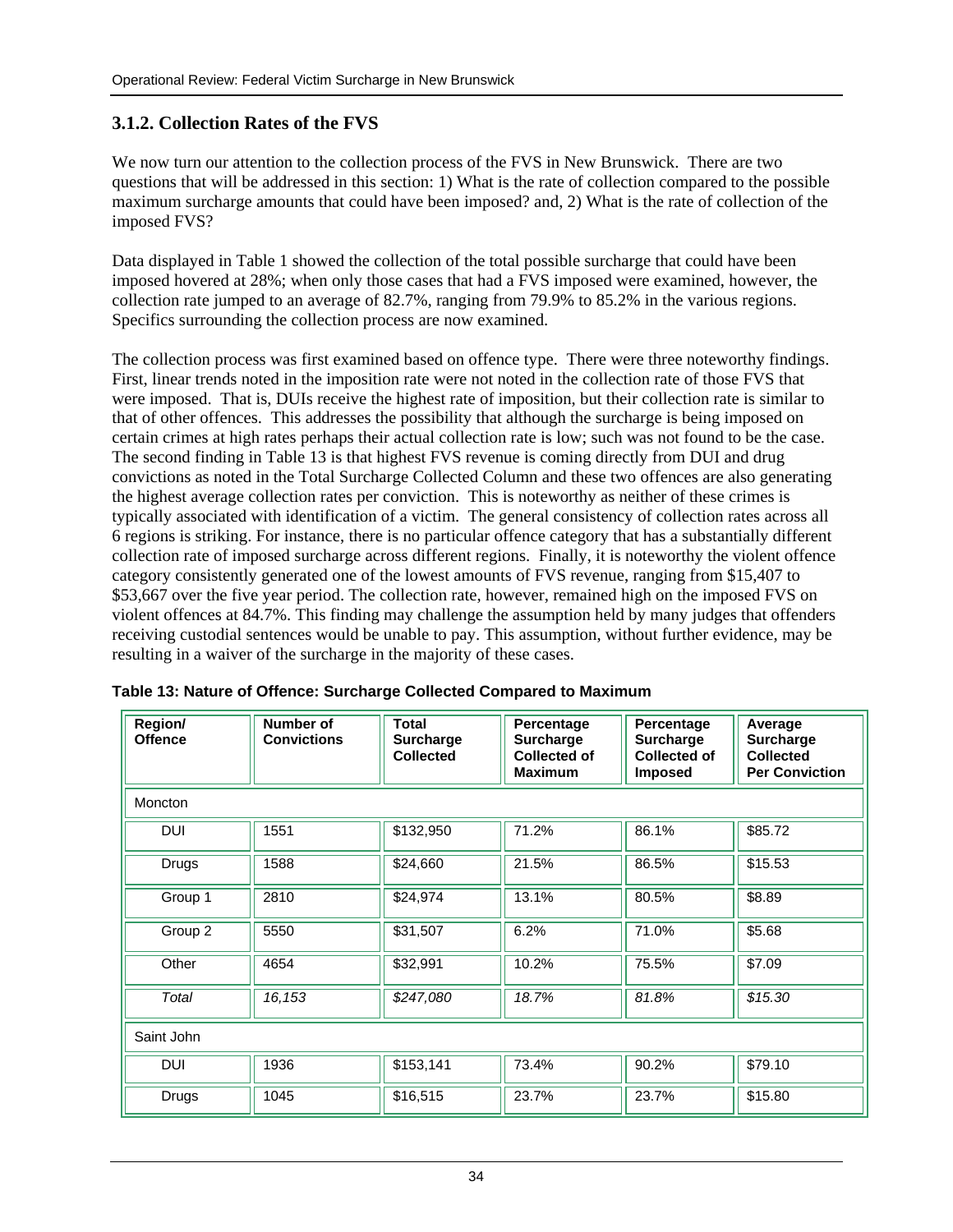| Region/<br><b>Offence</b> | Number of<br><b>Convictions</b> | <b>Total</b><br><b>Surcharge</b><br><b>Collected</b> | Percentage<br><b>Surcharge</b><br><b>Collected of</b><br><b>Maximum</b> | Percentage<br>Surcharge<br><b>Collected of</b><br>Imposed | Average<br><b>Surcharge</b><br><b>Collected</b><br><b>Per Conviction</b> |
|---------------------------|---------------------------------|------------------------------------------------------|-------------------------------------------------------------------------|-----------------------------------------------------------|--------------------------------------------------------------------------|
| Group 1                   | 2363                            | \$29,449                                             | 22.4%                                                                   | 84.6%                                                     | \$12.46                                                                  |
| Group 2                   | 7046                            | \$53,532                                             | 13.1%                                                                   | 77.4%                                                     | \$7.60                                                                   |
| Other                     | 1151                            | \$7027                                               | 10.4%                                                                   | 72.2%                                                     | \$6.11                                                                   |
| Total                     | 13,541                          | \$259,664                                            | 29.3%                                                                   | 85.2%                                                     | \$19.18                                                                  |
| Fredericton               |                                 |                                                      |                                                                         |                                                           |                                                                          |
| <b>DUI</b>                | 1577                            | \$142,307                                            | 80.8%                                                                   | 87.8%                                                     | \$90.24                                                                  |
| <b>Drugs</b>              | 802                             | \$21,397                                             | 41.9%                                                                   | 77.9%                                                     | \$26.68                                                                  |
| Group 1                   | 2516                            | \$53,667                                             | 35.1%                                                                   | 83.2%                                                     | \$21.33                                                                  |
| Group 2                   | 4544                            | \$60,667                                             | 19.6%                                                                   | 67.1%                                                     | \$13.35                                                                  |
| Other                     | 929                             | \$14,111                                             | 24.9%                                                                   | 67.3%                                                     | \$15.19                                                                  |
| Total                     | 10,368                          | \$292,148                                            | 39.1%                                                                   | 79.9%                                                     | \$28.18                                                                  |
| Edmunston                 |                                 |                                                      |                                                                         |                                                           |                                                                          |
| <b>DUI</b>                | 792                             | \$50,937                                             | 54.1%                                                                   | 86.6%                                                     | \$64.31                                                                  |
| <b>Drugs</b>              | 524                             | \$15,235                                             | 35.9%                                                                   | 90.5%                                                     | \$29.07                                                                  |
| Group 1                   | 1300                            | \$23,023                                             | 30.8%                                                                   | 83.3%                                                     | \$17.71                                                                  |
| Group 2                   | 2258                            | \$27,311                                             | 19.3%                                                                   | 78.6%                                                     | \$12.10                                                                  |
| Other                     | 567                             | \$10,999                                             | 31.6%                                                                   | 84.0%                                                     | \$19.40                                                                  |
| Total                     | 5441                            | \$127,504                                            | 32.9%                                                                   | 84.4%                                                     | \$23.43                                                                  |
| <b>Bathurst</b>           |                                 |                                                      |                                                                         |                                                           |                                                                          |
| DUI                       | $\sqrt{1595}$                   | $\sqrt{\$137,223}$                                   | $\sqrt{72.5\%}$                                                         | $\sqrt{84.7\%}$                                           | $\sqrt{\$86.03}$                                                         |
| <b>Drugs</b>              | 844                             | \$21,885                                             | 40.1%                                                                   | 77.6%                                                     | \$25.93                                                                  |
| Group 1                   | 2107                            | \$29,618                                             | 21.8%                                                                   | 88.0%                                                     | \$14.06                                                                  |
| Group 2                   | 3170                            | \$30,320                                             | 14.1%                                                                   | 80.7%                                                     | \$9.56                                                                   |
| Other                     | 3779                            | \$28,860                                             | 8.2%                                                                    | 77.3%                                                     | \$7.64                                                                   |
| Total                     | 11,495                          | \$247,905                                            | 26.2%                                                                   | 83.0%                                                     | \$21.57                                                                  |
| Miramichi                 |                                 |                                                      |                                                                         |                                                           |                                                                          |
| DUI                       | 600                             | \$75,059                                             | 84.6%                                                                   | 87.2%                                                     | \$125.10                                                                 |
| <b>Drugs</b>              | 207                             | \$7498                                               | 47.3%                                                                   | 66.1%                                                     | \$36.22                                                                  |

 $\boxed{1}$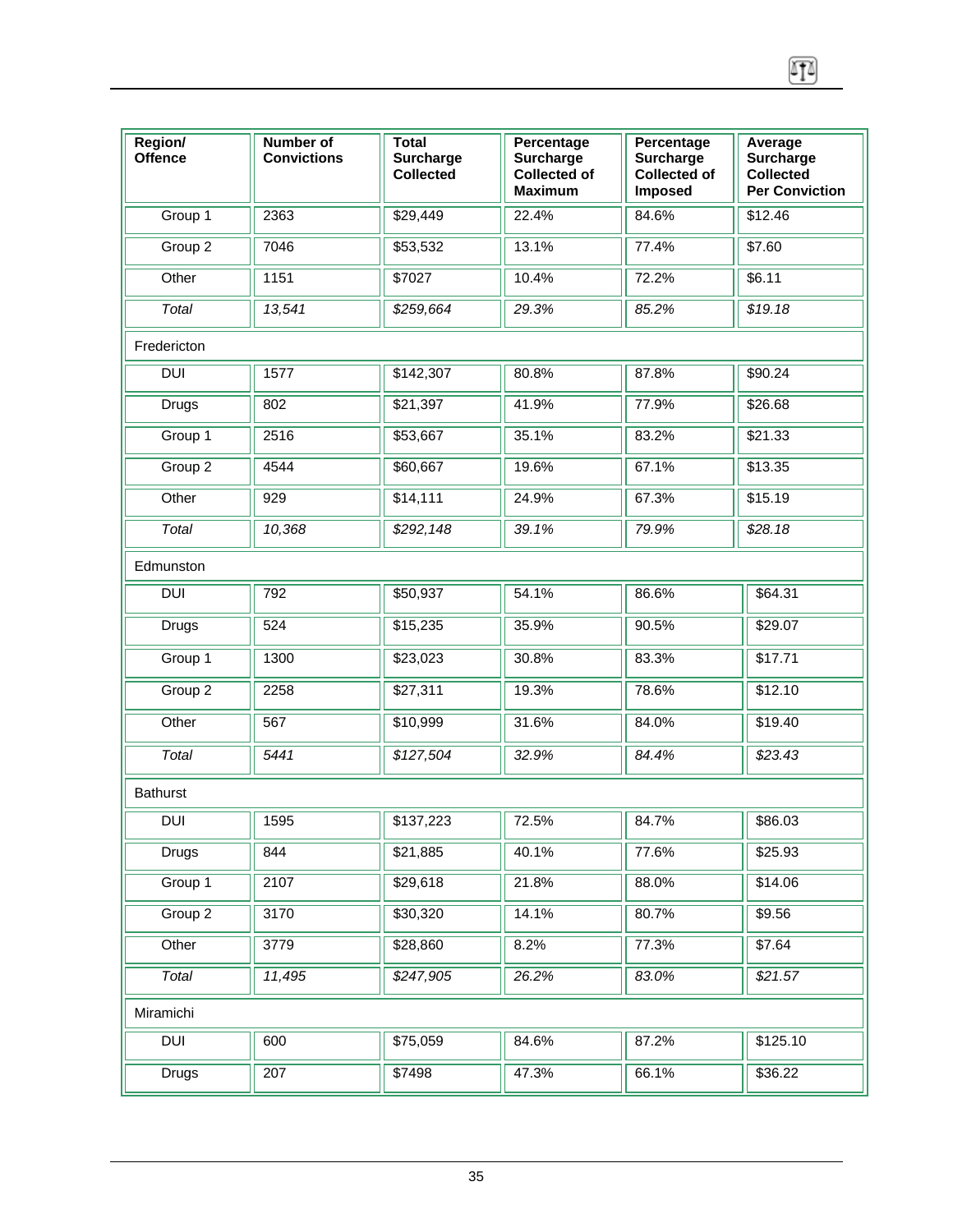Operational Review: Federal Victim Surcharge in New Brunswick

| Region/<br><b>Offence</b> | Number of<br><b>Convictions</b> | <b>Total</b><br><b>Surcharge</b><br><b>Collected</b> | Percentage<br><b>Surcharge</b><br><b>Collected of</b><br><b>Maximum</b> | Percentage<br><b>Surcharge</b><br><b>Collected of</b><br><b>Imposed</b> | Average<br><b>Surcharge</b><br><b>Collected</b><br><b>Per Conviction</b> |
|---------------------------|---------------------------------|------------------------------------------------------|-------------------------------------------------------------------------|-------------------------------------------------------------------------|--------------------------------------------------------------------------|
| Group 1                   | 1135                            | \$15,407                                             | 19.2%                                                                   | 93.7%                                                                   | \$13.57                                                                  |
| Group 2                   | 1839                            | \$21,231                                             | 17.4%                                                                   | 80.0%                                                                   | \$11.54                                                                  |
| Other                     | 935                             | \$5983                                               | 12.7%                                                                   | 68.5%                                                                   | \$6.40                                                                   |
| Total                     | 4716                            | \$125,177                                            | 35.4%                                                                   | 83.9%                                                                   | \$26.54                                                                  |
| All Regions               |                                 |                                                      |                                                                         |                                                                         |                                                                          |
| <b>DUI</b>                | 8051                            | \$691,617                                            | 73.28%                                                                  | 87.2%                                                                   | \$85.90                                                                  |
| Drugs                     | 5010                            | \$107,190                                            | 30.78%                                                                  | 80.1%                                                                   | \$21.40                                                                  |
| Group 1                   | 12,231                          | \$176,138                                            | 23.02%                                                                  | 84.7%                                                                   | \$14.40                                                                  |
| Group 2                   | 24,407                          | \$224,568                                            | 13.19%                                                                  | 74.2%                                                                   | \$9.20                                                                   |
| Other                     | 12,015                          | \$99,971                                             | 11.34%                                                                  | 74.8%                                                                   | \$8.32                                                                   |
| Total                     | 61,714                          | \$1,299,484                                          | 28.00%                                                                  | 82.7%                                                                   | \$21.06                                                                  |

1 Moncton (Moncton, Richibucto)

2 Saint John (Saint John, St. Stephen, Hampton)

3 Fredericton (Fredericton, Burton, Woodstock)

4 Edmundston (Edmundston, Grand Falls)

5 Bathurst ( Bathurst, Campbellton , Tracadie-Sheila)

6 Miramichi

Examination of the rates of collection based on gender and language confirmed there were no significant trends to report (Tables 14 and 15).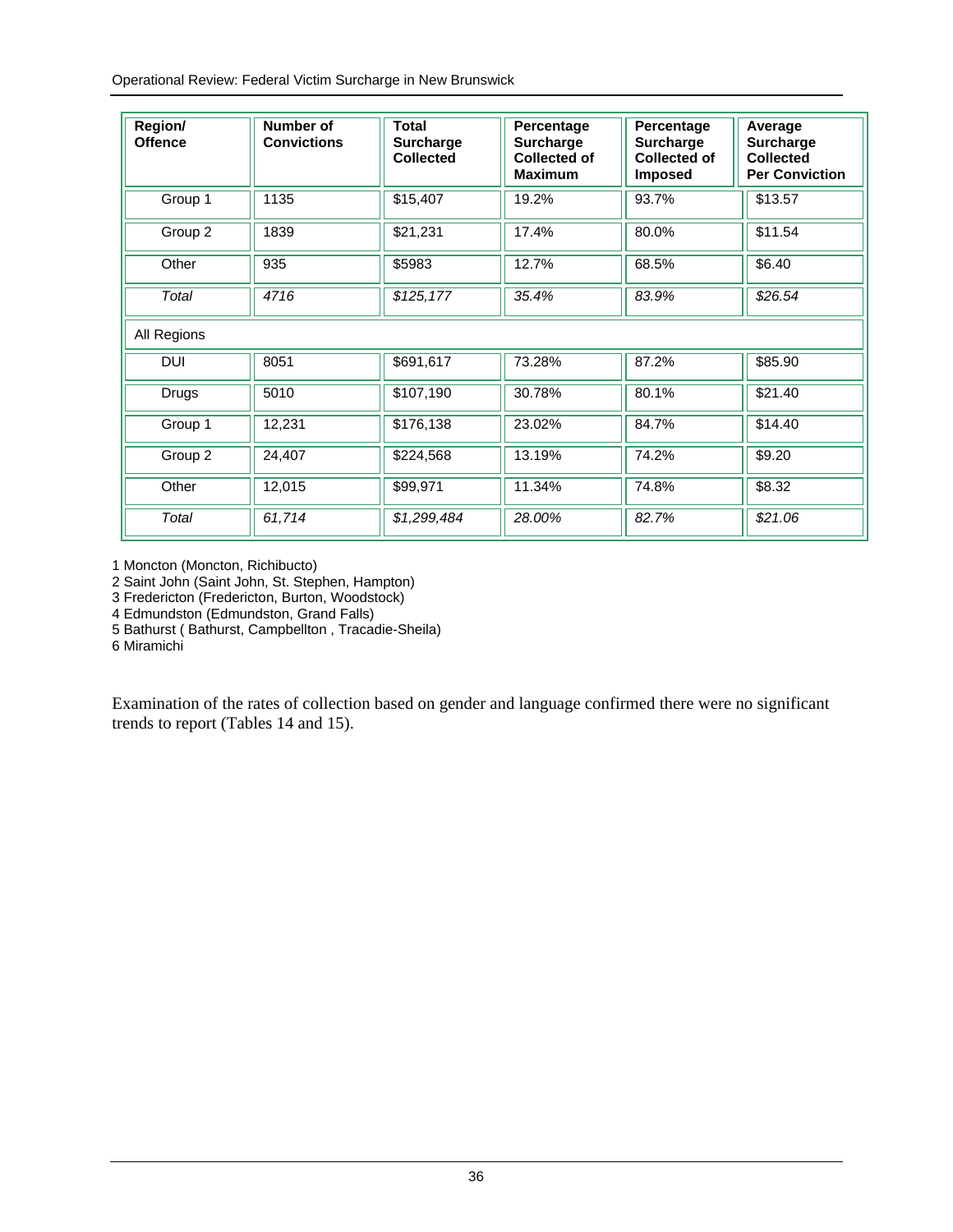| Region/<br>Gender        | <b>Number of</b><br><b>Convictions</b> | <b>Total</b><br><b>Surcharge</b><br><b>Collected</b> | Percentage<br>Surcharge<br>Collected of<br><b>Maximum</b> | Percentage<br>Surcharge<br>Collected of<br>Imposed | Average<br><b>Surcharge</b><br>Collected<br><b>Per Conviction</b> |  |  |  |  |  |
|--------------------------|----------------------------------------|------------------------------------------------------|-----------------------------------------------------------|----------------------------------------------------|-------------------------------------------------------------------|--|--|--|--|--|
| Moncton <sup>1</sup>     |                                        |                                                      |                                                           |                                                    |                                                                   |  |  |  |  |  |
| Male                     | 13,881                                 | \$223,157                                            | 19.3%                                                     | 81.1%                                              | \$16.08                                                           |  |  |  |  |  |
| Female                   | 2272                                   | \$23,923                                             | 14.5%                                                     | 88.7%                                              | \$10.53                                                           |  |  |  |  |  |
| Saint John <sup>2</sup>  |                                        |                                                      |                                                           |                                                    |                                                                   |  |  |  |  |  |
| Male                     | 11,673                                 | \$233,702                                            | 30.2%                                                     | 84.7%                                              | \$20.02                                                           |  |  |  |  |  |
| Female                   | 1868                                   | \$25,962                                             | 23.4%                                                     | 90.0%                                              | \$13.90                                                           |  |  |  |  |  |
| Fredericton <sup>3</sup> |                                        |                                                      |                                                           |                                                    |                                                                   |  |  |  |  |  |
| Male                     | 8944                                   | \$260,937                                            | 40.3%                                                     | 79.8%                                              | \$29.17                                                           |  |  |  |  |  |
| Female                   | 1424                                   | \$31,211                                             | 31.5%                                                     | 81.5%                                              | \$21.92                                                           |  |  |  |  |  |
| Edmundston <sup>4</sup>  |                                        |                                                      |                                                           |                                                    |                                                                   |  |  |  |  |  |
| Male                     | 4750                                   | \$114,562                                            | 33.2%                                                     | 83.5%                                              | \$24.12                                                           |  |  |  |  |  |
| Female                   | 691                                    | \$12,943                                             | 30.5%                                                     | 93.1%                                              | \$18.73                                                           |  |  |  |  |  |
| Bathurst <sup>5</sup>    |                                        |                                                      |                                                           |                                                    |                                                                   |  |  |  |  |  |
| Male                     | 10,251                                 | \$227,496                                            | 26.4%                                                     | 82.7%                                              | \$22.19                                                           |  |  |  |  |  |
| Female                   | 1244                                   | \$20,409                                             | 24.3%                                                     | 86.5%                                              | \$16.41                                                           |  |  |  |  |  |
| Miramichi <sup>6</sup>   |                                        |                                                      |                                                           |                                                    |                                                                   |  |  |  |  |  |
| <b>Male</b>              | 3990                                   | \$112,537                                            | 36.9%                                                     | 83.7%                                              | \$28.20                                                           |  |  |  |  |  |
| Female                   | $\overline{726}$                       | \$12,640                                             | 26.1%                                                     | 85.8%                                              | \$17.41                                                           |  |  |  |  |  |
| All Regions              |                                        |                                                      |                                                           |                                                    |                                                                   |  |  |  |  |  |
| Male                     | 53,489                                 | \$1,172,391                                          | 28.7%                                                     | 82.3%                                              | \$21.92                                                           |  |  |  |  |  |
| Female                   | 8225                                   | \$127,088                                            | 23.1%                                                     | 86.9%                                              | \$15.45                                                           |  |  |  |  |  |

### **Table 14: Gender Differences: Surcharge Collected Compared to Maximum**

1 Moncton (Moncton, Richibucto)

2 Saint John (Saint John, St. Stephen, Hampton)

3 Fredericton (Fredericton, Burton, Woodstock)

4 Edmundston (Edmundston, Grand Falls)

5 Bathurst ( Bathurst, Campbellton , Tracadie-Sheila)

6 Miramichi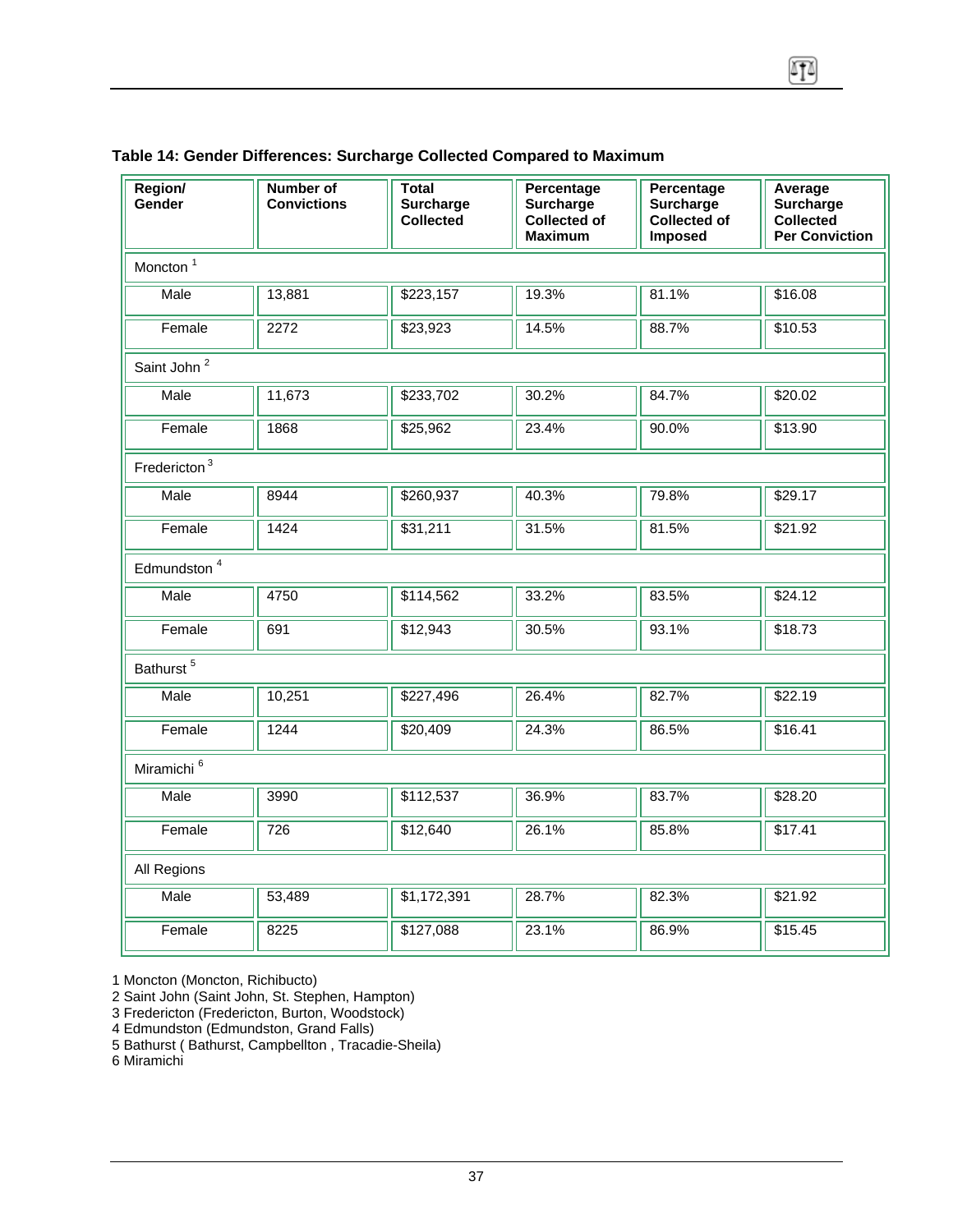In Table 15, the data reveals no marked differences in surcharge revenues being collected from Francophones (84.7%) versus Anglophones ( 81.2%) in New Brunswick.

| Region/Language          | Number of<br><b>Convictions</b> | <b>Total</b><br><b>Surcharge</b><br><b>Collected</b> | Percentage<br><b>Surcharge</b><br><b>Collected of</b><br><b>Maximum</b> | Percentage<br><b>Surcharge</b><br><b>Collected of</b><br><b>Imposed</b> | Average<br>Surcharge<br><b>Collected Per</b><br><b>Conviction</b> |  |  |
|--------------------------|---------------------------------|------------------------------------------------------|-------------------------------------------------------------------------|-------------------------------------------------------------------------|-------------------------------------------------------------------|--|--|
| Moncton <sup>1</sup>     |                                 |                                                      |                                                                         |                                                                         |                                                                   |  |  |
| English                  | 8743                            | \$108,197                                            | 14.4%                                                                   | 76.7%                                                                   | \$12.38                                                           |  |  |
| French                   | 2379                            | \$57,690                                             | 31.7%                                                                   | 85.5%                                                                   | \$24.25                                                           |  |  |
| Not Specified*           | 5031                            | \$81,194                                             | 20.9%                                                                   | 86.8%                                                                   | \$16.14                                                           |  |  |
| Saint John <sup>2</sup>  |                                 |                                                      |                                                                         |                                                                         |                                                                   |  |  |
| English                  | 11,524                          | \$199,836                                            | 26.9%                                                                   | 84.4%                                                                   | \$17.34                                                           |  |  |
| French                   | 53                              | \$1398                                               | 38.0%                                                                   | 81.8%                                                                   | \$26.37                                                           |  |  |
| Not Specified*           | 1964                            | \$58,430                                             | 41.8%                                                                   | 88.1%                                                                   | \$29.75                                                           |  |  |
| Fredericton <sup>3</sup> |                                 |                                                      |                                                                         |                                                                         |                                                                   |  |  |
| English                  | 9639                            | \$266,018                                            | 38.4%                                                                   | 79.2%                                                                   | \$27.60                                                           |  |  |
| French                   | 71                              | \$2785                                               | 48.6%                                                                   | 86.9%                                                                   | \$39.23                                                           |  |  |
| Not Specified*           | 658                             | \$23,345                                             | 48.6%                                                                   | 88.4%                                                                   | \$35.48                                                           |  |  |
| Edmundston <sup>4</sup>  |                                 |                                                      |                                                                         |                                                                         |                                                                   |  |  |
| English                  | 2119                            | \$59,665                                             | 44.4%                                                                   | 84.3%                                                                   | \$28.16                                                           |  |  |
| French                   | 3079                            | \$62,933                                             | 26.9%                                                                   | 84.4%                                                                   | \$20.44                                                           |  |  |
| Not Specified*           | 243                             | \$4907                                               | 26.1%                                                                   | 85.0%                                                                   | \$20.19                                                           |  |  |
| Bathurst <sup>5</sup>    |                                 |                                                      |                                                                         |                                                                         |                                                                   |  |  |
| English                  | 2854                            | \$41,961                                             | 20.1%                                                                   | 79.3%                                                                   | \$14.70                                                           |  |  |
| French                   | 7179                            | \$169,389                                            | 26.8%                                                                   | 84.8%                                                                   | \$23.60                                                           |  |  |
| Not Specified*           | 1462                            | \$36,555                                             | 34.5%                                                                   | 79.2%                                                                   | \$25.00                                                           |  |  |
| Miramichi <sup>6</sup>   |                                 |                                                      |                                                                         |                                                                         |                                                                   |  |  |
| English                  | 4241                            | \$106,553                                            | 33.6%                                                                   | 84.2%                                                                   | \$25.12                                                           |  |  |
| French                   | 136                             | \$5399                                               | 53.7%                                                                   | 77.2%                                                                   | \$39.70                                                           |  |  |
| Not Specified*           | 339                             | \$13,225                                             | 49.5%                                                                   | 84.7%                                                                   | \$39.01                                                           |  |  |
| All Regions              |                                 |                                                      |                                                                         |                                                                         |                                                                   |  |  |

**Table 15: Language Differences: Surcharge Collected Compared to Maximum**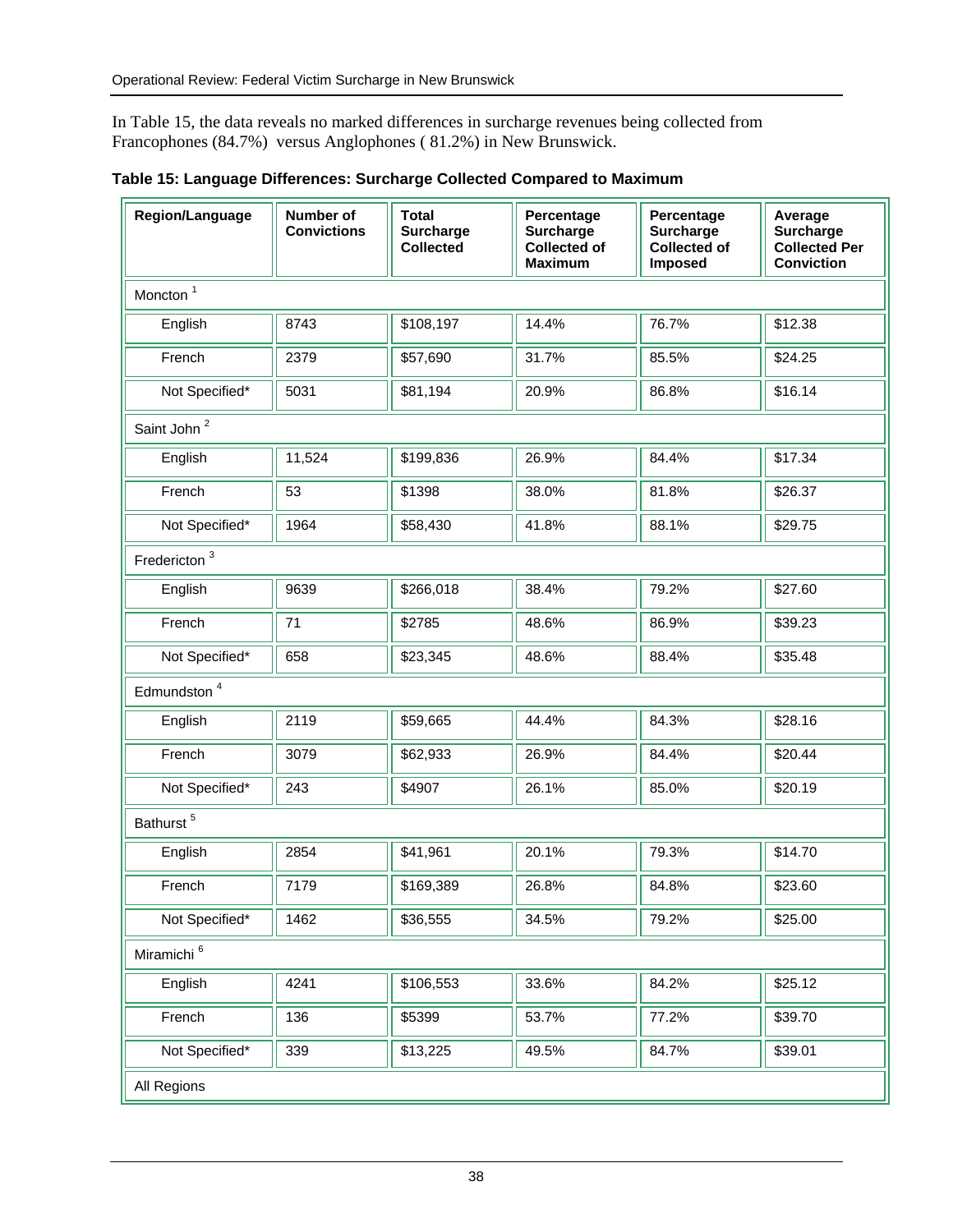| <b>Region/Language</b> | Number of<br><b>Convictions</b> | Total<br><b>Surcharge</b><br><b>Collected</b> | Percentage<br><b>Surcharge</b><br><b>Collected of</b><br><b>Maximum</b> | Percentage<br><b>Surcharge</b><br>Collected of<br><b>Imposed</b> | Average<br><b>Surcharge</b><br><b>Collected Per</b><br><b>Conviction</b> |
|------------------------|---------------------------------|-----------------------------------------------|-------------------------------------------------------------------------|------------------------------------------------------------------|--------------------------------------------------------------------------|
| English                | 39.120                          | \$782,230                                     | 27.5%                                                                   | 81.2%                                                            | \$20.00                                                                  |
| French                 | 12.897                          | \$299,594                                     | 28.0%                                                                   | 84.7%                                                            | \$23.23                                                                  |
| Not Specified*         | 9.697                           | \$217,656                                     | 29.9%                                                                   | 85.8%                                                            | \$22.45                                                                  |

\* Not specified = language preference not recorded in database

- 1 Moncton (Moncton, Richibucto)
- 2 Saint John (Saint John, St. Stephen, Hampton)
- 3 Fredericton (Fredericton, Burton, Woodstock)
- 4 Edmundston (Edmundston, Grand Falls)
- 5 Bathurst ( Bathurst, Campbellton , Tracadie-Sheila)
- 6 Miramichi

In Table 16, FVS collection was compared between cases where a victim was identified and those where no victim was identified in the court records. As with the imposition process, those cases where *no victim* was identified generated *more* collected surcharge per convicted case, ranging from \$21.02 to \$34.84 with an average of \$26.95. This is compared to those convictions where victims were involved, generating revenues from \$8.90 to \$17.85 with an average of \$14.06. These collection totals are a natural result of the low imposition/high waiver rate for those convicted cases where a victim was identified. There was no substantial difference noted in the collection rates of those cases that had the FVS imposed if there was a victim identified (81.1%) or not (83.1%).

#### **Table 16: Victim Identification: Surcharge Collected Compared to Maximum**

| Region/<br><b>Victim Identified</b> | Number of<br><b>Convictions</b> | <b>Total</b><br><b>Surcharge</b><br><b>Collected</b> | Percentage<br><b>Surcharge</b><br><b>Collected of</b><br><b>Maximum</b> | Percentage<br><b>Surcharge</b><br><b>Collected of</b><br><b>Imposed</b> | Average<br><b>Surcharge</b><br><b>Collected</b><br><b>Per Conviction</b> |  |  |
|-------------------------------------|---------------------------------|------------------------------------------------------|-------------------------------------------------------------------------|-------------------------------------------------------------------------|--------------------------------------------------------------------------|--|--|
| Moncton <sup>1</sup>                |                                 |                                                      |                                                                         |                                                                         |                                                                          |  |  |
| Victim                              | 3824                            | \$32,947                                             | 11.9%                                                                   | 76.8%                                                                   | \$8.62                                                                   |  |  |
| No Victim                           | 12,329                          | \$214,133                                            | 20.5%                                                                   | 82.6%                                                                   | \$17.37                                                                  |  |  |
| Saint John <sup>2</sup>             |                                 |                                                      |                                                                         |                                                                         |                                                                          |  |  |
| Victim                              | 3485                            | \$33,482                                             | 15.5%                                                                   | 83.0%                                                                   | \$9.61                                                                   |  |  |
| No Victim                           | 10,056                          | \$226,182                                            | 33.7%                                                                   | 85.5%                                                                   | \$22.49                                                                  |  |  |
| Fredericton 3                       |                                 |                                                      |                                                                         |                                                                         |                                                                          |  |  |
| Victim                              | 4067                            | \$72,603                                             | 27.6%                                                                   | 78.5%                                                                   | \$17.85                                                                  |  |  |
| No Victim                           | 6301                            | \$219,546                                            | 45.4%                                                                   | 80.4%                                                                   | \$34.84                                                                  |  |  |
| Edmundston <sup>4</sup>             |                                 |                                                      |                                                                         |                                                                         |                                                                          |  |  |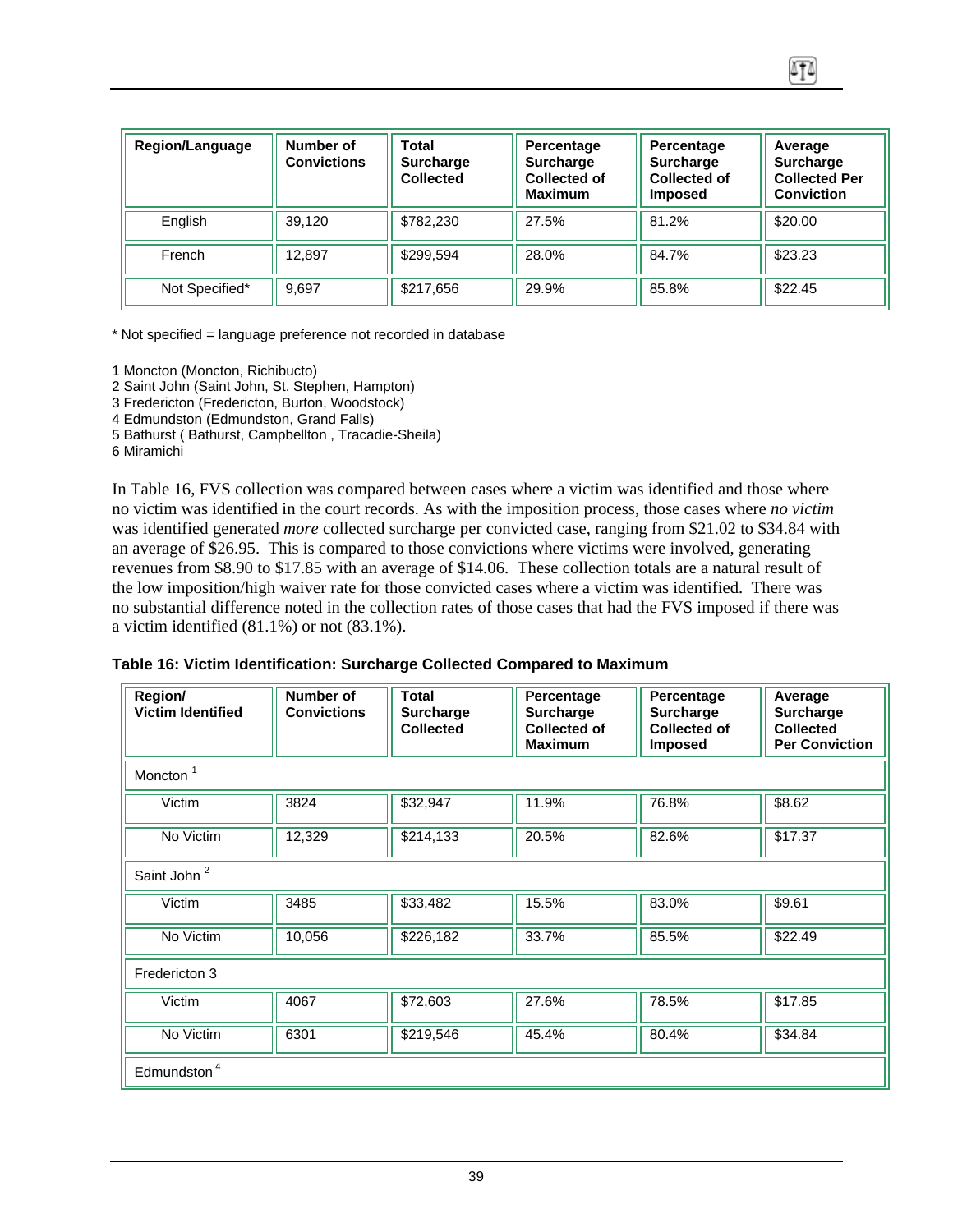Operational Review: Federal Victim Surcharge in New Brunswick

| Region/<br><b>Victim Identified</b> | Number of<br><b>Convictions</b> | Total<br><b>Surcharge</b><br><b>Collected</b> | Percentage<br><b>Surcharge</b><br><b>Collected of</b><br><b>Maximum</b> | Percentage<br><b>Surcharge</b><br><b>Collected of</b><br><b>Imposed</b> | Average<br><b>Surcharge</b><br><b>Collected</b><br><b>Per Conviction</b> |  |  |  |
|-------------------------------------|---------------------------------|-----------------------------------------------|-------------------------------------------------------------------------|-------------------------------------------------------------------------|--------------------------------------------------------------------------|--|--|--|
| Victim                              | 2099                            | \$33,870                                      | 26.0%                                                                   | 83.7%                                                                   | \$16.14                                                                  |  |  |  |
| No Victim                           | 3342                            | \$93,634                                      | 36.4%                                                                   | 84.6%                                                                   | \$28.02                                                                  |  |  |  |
| Bathurst <sup>5</sup>               |                                 |                                               |                                                                         |                                                                         |                                                                          |  |  |  |
| Victim                              | 3984                            | \$35,444                                      | 12.8%                                                                   | 83.7%                                                                   | \$8.90                                                                   |  |  |  |
| No Victim                           | 7511                            | \$212,461                                     | 31.7%                                                                   | 82.9%                                                                   | \$28.29                                                                  |  |  |  |
| Miramichi <sup>6</sup>              |                                 |                                               |                                                                         |                                                                         |                                                                          |  |  |  |
| Victim                              | 1495                            | \$16,945                                      | 16.4%                                                                   | 87.1%                                                                   | \$11.33                                                                  |  |  |  |
| No Victim                           | 3221                            | \$108,232                                     | 43.3%                                                                   | 83.5%                                                                   | \$33.60                                                                  |  |  |  |
| All Regions                         |                                 |                                               |                                                                         |                                                                         |                                                                          |  |  |  |
| Victim                              | 18,954                          | \$225,291                                     | 17.8%                                                                   | 81.1%                                                                   | \$11.89                                                                  |  |  |  |
| No Victim                           | 42,760                          | \$1,074,188                                   | 31.8%                                                                   | 83.1%                                                                   | \$25.12                                                                  |  |  |  |

The data presented in Table 17 provides information on the collection rate depending on the offender's disposition, e.g., fine, custody. It was expected that those sentenced to serve time would have extremely low collection (payment) rates. The collection rate is substantially lower on average for custody orders (52.8%) compared to fine dispositions (85.3%); in some regions, however, the collection rate for custody orders was as high as 75.2%.

|  |  |  |  | Table 17: Sentencing Differences: Surcharge Collected Compared to Maximum |
|--|--|--|--|---------------------------------------------------------------------------|
|--|--|--|--|---------------------------------------------------------------------------|

| Region/<br><b>Sentence</b> | Number of<br><b>Convictions</b> | <b>Total</b><br><b>Surcharge</b><br><b>Collected</b> | Percentage<br><b>Surcharge</b><br><b>Collected of</b><br><b>Maximum</b> | Percentage<br><b>Surcharge</b><br><b>Collected of</b><br><b>Imposed</b> | Average<br>Surcharge<br><b>Collected</b><br><b>Per Conviction</b> |  |
|----------------------------|---------------------------------|------------------------------------------------------|-------------------------------------------------------------------------|-------------------------------------------------------------------------|-------------------------------------------------------------------|--|
| Moncton <sup>1</sup>       |                                 |                                                      |                                                                         |                                                                         |                                                                   |  |
| Custody                    | 7641                            | \$16,412                                             | 2.4%                                                                    | 60.8%                                                                   | \$2.15                                                            |  |
| Fine                       | 2499                            | \$168,888                                            | 71.5%                                                                   | 86.1%                                                                   | \$67.58                                                           |  |
| Other                      | 6013                            | \$61,780                                             | 15.9%                                                                   | 78.3%                                                                   | \$10.27                                                           |  |
| Saint John <sup>2</sup>    |                                 |                                                      |                                                                         |                                                                         |                                                                   |  |
| Custody                    | 5378                            | \$6445                                               | 2.0%                                                                    | 43.7%                                                                   | \$1.20                                                            |  |
| Fine                       | 3379                            | $\overline{$}221,869$                                | 75.3%                                                                   | 87.3%                                                                   | \$65.66                                                           |  |
| Other                      | 4784                            | \$31,350                                             | 11.7%                                                                   | 87.1%                                                                   | \$6.55                                                            |  |
| Fredericton <sup>3</sup>   |                                 |                                                      |                                                                         |                                                                         |                                                                   |  |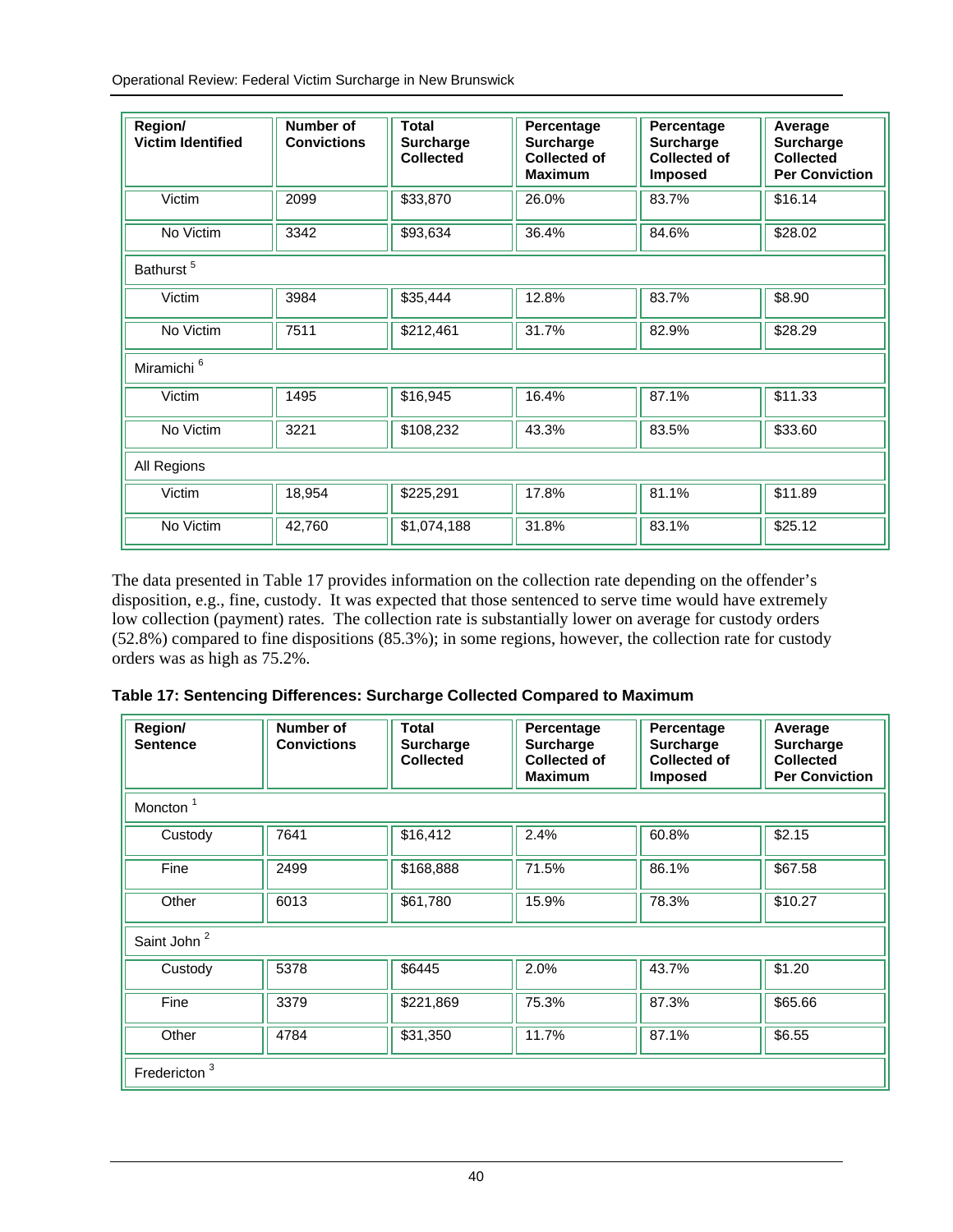| Region/<br><b>Sentence</b> | Number of<br><b>Convictions</b> | <b>Total</b><br><b>Surcharge</b><br><b>Collected</b> | Percentage<br>Surcharge<br><b>Collected of</b><br><b>Maximum</b> | Percentage<br>Surcharge<br><b>Collected of</b><br>Imposed | Average<br><b>Surcharge</b><br>Collected<br><b>Per Conviction</b> |  |  |  |
|----------------------------|---------------------------------|------------------------------------------------------|------------------------------------------------------------------|-----------------------------------------------------------|-------------------------------------------------------------------|--|--|--|
| Custody                    | 3647                            | \$23,025                                             | 8.6%                                                             | 42.5%                                                     | \$6.31                                                            |  |  |  |
| Fine                       | 2935                            | \$193,229                                            | 80.5%                                                            | 85.4%                                                     | \$65.84                                                           |  |  |  |
| Other                      | 3786                            | \$75,894                                             | 31.7%                                                            | 89.3%                                                     | \$20.05                                                           |  |  |  |
| Edmundston <sup>4</sup>    |                                 |                                                      |                                                                  |                                                           |                                                                   |  |  |  |
| Custody                    | 1710                            | \$7165                                               | 5.6%                                                             | 70.2%                                                     | \$4.19                                                            |  |  |  |
| Fine                       | 2498                            | \$107,529                                            | 58.1%                                                            | 85.3%                                                     | \$43.05                                                           |  |  |  |
| Other                      | 1233                            | \$12,810                                             | 17.3%                                                            | 86.1%                                                     | \$10.39                                                           |  |  |  |
| Bathurst <sup>5</sup>      |                                 |                                                      |                                                                  |                                                           |                                                                   |  |  |  |
| Custody                    | 3385                            | \$6750                                               | 1.8%                                                             | 75.2%                                                     | \$1.99                                                            |  |  |  |
| Fine                       | 3597                            | \$207,330                                            | 73.4%                                                            | 82.3%                                                     | \$57.64                                                           |  |  |  |
| Other                      | 4513                            | \$33,825                                             | 11.3%                                                            | 89.2%                                                     | \$7.50                                                            |  |  |  |
| Miramichi <sup>6</sup>     |                                 |                                                      |                                                                  |                                                           |                                                                   |  |  |  |
| Custody                    | 1565                            | \$7425                                               | 6.3%                                                             | 61.3%                                                     | \$4.74                                                            |  |  |  |
| Fine                       | 1135                            | \$98,882                                             | 91.0%                                                            | 85.6%                                                     | \$87.12                                                           |  |  |  |
| Other                      | 2016                            | \$18,870                                             | 14.9%                                                            | 83.9%                                                     | \$9.36                                                            |  |  |  |
| All Regions                |                                 |                                                      |                                                                  |                                                           |                                                                   |  |  |  |
| Custody                    | 23,326                          | \$67,222                                             | 3.5%                                                             | 52.8%                                                     | \$2.88                                                            |  |  |  |
| Fine                       | 16,043                          | \$997,727                                            | 74.1%                                                            | 85.3%                                                     | \$62.19                                                           |  |  |  |
| Other                      | 22,345                          | \$234,529                                            | 16.8%                                                            | 85.5%                                                     | \$10.50                                                           |  |  |  |

 $\sqrt{10}$ 

1 Moncton (Moncton, Richibucto)

2 Saint John (Saint John, St. Stephen, Hampton)

3 Fredericton (Fredericton, Burton, Woodstock)

4 Edmundston (Edmundston, Grand Falls)

5 Bathurst ( Bathurst, Campbellton , Tracadie-Sheila)

6 Miramichi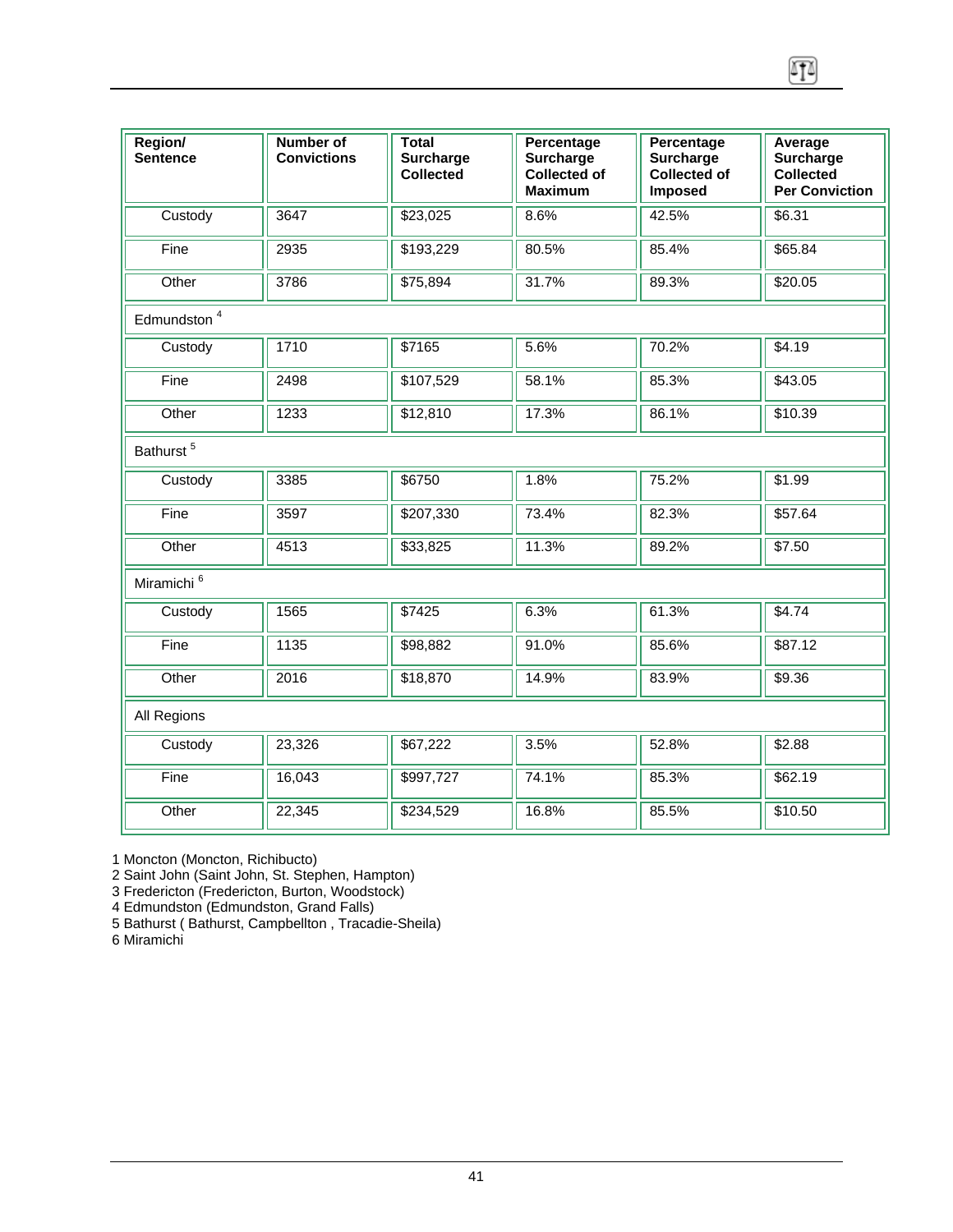| Region/<br>Amount        | Number of<br><b>Cases FVS</b><br>Imposed | <b>Total Surcharge</b><br><b>Collected</b> | Percentage<br>Surcharge<br><b>Collected of</b><br>Maximum | Percentage<br>Surcharge<br><b>Collected of</b><br><b>Imposed</b> | Average<br>Surcharge<br><b>Collected</b><br><b>Per Conviction</b> |
|--------------------------|------------------------------------------|--------------------------------------------|-----------------------------------------------------------|------------------------------------------------------------------|-------------------------------------------------------------------|
| Moncton <sup>1</sup>     |                                          |                                            |                                                           |                                                                  |                                                                   |
| \$1 to \$25              | 176                                      | \$2093                                     | 76.5%                                                     | 79.6%                                                            | \$11.89                                                           |
| \$26 to \$50             | 1267                                     | \$45,125                                   | 72.7%                                                     | 76.9%                                                            | \$35.62                                                           |
| \$51 to \$75             | 127                                      | \$6383                                     | 72.5%                                                     | 72.5%                                                            | \$50.26                                                           |
| <b>Over \$75</b>         | 1823                                     | \$193,315                                  | 85.2%                                                     | 83.4%                                                            | \$106.04                                                          |
| Saint John <sup>2</sup>  |                                          |                                            |                                                           |                                                                  |                                                                   |
| \$1 to \$25              | 260                                      | \$3068                                     | 62.9%                                                     | 74.3%                                                            | \$11.80                                                           |
| \$26 to \$50             | 1460                                     | \$47,288                                   | 68.8%                                                     | 73.5%                                                            | \$32.39                                                           |
| \$51 to \$75             | 394                                      | \$22,525                                   | 80.9%                                                     | 80.6%                                                            | \$57.17                                                           |
| <b>Over \$75</b>         | 1642                                     | \$186,768                                  | 91.2%                                                     | 89.6%                                                            | \$113.74                                                          |
| Fredericton <sup>3</sup> |                                          |                                            |                                                           |                                                                  |                                                                   |
| \$1 to \$25              | 553                                      | \$7311                                     | 76.6%                                                     | 78.8%                                                            | \$13.22                                                           |
| \$26 to \$50             | 2385                                     | \$84,519                                   | 66.7%                                                     | 76.8%                                                            | \$35.44                                                           |
| \$51 to \$75             | 304                                      | \$17,044                                   | 79.4%                                                     | 78.5%                                                            | \$56.06                                                           |
| <b>Over \$75</b>         | 1831                                     | \$183,225                                  | 82.3%                                                     | 81.6%                                                            | \$100.07                                                          |
| Edmundston <sup>4</sup>  |                                          |                                            |                                                           |                                                                  |                                                                   |
| \$1 to \$25              | 258                                      | \$3217                                     | 77.2%                                                     | 77.5%                                                            | \$12.47                                                           |
| \$26 to \$50             | 1027                                     | \$32,483                                   | 78.3%                                                     | 80.2%                                                            | \$31.63                                                           |
| \$51 to \$75             | 188                                      | \$10,545                                   | 81.5%                                                     | 81.8%                                                            | \$56.09                                                           |
| <b>Over \$75</b>         | 679                                      | \$81,260                                   | 88.1%                                                     | 86.8%                                                            | \$119.68                                                          |
| Bathurst <sup>5</sup>    |                                          |                                            |                                                           |                                                                  |                                                                   |
| \$1 to \$25              | 363                                      | \$4446                                     | 76.5%                                                     | 75.8%                                                            | \$12.25                                                           |
| \$26 to \$50             | 1706                                     | \$56,383                                   | 74.8%                                                     | 80.9%                                                            | \$33.05                                                           |
| \$51 to \$75             | 342                                      | \$19,093                                   | 81.3%                                                     | 81.0%                                                            | \$55.83                                                           |
| <b>Over \$75</b>         | 1539                                     | \$167,984                                  | 85.4%                                                     | 84.2%                                                            | \$109.15                                                          |
| Miramichi <sup>6</sup>   |                                          |                                            |                                                           |                                                                  |                                                                   |
| \$1 to $$25$             | 148                                      | \$1463                                     | 72.4%                                                     | 65.4%                                                            | \$9.89                                                            |
| \$26 to \$50             | 513                                      | \$17,527                                   | 79.1%                                                     | 75.8%                                                            | \$34.17                                                           |
| \$51 to \$75             | 57                                       | \$3475                                     | 90.5%                                                     | 87.2%                                                            | \$60.96                                                           |
| <b>Over \$75</b>         | 752                                      | \$102,712                                  | 95.4%                                                     | 85.8%                                                            | \$136.58                                                          |

## **Table 18: FVS Amount: Surcharge Collected Compared to Maximum**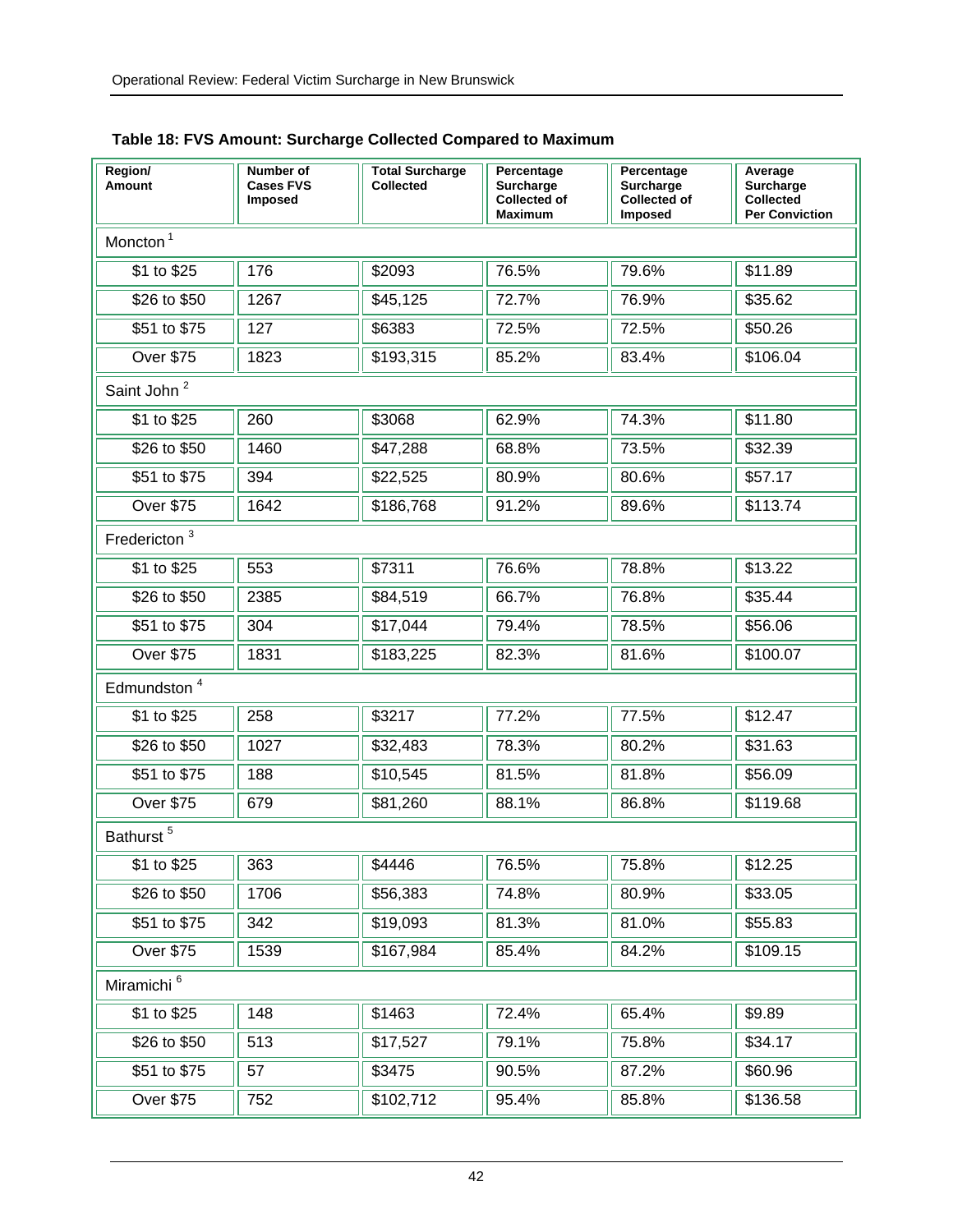| Region/<br>Amount | Number of<br><b>Cases FVS</b><br><b>Imposed</b> | <b>Total Surcharge</b><br><b>Collected</b> | Percentage<br><b>Surcharge</b><br>Collected of<br><b>Maximum</b> | Percentage<br><b>Surcharge</b><br><b>Collected of</b><br><b>Imposed</b> | Average<br><b>Surcharge</b><br>Collected<br><b>Per Conviction</b> |
|-------------------|-------------------------------------------------|--------------------------------------------|------------------------------------------------------------------|-------------------------------------------------------------------------|-------------------------------------------------------------------|
| All Regions       |                                                 |                                            |                                                                  |                                                                         |                                                                   |
| \$1 to \$25       | 1758                                            | \$21,598                                   | 74.1%                                                            | 76.3%                                                                   | \$12.29                                                           |
| \$26 to \$50      | 8358                                            | \$283,325                                  | 88.2%                                                            | 77.3%                                                                   | \$33.90                                                           |
| \$51 to \$75      | 1412                                            | \$79,065                                   | 80.4%                                                            | 79.9%                                                                   | \$56.00                                                           |
| <b>Over \$75</b>  | 8266                                            | \$915,264                                  | 87.1%                                                            | 84.9%                                                                   | \$110.73                                                          |

٨T۵

1 Moncton (Moncton, Richibucto)

2 Saint John (Saint John, St. Stephen, Hampton)

3 Fredericton (Fredericton, Burton, Woodstock)

4 Edmundston (Edmundston, Grand Falls)

5 Bathurst ( Bathurst, Campbellton , Tracadie-Sheila)

6 Miramichi

Data in Table 19 outlines the excellent administrative process involving the details of applying payments to court costs first, FVS second and finally, fines, as dictated by the law. As noted in column 4, it is rare that the FVS only is paid and not the fine.

#### **Table 19: Payment of Fine and Surcharge When Both Fine and Surcharge Imposed (after waiver decision)**

| Region                   | <b>Both Fine</b><br><b>Disposition and</b><br><b>FVS imposed</b> | Percentage<br><b>No Payment</b> | Percentage<br><b>Surcharge</b><br>Paid Only | Percentage<br><b>Convictions With</b><br><b>Fine Paid Only</b> | <b>Amount of Surcharge</b><br>Not Paid When Fine Is<br>Paid |
|--------------------------|------------------------------------------------------------------|---------------------------------|---------------------------------------------|----------------------------------------------------------------|-------------------------------------------------------------|
| Moncton <sup>1</sup>     | 1936                                                             | 15.3%                           | 6.1%                                        | 0.05%                                                          | \$150.00                                                    |
| Saint John <sup>2</sup>  | 2832                                                             | 14.7%                           | 10.8%                                       | 0.04%                                                          | \$30.00                                                     |
| Fredericton <sup>3</sup> | 2806                                                             | 17.9%                           | 10.4%                                       | 0.04%                                                          | \$75.00                                                     |
| Edmundston <sup>4</sup>  | 1785                                                             | 17.8%                           | 11.5%                                       | $0.00\%$                                                       | \$0.00                                                      |
| Bathurst <sup>5</sup>    | 3184                                                             | 19.9%                           | 15.5%                                       | 0.13%                                                          | \$345.00                                                    |
| Miramichi <sup>6</sup>   | 1124                                                             | 20.8%                           | 16.0%                                       | 0.00%                                                          | \$0.00                                                      |
| <b>ALL REGIONS</b>       | 13,667                                                           | 17.6%                           | 11.7%                                       | 0.05%                                                          | \$600.00                                                    |

1 Moncton (Moncton, Richibucto)

2 Saint John (Saint John, St. Stephen, Hampton)

3 Fredericton (Fredericton, Burton, Woodstock)

4 Edmundston (Edmundston, Grand Falls)

5 Bathurst ( Bathurst, Campbellton , Tracadie-Sheila)

6 Miramichi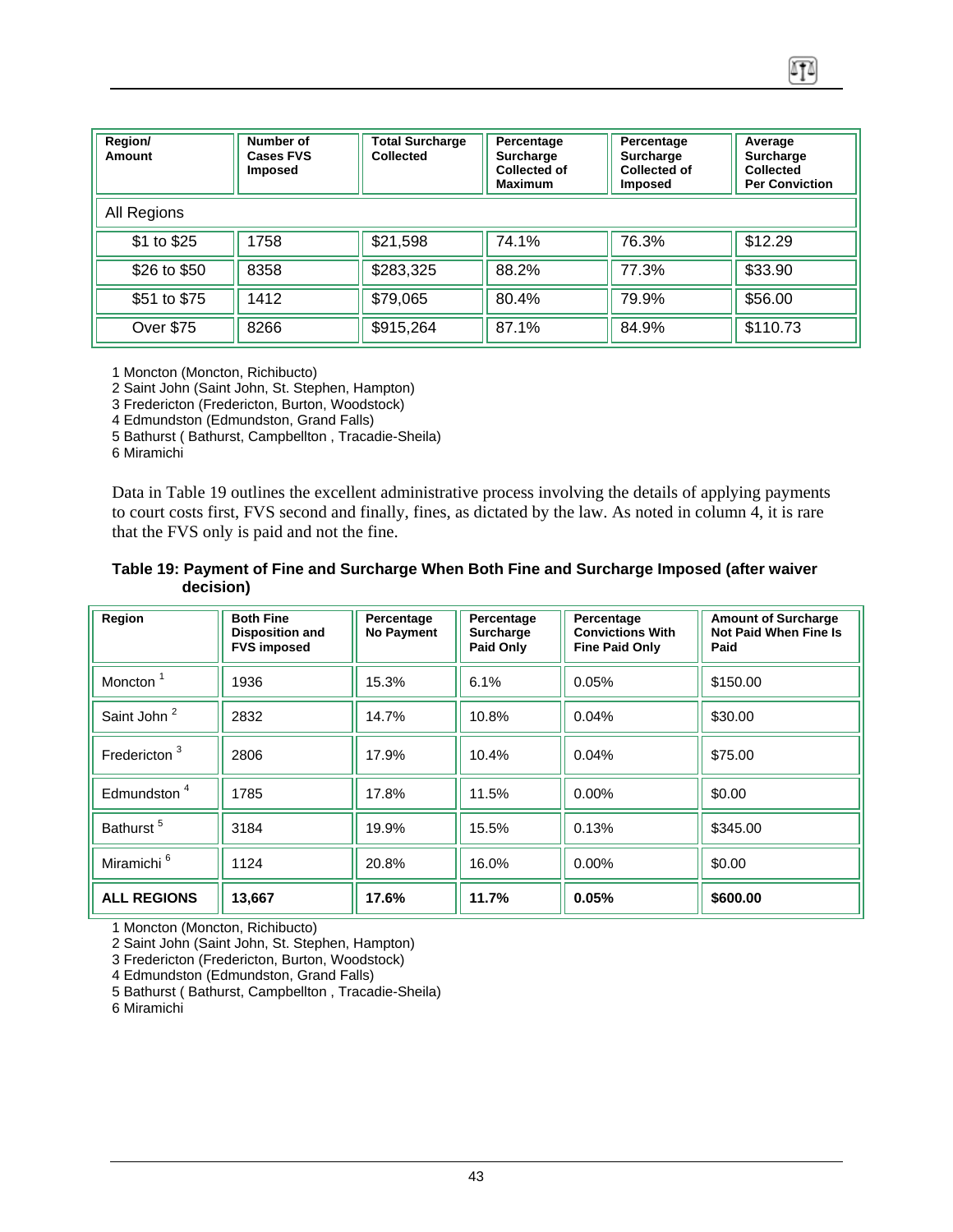## <span id="page-44-0"></span>**3.2. Qualitative Analysis: Interviews with Key Informants**

There were a total of 22 participants in the study from the New Brunswick justice system. The 14 key informants, excluding the 8 court supervisors, had a wide range in years of experience in the criminal justice system varying from 2 to 31 years. Educational backgrounds and expertise included: economics, business administration, criminology, and law.

Information collected during the interviews was not verified for the accuracy of answers provided. Convergent validity emerged on issues at times in cases where more than one stakeholder stated similar answers; these instances are noted. It was not the intention of the researcher to validate or discredit the answers provided by the interviewees, rather to present, uncensored, the information that was collected during that process. Thus, one will note suggestions offered to reduce waiver rates or to improve collections rates that may not be factually correct or suggestions may present inordinate obstacles for implementation. Sometimes suggestions provided by the key informants are initiatives that have already been implemented by various departments. Interviewees were asked to reflect on answers given and offer any limitations they could anticipate during implementation of their suggestions. These limitations are always noted.

## **3.2.1. Awareness**

In 1999, changes to the *Criminal Code* made the imposition of the federal victim surcharge automatic. The revenue generated since the amendments were enacted has remained stable. The question has been raised whether the federal victim surcharge is in fact being automatically imposed unless waived by the judge with evidence of undue hardship provided by the offender. To this end the initial line of questioning during the interviews was to probe for an awareness and knowledge of the federal victim surcharge regime. All stakeholders interviewed:

- stated they were completely aware of the federal victim surcharge,
- offered anecdotal evidence that all co-workers were also fully aware of the federal victim surcharge regime, and
- could not imagine someone they work with not knowing about the federal victim surcharge.

Interviewees were also asked what concrete measures to improve awareness of the federal victim surcharge were they aware of since its inception in 1989 and amendment in 1999. Several initiatives to increase awareness and improve implementation of the federal victim surcharge were mentioned. All measures were recorded uncensored and invalidated and the suggestions are offered in no particular order:

- 1. Quick reference grids were created to provide fine and corresponding surcharge amounts for easy application on the Bench; (already available on intranet site).
- 2. Various memos were sent out that directly dealt with the federal victim surcharge, i.e., in February 2003 a directive was forwarded to Court Services Division indicating that court services staff were to add surcharge if the court did not impose or waive the surcharge.
- 3. Posters in both official languages were posted in clerks' offices, hallways and courts; posted a minimum of three times.
- 4. The Law Society Review has an article reporting on the federal victim surcharge.
- 5. Letters sent by the Department of Justice to the Law Society were circulated
- 6. Letters to the Chief Judge of the Provincial Court and the Chief Justice of the Court of Queen's Bench judges under the Deputy Minister's signature.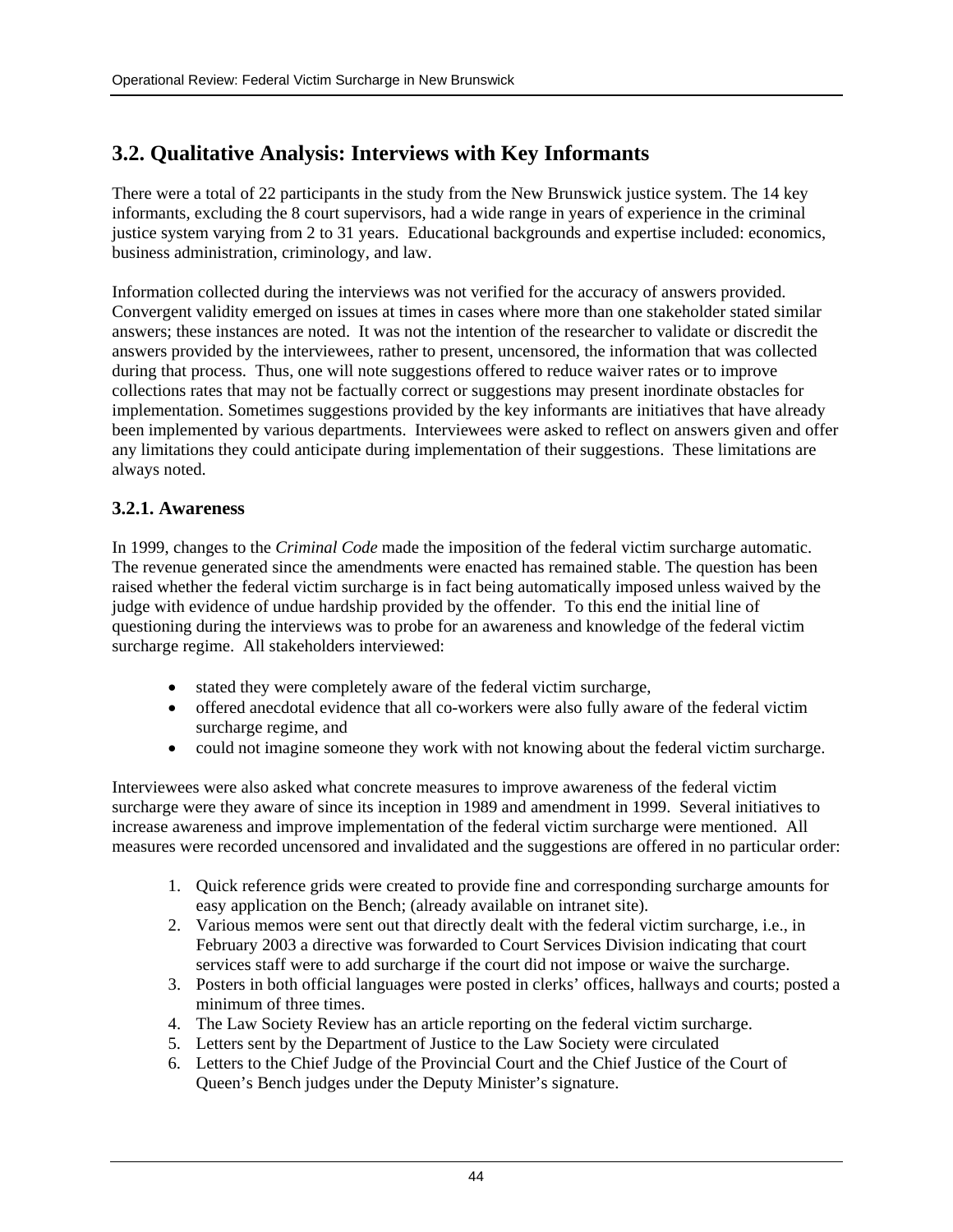- <span id="page-45-0"></span>7. Justice Canada provided information sheets/pamphlets relating to the federal victim surcharge and the Public Legal Education and Information Service of New Brunswick (www.legal-info-legale.nb.ca) distributed them.
- 8. Changing the conditional sentence, probation and warrants of committals forms to make reference to a victim surcharge that was imposed.

### **3.2.2. Attitudes**

Attitudes towards the federal victim surcharge ranged from emphatic positive endorsements of the federal victim surcharge, such as:

- A high level of sympathy for victims that included wanting to see as much monies generated as possible to help them (n=4); and,
- This is all about getting resources to provide services to victims  $(n=4)$ .

There were also more negative comments with a few interviewees  $(n=2)$ , who stated that:

- They do not believe in the federal victim surcharge;
- They think the federal victim surcharge is insulting as the offender's financial ability to pay the fine has already been factored into disposition and to add even more is thoughtless;
- They believe victimless crimes are not deserving of a surcharge; and,
- They view it as a tax grab.

The majority of interviewees  $(n=8)$ , however, held a positive, although qualified, viewpoint, stating that the federal victim surcharge was a good thing, but offered suggestions to improve it, such as:

- Amendments to the wording of the *Criminal Code* from "...the offender shall pay..." to "…the judges shall impose…" *Criminal Code* (s.737(1)); and,
- Make the federal victim surcharge mandatory as is the provincial surcharge, thereby making it more enforceable.

The general tone of the Associate Chief Judge and 6 other judges interviewed was positive. Comments were noted such as:

- I am favourably disposed towards it and always address it (2 of 7);
- I basically agree with the philosophy behind the surcharge (3 of 7); and,
- It should remain as a discretionary measure (5 of 7).

Notwithstanding the positive tone of the interviews/surveys, the stakeholders raised several concerns regarding the practicalities of the federal victim surcharge process. These are discussed below. They included: who the real victims are, where the surcharge money goes, and the offender's lack of understanding about the surcharge.

#### *3.2.2.1. Who are the Victims?*

Of the Associate Chief Judge and 6 other judges interviewed, several (n=4) raised the issue about the circumstances of the offenders. Who is the real victim? In many instances, offenders are victims themselves of wretched circumstances and in fact often end up using victim services themselves. To burden an offender with a surcharge to provide services that s/he might use later would be "nonsensical."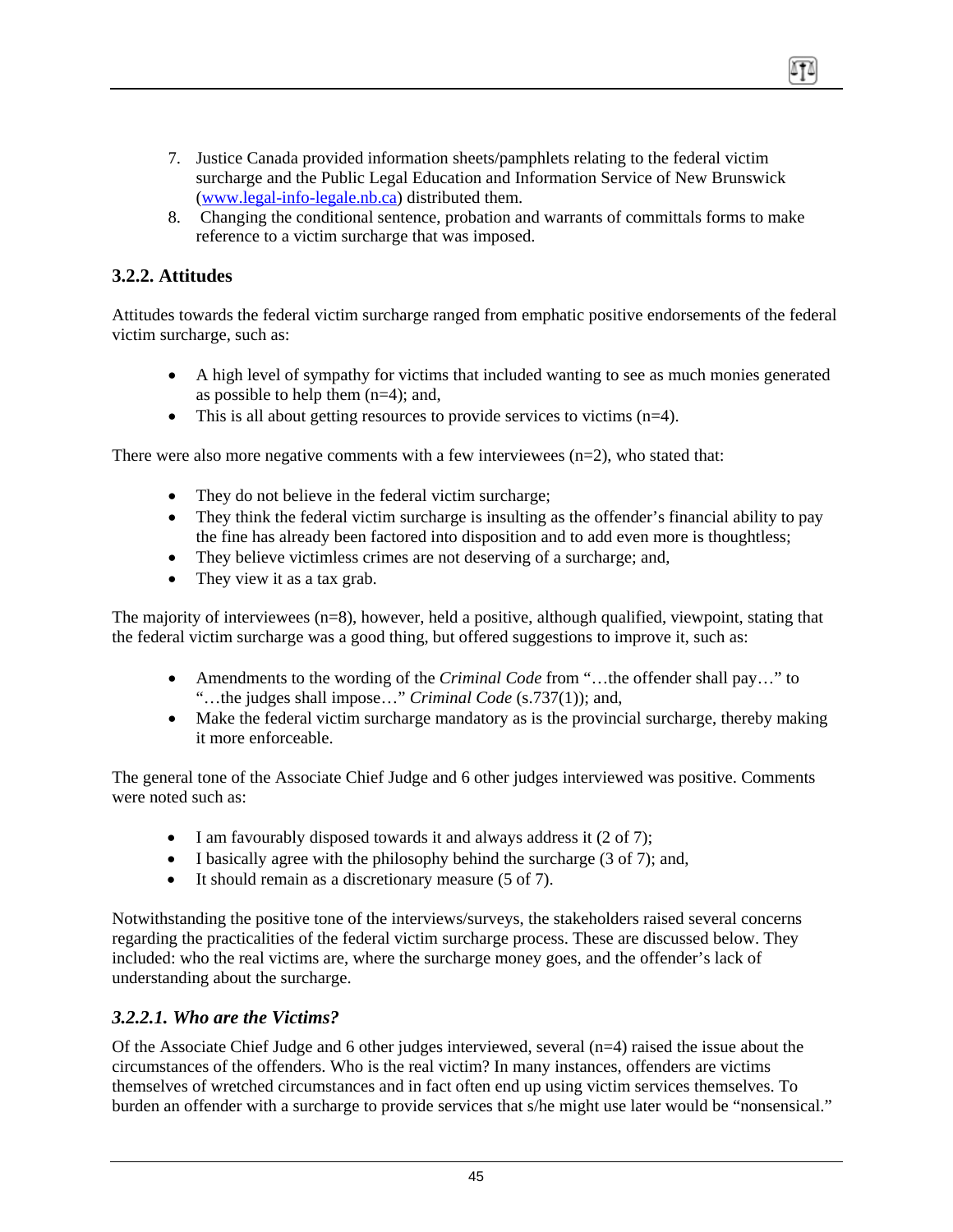Another stakeholder captured this sentiment succinctly stating, "Simply put…the federal victim surcharge could be viewed by many, particularly the judges, as more hardship in an already difficult life."

## *3.2.2.2. Where Does the Money Go?*

### **Judge's Views**

Attitudes centering on expenditure of monies generated from the federal victim surcharge were varied and extreme. Several judges expressed a general lack of knowledge of how NB Victim Services is actually spending the money and an interest in receiving easy-to-read regular communiqués to remedy this. For instance the following suggestions were offered:

- Courts have no knowledge how these amounts (federal victim surcharge) are being dispensed to victims.
- I would like to see a black and white non-glossy one page accounting of monies spent by Victim Services on a yearly basis.
- Are victims of crime *directly* benefiting from federal victim surcharge revenues?
- When Victim Services funds a project it would be good to hear about it.
- When projects/services for victims are completed the courts would like to know.
- The courts are not hearing what they are doing with the monies.
- It would be nice to hear from Victim Services.
- Monies are used to pay someone to help victims generate a victim impact statement so that all the victim impact statements can sound the same.
- Positions in Victim Services are funded, but not the actual services being delivered to the victims. In other words, there are fears that bureaucracy is consuming funds generated by the federal victim surcharge.

#### **Stakeholders' Views**

Conversely, strong enthusiastic endorsements were presented by many stakeholders (n=5):

- More money [from the federal victim surcharge] means a more diverse range of services can be provided to the victims.
- With more revenue an expansion of *professional* resources can be made available for victims.
- Several stakeholders emphasized that the victims are seeing every cent of the money and it is not being absorbed by bureaucracy.
- New Brunswick has a reputation for delivering highly effective and efficient victim services.
- Positive satisfaction surveys of Victim Services conducted at an earlier time were referred to by several stakeholders. (These client satisfaction surveys of actual victims who participated in the program were conducted in 2001 and were part of a comprehensive review of the Department of Public Safety Victim Services Program. The surveys reported that victims were very satisfied with the services they received during their justice system experience.)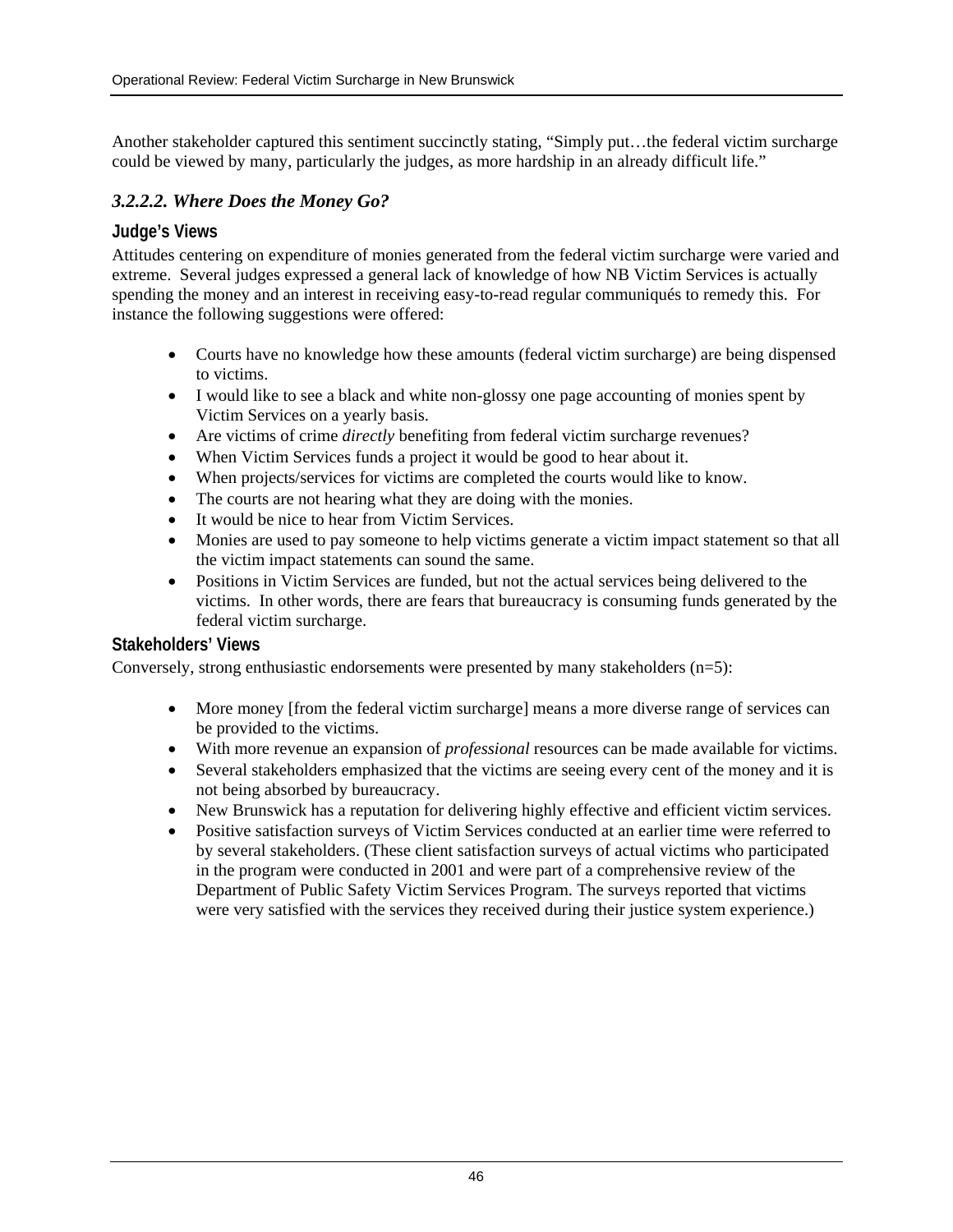## <span id="page-47-0"></span>*3.2.2.3. Perceptions of the Offender's Understanding of the Federal Victim Surcharge*

There was complete consensus from the primary key informants and judges interviewed  $(n=11, so 100\%)$ in the perception that offenders *do not* make any connection between their payment of the federal victim surcharge and their actions inflicted on their victims. Those interviewed speculated that the typical offender:

- does not make the connection between the surcharge and their victim  $(n=4)$ ;
- thinks the monies are just one more thing to pay  $(n=6)$ ;
- views it as just a bigger fine  $(n=2)$ ;
- thinks that his (her) monies going to help them [victims] is irrelevant  $(n=3)$ .

Justice personnel had the distinct impression that these offenders:

- just want in and out no speeches, no understanding  $(n=3)$ ; and,
- don't care and wouldn't be interested in knowing about the federal victim surcharge  $(n=3)$ .

Anecdotal evidence was offered surrounding the offenders' court experience and federal victim surcharge. It was suggested that often offenders are afraid to ask for more time to pay their fines and surcharges, assuming that jail time may be immediately imposed if they are not agreeable during the sentencing process. Thus, it was speculated that the offenders leave the court knowing they do not have the means to pay their fines and surcharges in a *timely manner* and that they are inevitably heading for a default status. It was suggested that if the offender knew they could negotiate the time to pay the surcharge the collection process may improve.

### **3.2.3. Amendments to the** *Criminal Code*

Provincial and territorial surcharges are not consistent across the country as the percentage levied by the province, i.e., 20% in New Brunswick, is a provincial decision. In some jurisdictions it is 15% and in some it is 20%. Over the years different jurisdictions have increased their surcharge. Thus, in this context stakeholders were asked if they considered the present federal victim surcharge sufficient, i.e., 15% of fine dispositions, or if a symbolic increase would be appropriate to emphasize offender accountability to victims. Among primary key informants and judges who participated  $(n=11)$ , two opposing views emerged surrounding this issue. Sentiments in favour of maintaining the status quo (7 of 11) were:

- Any increase becomes irrelevant [too much] when the ability to pay is lacking to begin with.
- Several stakeholders (5 of 11) thought that an increase may actually be counter-productive as judges may waive the federal victim surcharge even more often if the payment was much higher or viewed as too big of a gouge.

Conversely, at least one informant/stakeholder viewed the discrepancy between the provincial victim surcharge (20%) and the federal victim surcharge (15%) as nonsensical. The informant wondered about the message the discrepancy send. Others (6 of 11) agreed, stating that at the very least the federal victim surcharge should equal the provincial victim surcharge. This is particularly true when there is more actual victimization as a result of those offenders who are required to pay the federal victim surcharge compared to provincial offences.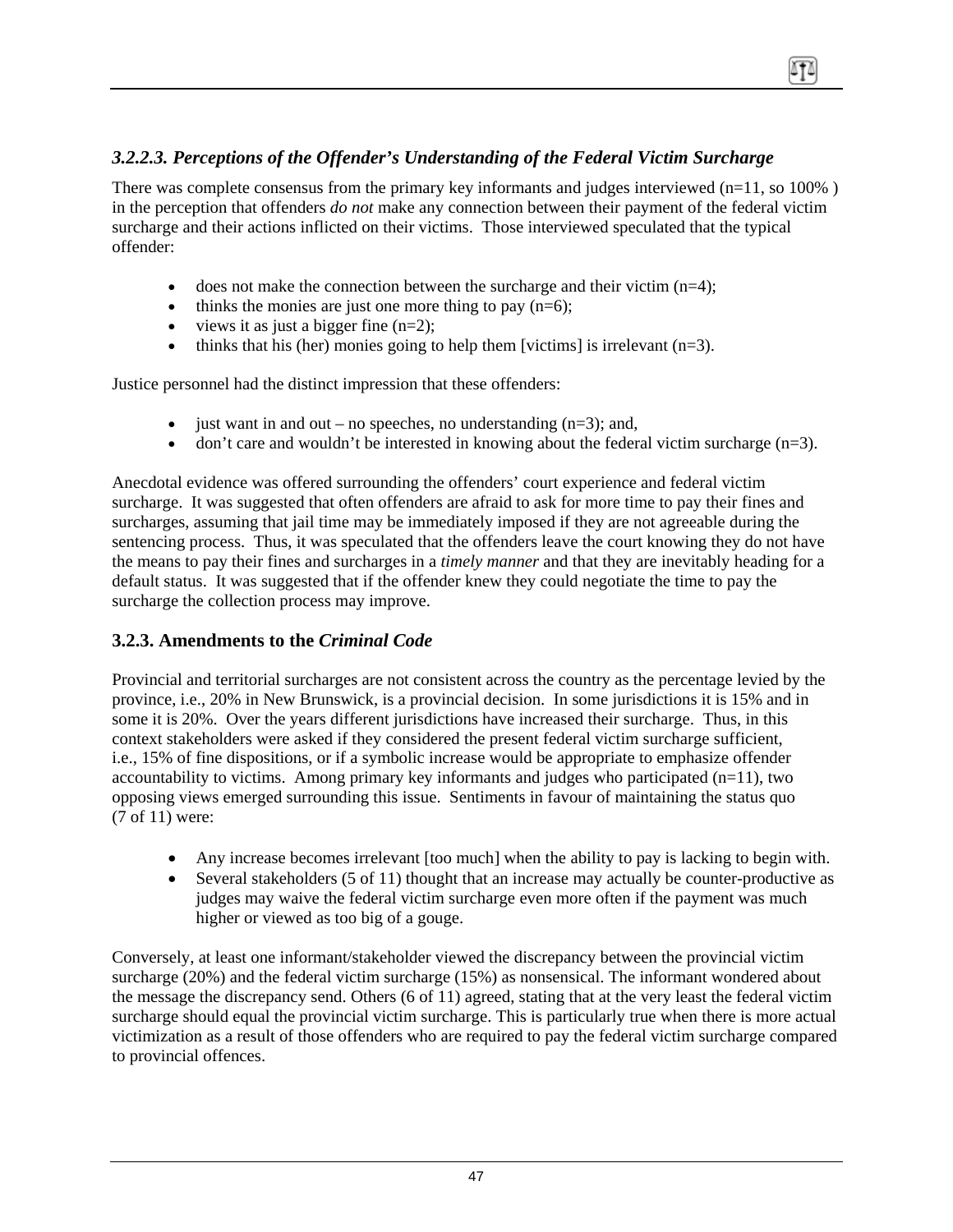<span id="page-48-0"></span>Others (2 of 11) countered this question with the suggestion that the present graded federal victim surcharge regime, i.e., imposing a percentage of fines and flat rates according to the type of conviction, (e.g., \$50 summary, \$100 indictable), should be abandoned for a flat fee/rate regardless of conviction, e.g., \$50. This was as prior to the 1999 amendments to the *Criminal Code*. This idea reverberated with others (4 of 11) who also suggested abandoning a surcharge on convictions and opting for a court fee, reminiscent of airport fees, imposed on all those charged with any offence.

## **3.2.4. Mandatory Imposition**

Informants were further asked about their views on making changes to the federal victim surcharge process and whether the federal victim surcharge should be mandatory or "built-in". One stakeholder made the suggestion to "…remove the federal victim surcharge from the sentencing process and simply make it a mandatory surcharge as is the provincial victim surcharge that is applied automatically by the Court Registry upon conviction rather than by the judge…". This would require amendments to the *Criminal Code* and, if passed, would remove the federal victim surcharge regime from the sentencing process.

Strong opposition was voiced by all judges interviewed  $(n=6)$  and some stakeholders  $(n=3)$  at the prospect of the federal victim surcharge becoming "built-in" as is the provincial victim surcharge. Judges expressed their appreciation of the freedom that the current wording of the *Criminal Code* affords them to waive the federal victim surcharge in cases where if it were applied it would cause undue hardship. They reiterated the necessity for discretion and flexibility in applying the federal victim surcharge, citing that every rule has an exception and their expertise is required to negotiate those instances. In short, as one judge stated, "It [the federal victim surcharge] should not be mandatory….judges should have a discretionary authority [to waive the surcharge]". Thus, when judges are exercising this discretion – what are the factors they are considering before waiving the federal victim surcharge? This was explored in the next portion of the interviews.

## **3.2.5. Waiver**

When considering a waiver, there exists real variation in judges' perceptions about their role and discretionary power regarding the federal victim surcharge. For example, one judge stated …"[It is not my role to impose the federal victim surcharge]...the law imposes an automatic surcharge unless dispensed…therefore it is not my practice to impose a surcharge in open court as this is an administrative measure." In other words, the only role the judge plays in the federal victim surcharge process is to waive the surcharge, while the court personnel are responsible for the paper work. It was noted several times during the interviews by various stakeholders that at the time of the amendments in 1999, when the federal victim surcharge became automatic, court personnel strongly objected to the changes stating they "…felt unsafe 'imposing' the surcharge and resented being the person to inform the offender they had to pay more money on top of their fine…"

Some judges (n=5) reported that they are actively waiving the federal victim surcharge on a case-by-case basis rooted in the belief that the offender does not have the means to pay it. The offender's "inability to pay" is often considered in conjunction with non-fine dispositions. This is because according to the judges, when an offender is sentenced to a lengthy jail term the inability to pay the federal victim surcharge is viewed as inevitable.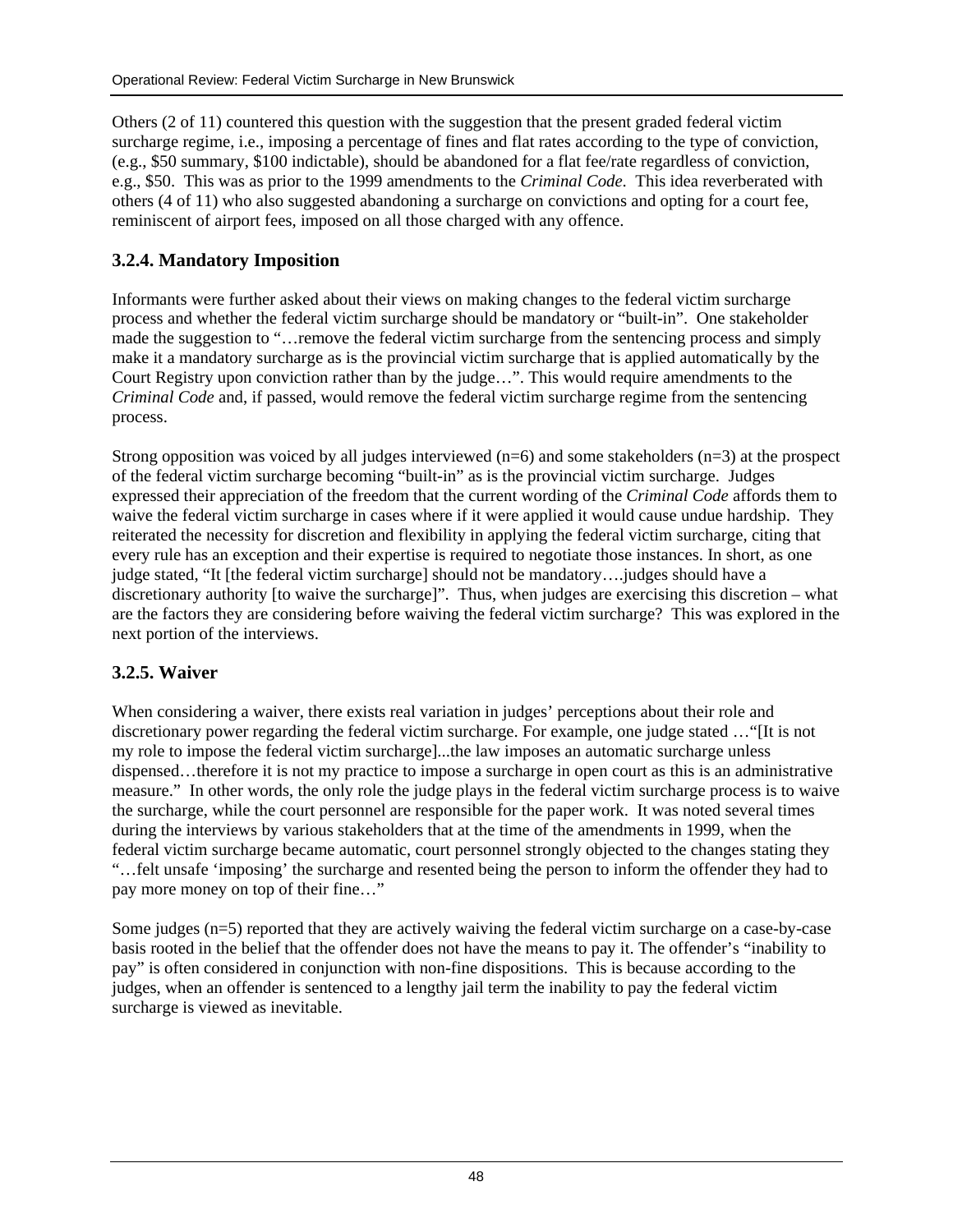<span id="page-49-0"></span>According to one judge the paradox of the imposition process is:

"…that the worse the offender, the bigger the fine, the heavier the fine, the more it is perceived as too great a burden so then the fine (and federal victim surcharge) are waived … On the other hand, those that are not fined and are headed to custody are viewed as having no means to pay the fine so the federal victim surcharge is again not imposed – who is left? Typically those with smaller fine amounts – those who have imposed the least amount of damage on victims…"

### **3.2.6. Undue Hardship**

*Criminal Code* section 737.(5) states that:

(5) When the offender establishes to the satisfaction of the court that undue hardship to the offender or the dependants of the offender would result from payment of the victim surcharge, the court may, on application of the offender, make an order exempting the offender from the application of subsection  $(1)$ .

If the court waives the federal victim surcharge, it is required to *provide reasons* why it is not being imposed and enter the reasons in the record of the proceedings (s.737(6)).

At present, it appears that mere assertions of an inability to pay by offenders or perceptions by judges that the offender cannot pay are sufficient to prove undue hardship in the Provincial Court of New Brunswick. The ability to pay the federal victim surcharge is never raised by the defence as a separate issue from the offender's general ability to pay a fine. Questions from the judges such as, "Are you working?" or "Can you pay that fine?" or "Are you going to the Fine Option Program?" suffice as evidence for undue hardship.

Information obtained from the Pre-Sentence Report is another common source of information guiding judges in these decisions. During the interviews a judge commented that, "No formal evidence is heard – it is determined usually by the accused's financial capacity as presented in a Pre-Sentence Report…with the consent of the parties." Judges cited examples of factors they consider for waiving the federal victim surcharge:

- Unemployed with kids;
- Senior citizen on fixed income;
- Offender on welfare:
- A heavy debt load that is already unmanageable;
- Just a student, knows he can't afford to pay it.

One judge explained the process of determining if the surcharge should be applied as follows "…when I am deciding on the fine amount I always am considering it in terms of the total monetary penalty…..for example if I think they can pay \$500 then I work backwards and apply a lesser fine so the total including the federal victim surcharge will not exceed the \$500…"

Not one single interviewee, including the defence counsel, had any recollection of the defence making application to establish "undue hardship" for their client. During the file review, there was no documentation of application by any defence counsel for consideration of undue hardship. Given that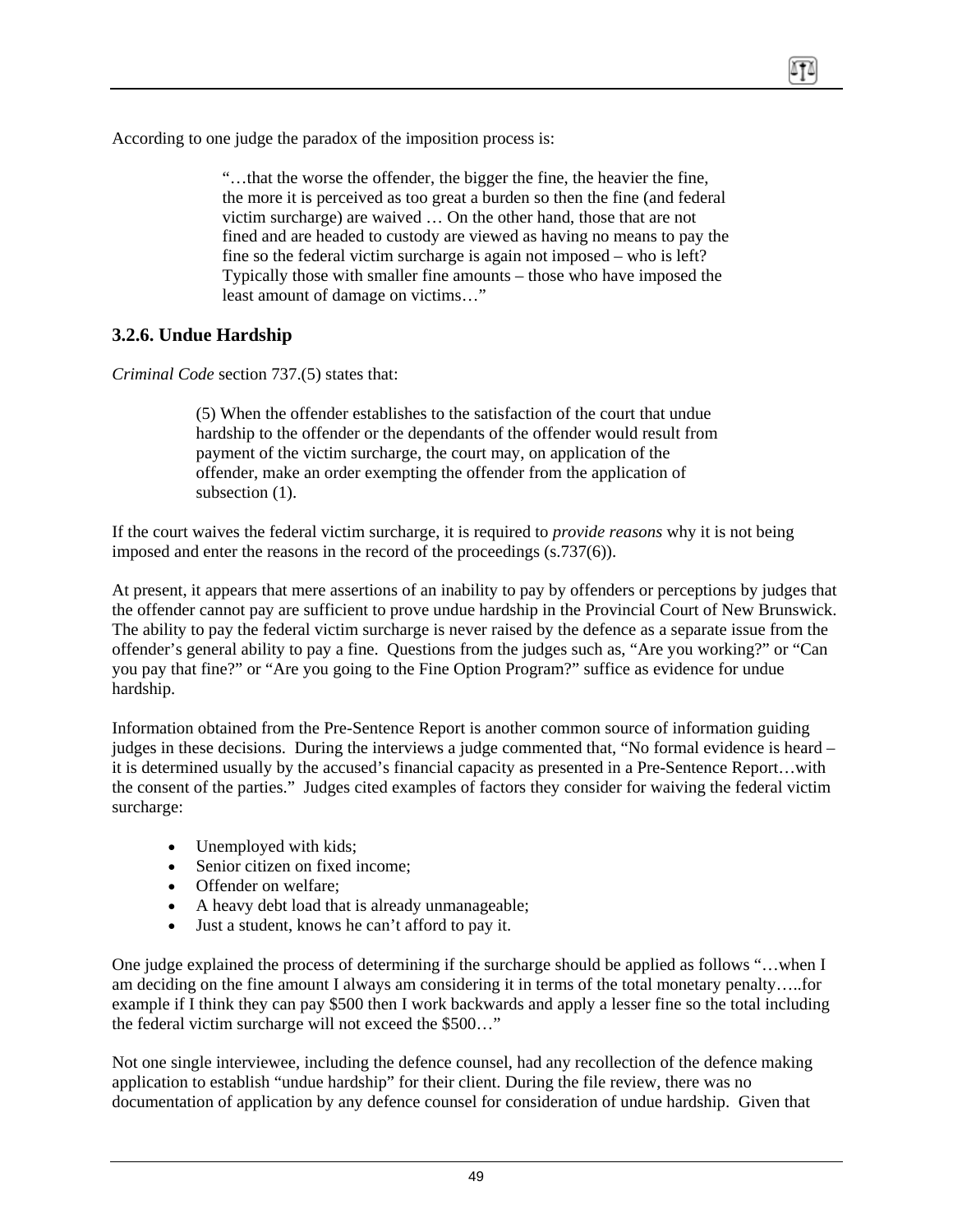<span id="page-50-0"></span>s.737(5) stipulates that *the offender* must establish to the satisfaction of the court that undue hardship would result, there would appear to be a disconnect between the procedure in the legislation and what is occurring in practice.

## **3.2.7. Documentation of the Federal Victim Surcharge**

A survey was conducted by the Director of Program Support Services (DOJ-NB) on behalf of the researcher regarding individual court location practices involving endorsements on Information Sheets in all 14 Provincial Court locations, which included eight court supervisors. Results from this survey reported significant variations in documenting federal victim surcharge practices.

Sixty-four percent of the Provincial Court locations (9 of 14) reported that when the federal victim surcharge is waived it is consistently and automatically documented by the court stenographer on the back of the Information Sheet. Two more court locations reported consistent practices of court staff asking the judge to clarify whether the federal victim surcharge should or should not be applied and then documenting the waiver accordingly on the back of the Information Sheet. Two court locations indicated inconsistent reporting regarding waiver or application on the Information Sheet. "It is *generally* noted, or 95% of the time we document the waiving of the federal victim surcharge on the back of the Information Sheets." Only one court location documented in the opposite manner, noting the *imposition* of the federal victim surcharge on the back of the Information Sheet, rather than it being waived.

Information collected during the survey of existing practices regarding endorsing Information Sheets indicated that several unique practices have evolved in some court locations. One such understanding that has evolved is a blanket non-imposition of the federal victim surcharge. That is, there is an understanding among some judges and court personnel that if the federal victim surcharge is not actively applied by the presiding judge then the court stenographer is to document a waiver of the federal victim surcharge. Another unique practice is that at the time of sentencing the judge will offer the offender the choice to serve jail time rather than imposing the federal victim surcharge. Another judge was identified as imposing the condition of donating an indicated sum to a charity of the offender's choice rather than impose the federal victim surcharge. These practices appear to be the rare exception to the rule.

### **3.2.8. Suggestions to Reduce Waiver Rates**

Finally, stakeholders were asked to offer any suggestions they considered a viable means to reduce waiver rates by improving the FVS process. All suggestions are recorded unedited. The suggestions that are already implemented have been included in the section to serve as indicators of low awareness of the established initiatives to improve the federal victim surcharge regime. These suggestions were not evaluated as to the plausibility of implementation. Interviewees were asked if they knew of any potential limitations to their suggestion and these limitations are noted. The suggestions are presented in no particular order:

- 1. Documentation by Court Personnel forced field in data entry phase on whether the surcharge was imposed (this would not reduce waiver rates, but would clearly indicate, on the Justice Information System, when the surcharge was waived).
- 2. Provision of a surcharge grid to court clerks, stenographers, and/or judges.
- 3. Collection of the surcharge right off the top of the imposed fine.
- 4. Make the federal victim surcharge mandatory; as is the case with provincial fines e.g., speeding tickets, the provincial victim surcharge is automatically processed as part of the imposed fine.
- 5. Court stenographers should remind judges.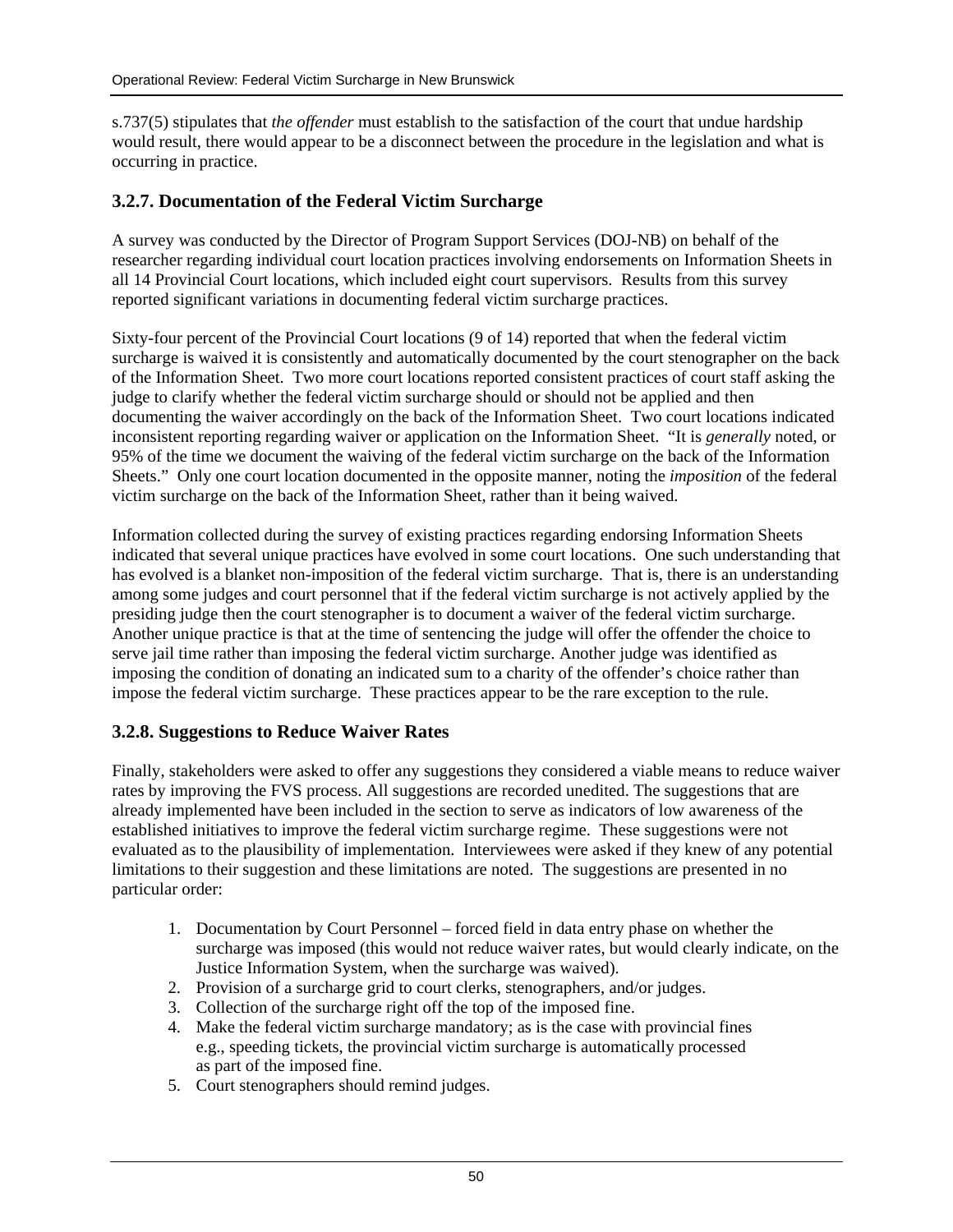- <span id="page-51-0"></span>6. Creation of posters to remind personnel/offenders the federal victim surcharge is the law<sup>[3](#page-51-1)</sup>.
- 7. Abandon federal victim surcharge for court user fees as in other provinces.
- 8. Development of forms with a statement regarding the purpose of the federal victim surcharge that the judges would give to an offender with the amount and explanation of why and where the money goes. This would help "to connect the dots" for offenders as a statement by the judge reminding the offender of the impact on the victims and also as a reminder of their requirement to pay the federal victim surcharge.

## **3.2.9. Collection / Enforcement**

 $\overline{a}$ 

At present the only enforcement strategy in place in New Brunswick is to serve default time. That is, if the offender does not pay her/his surcharge and they do not show up for their default hearing to explain why the payment has not been satisfied, a warrant for their committal is issued. Many  $(n=6)$  of the 13 stakeholders commented that:

- Jail time is ineffective and irrelevant to the federal victim surcharge mandate but jail time is easiest to implement.
- There was a commonly held presupposition by many informants  $(n=7)$  that the best way to increase federal victim surcharge revenue is to focus on collection.
- The comment that the system needs a secondary compliance mechanism was reiterated by a few informants (n=4).

There was an overwhelming consensus (n=13, 100%) by all stakeholders that the current consequence of offenders serving time for non-payment of the surcharge was counter-productive. Most interviewees pointed out that if it costs the government approximately \$100 to house the offender overnight for nonpayment of a \$50 victim surcharge. In fact, the sentence of one day results in offenders being admitted and released serving no penalty. Opinions on the default formula provided in the *Criminal Code* included:

- The default formula itself is fine, but the ill-thought out concept of serving time in lieu of surcharge payment needs to be reconsidered.
- Time served is "irrelevant, an easy way out, a completely useless tool."
- RCMP and other police forces are already loaded and the last thing they need is more paper work.
- If the RCMP come across the offender while on duty and bring them in that is one thing but to send them out specifically to arrest the offender in default of satisfying his/her surcharge is a huge waste of resources.

<span id="page-51-1"></span><sup>3</sup> The Policy Centre for Victim Issues re-designed and distributed posters on the federal victim surcharge to Directors of Victim Services in most jurisdictions (which included New Brunswick). These were then distributed to courthouses and other locations to raise awareness about the federal surcharge legislation.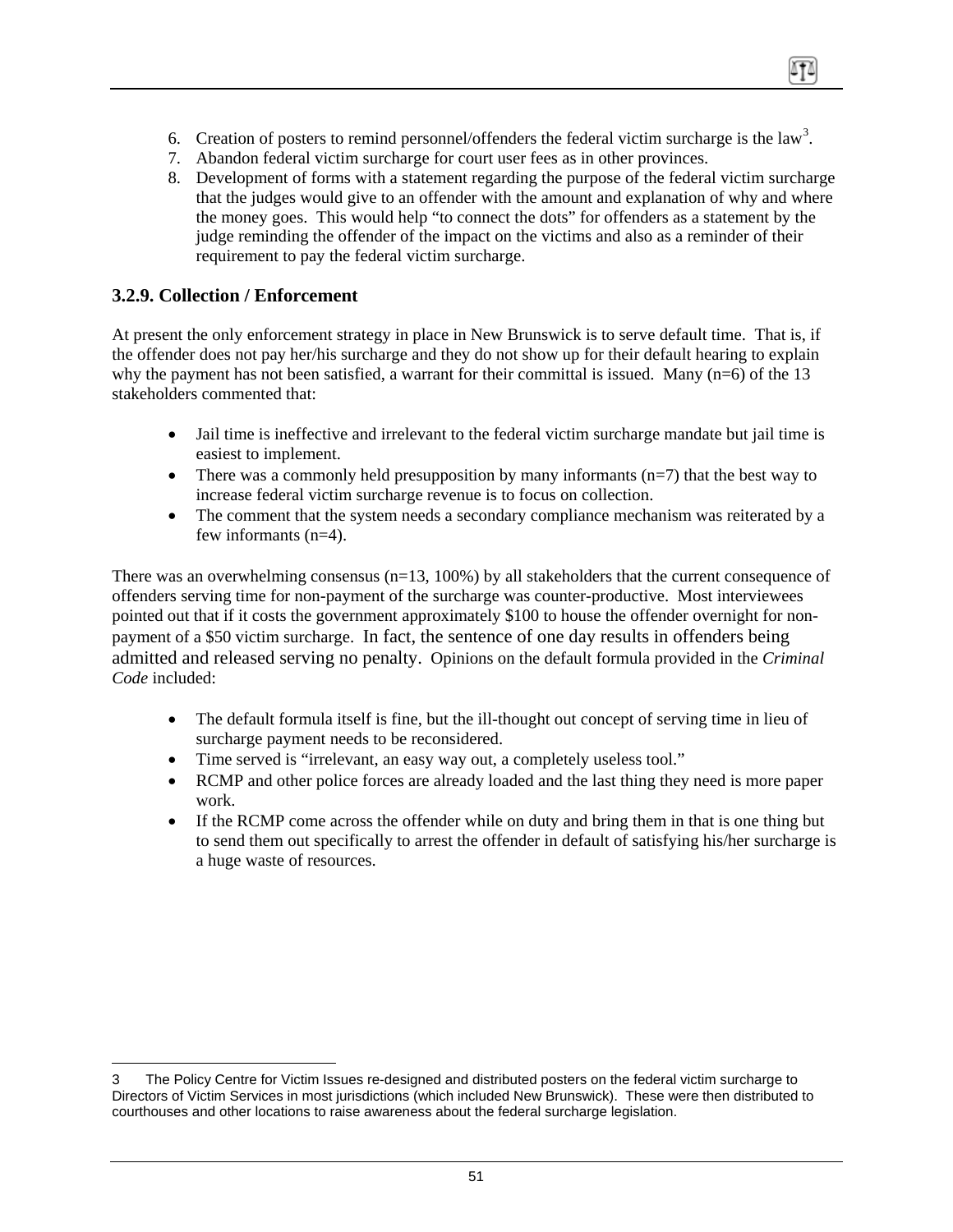## <span id="page-52-0"></span>**3.2.10. Suggestions to Improve Federal Victim Surcharge Collection**

All key informants believed that collection of the federal victim surcharge should be more rigorous. Informants were asked what other options could be considered for collection and what if any impediments would need to be overcome jurisdictionally to implement options other than default time as a penalty. These suggestions are presented as proposed by the various key informants. The potential viability of these options was not explored beyond those limitations the various key informants offered.

- 1. Work off a federal victim surcharge just as fines are worked off in the Fine Option Program<sup>[4](#page-52-1)</sup> (thereby potentially improving satisfaction of the surcharge, but this would not effect the collection of monies).
- 2. Approach the Department of Public Safety to explore the feasibility of using Motor Vehicle Registration renewal and/or driver's license suspension as a mechanism for collection if the surcharge is not satisfied. This particular suggestion generated a significant amount of feedback from respondents who, while seeing the many benefits of this recommendation, also noted some of the challenges:
	- i) offenders may drive without them and insurance rates may be impacted;
	- ii) may have an economic and lifestyle impact on whole family;
	- iii) renewal of a driver's license is only required every four years; and,
	- iv) there would be a cost to administer the program.
- 3. Civil judgments may be filed, but this may not be cost effective in time and money.
- 4. Make offender aware they can pay the federal victim surcharge in more "payable" increments.
- 5. Collection agencies could collect surcharges that are not satisfied after a specified time. This requires:
	- i) strict scripts to be followed; and,
	- ii) the loss of a percentage of the collected funds to the collection agency.
- 6. Submit a record of the unpaid federal victim surcharge to credit reporting bureaus.
- 7. Provide incentives to pay in a timely manner by increasing the amount after a designated lapsed time (six months) or offer a reduced amount if paid immediately (24 hours) or before leaving court.
- 8. Garner social assistance cheques, unemployment benefits.
- 9. Request that probation officers monitor/collect monies.

 $\overline{a}$ 

<span id="page-52-1"></span><sup>4</sup> Such a change would require amendments to *Criminal Code,* s.737(10) which stipulates "…the program referred to in section 736 for the discharge of a fine may not be used in respect of a victim surcharge."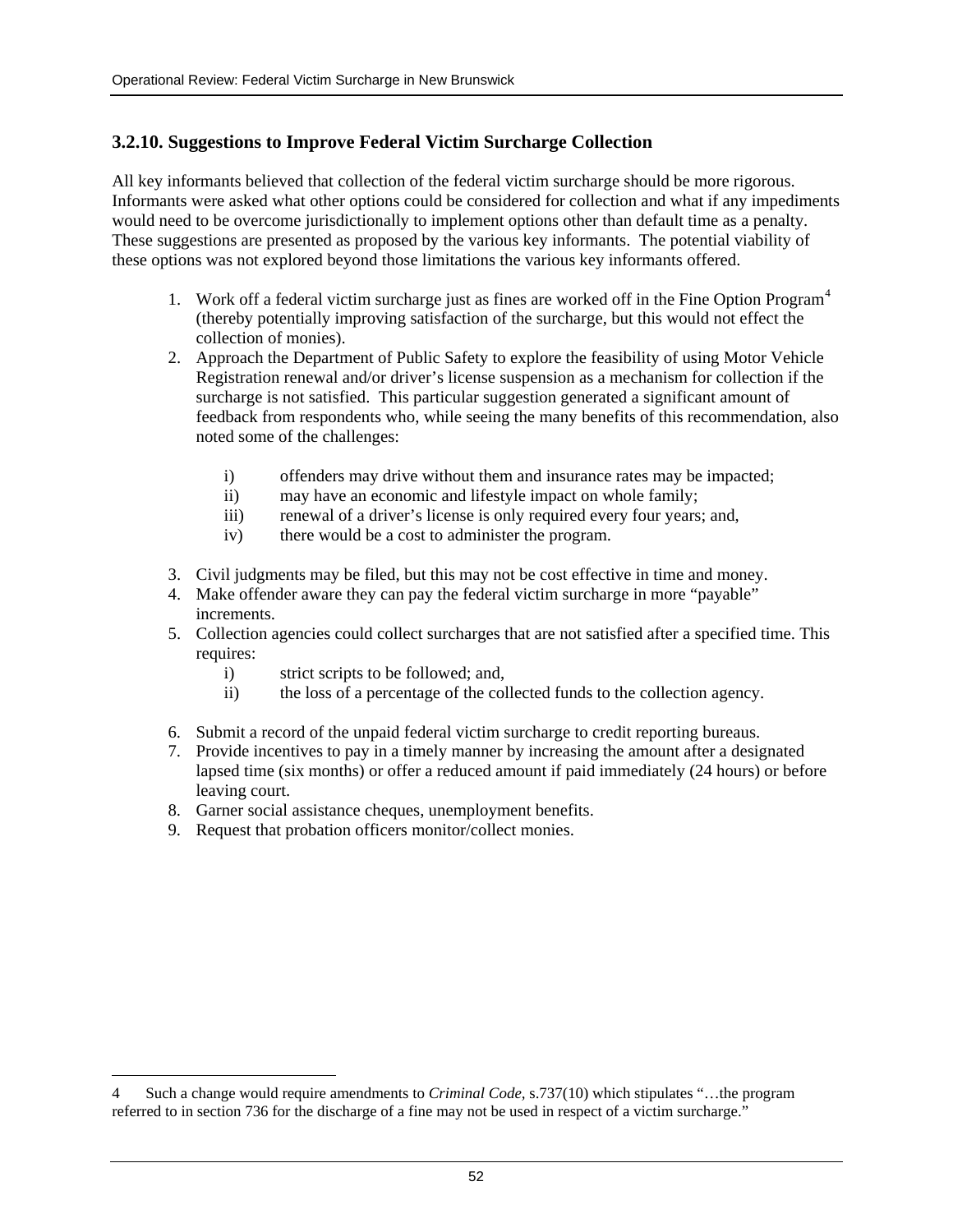# <span id="page-53-0"></span>4. Conclusions

he objective of this research was to develop a better understanding of the current status of the federal victim surcharge regime in the province of New Brunswick, to identify challenges that are present in the current process, and to generate possible solutions to circumvent impediments in The objective of this research was to develop a better understanding of the current status of the federal victim surcharge regime in the province of New Brunswick, to identify challenges that a present in the current proce "Why has the anticipated revenue to be generated in NB from the 1999 amendments to the *Criminal Code* provisions related to surcharge not been realized?" has been explored. Conclusions drawn are as follows:

1. There is a high level of awareness surrounding all aspects of the Federal Victim Surcharge (FVS).

2. The average rates of waiver (66.2%), imposition (33.8%) and collection (82.7%) in New Brunswick were noted over a five-year period from 2000-2005 based on 61,714 eligible dispositions from the New Brunswick Justice Information System.

3. The anticipated revenue to be generated in New Brunswick from the 1999 amendments to the *Criminal Code* provisions related to surcharge have not been realized due primarily to high waiver rates. In fact, revenue has remained constant at pre-1999 *Criminal Code* amendment levels.

4. Interviews with key informants revealed that many suspected the losses were due to low federal victim surcharge collection rates. This study suggests the opposite - that change must come from reduced waiver rates (currently at an average of 66.2%), to result in increased imposition rates (currently at an average of 33.8%), rather than increased collection rates (currently at an average of 82.7%).

5. There is a low waiver rate on fine dispositions (25.2%) compared with non-fine dispositions related to summary (84%) and indictable (91.3%) offences. The lowest waiver rate is for driving under influence convictions (DUI) (26.0%) followed by drug convictions (61.6%) and non-violent property offences (72.8%).

6. It appears that one of the primary reasons judges feel that an offender cannot pay the federal victim surcharge is if they will be serving time, as only 4% with a custody order and 84% with no custody order had the federal victim surcharge imposed. Nonetheless, when collection rates were examined for offenders who have received a custody order, the average collection rate across the province is 52.8%, with a maximum FVS collection rate of 75.2% in Bathurst. This indicates that using a custody order as an indicator of an offender's ability to pay the federal victim surcharge may not be the most sensitive measure.

7. Policy directives are in place related to court administration of automatic imposition and these directives are being followed. All court locations had a system to ensure the federal victim surcharge was being automatically applied unless actively waived by the judge. There were consistent documentation practices within court locations; there was considerable variation, however, in the documentation practices between different Provincial Court locations. This conclusion is supported from the interview and the manual file review data.

8. Interviews with key informants indicated that the primary criterion judges used for waiving the federal victim surcharge was the *perception* of the offender's ability to pay. During the manual file review of 861 court files there was no documentation to indicate that evidence had been produced to prove "undue hardship" to the courts' satisfaction, nor were reasons documented (in 99% of cases).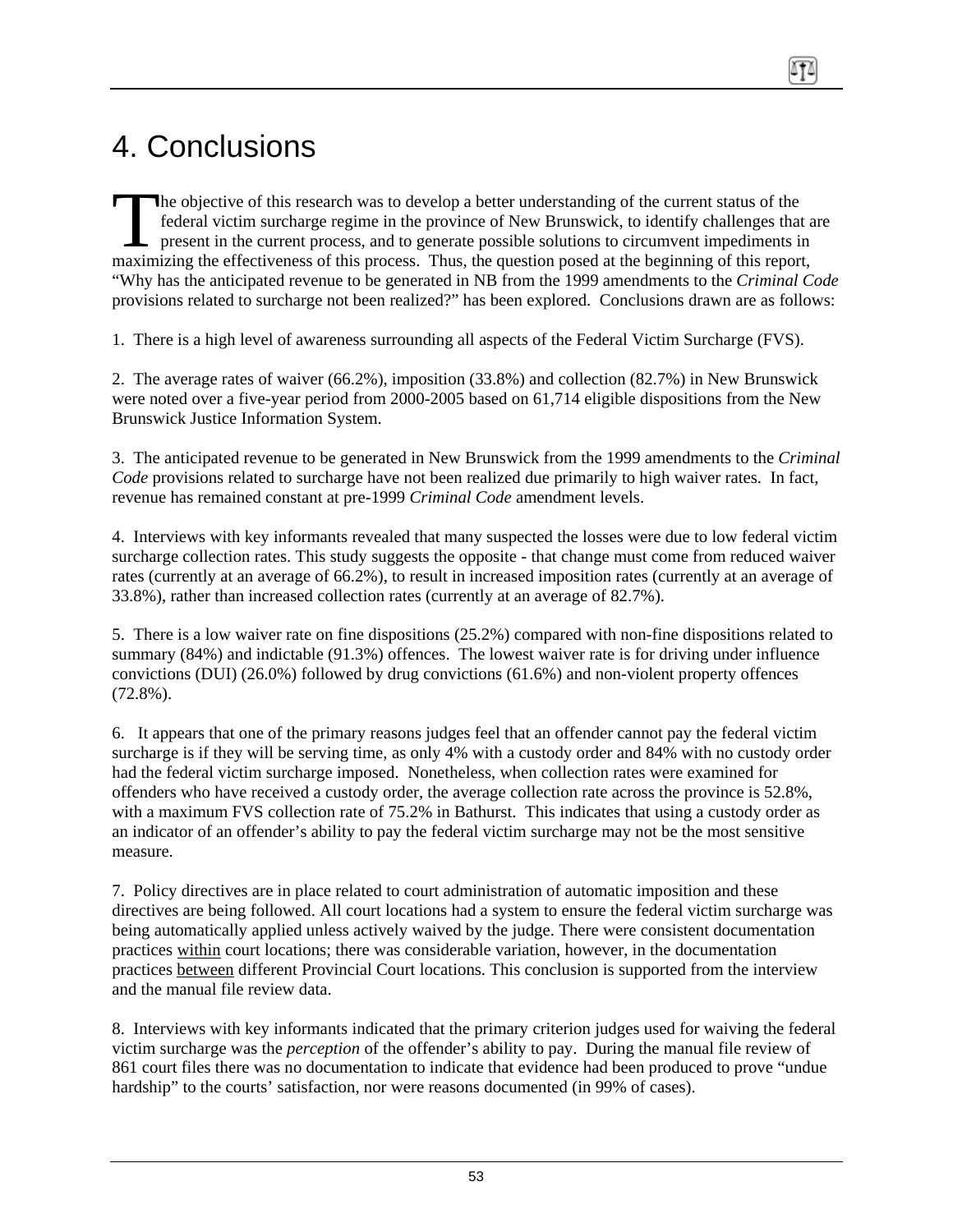9. The sole enforcement strategy of the federal victim surcharge regime in New Brunswick is incarceration according to the current default formula whereby an amount equal to eight times the provincial minimum wage can be satisfied for each day spent in jail. If, for example, an offender failed to pay a \$50 surcharge, this would only result in a single day's incarceration, which in fact the offender does not serve. These levels are adjusted as the level of minimum wage changes.

10. All stakeholders interviewed agreed the default formula in the *Criminal Code* was *not* a meaningful consequence in the collection process, as it does not generate income for victim services and costs the government money to incarcerate offenders.

11. A difference in documentation practice did not impact collection rates either way. When the summons portion of the fine/surcharge order was filled out on the offender's fine/surcharge order, there was not a consistent trend relating to the success of federal victim surcharge collection. That is, when the summons portion of the order was completed, sometimes greater collection rates were noted and in other regions, they were not. These findings are based on the manual file review.

12. At present, the findings from this study indicate that the rationale underlying the federal victim surcharge is not being realized in New Brunswick – that is to make offenders accountable in some way to victims and to generate revenues for victim services. Offenders of serious crimes (Table 6), offenders who receive a custodial sentence (Table 7), and offenders who have been convicted of crimes involving victims (Table 8) are all having the federal victim surcharge waived.

Although the *Criminal Code* was amended in 1999 to provide provinces with more surcharge revenue to devote to services for victims of crime, in fact, in New Brunswick, the federal surcharge revenue has remained at the same level as before the amendments.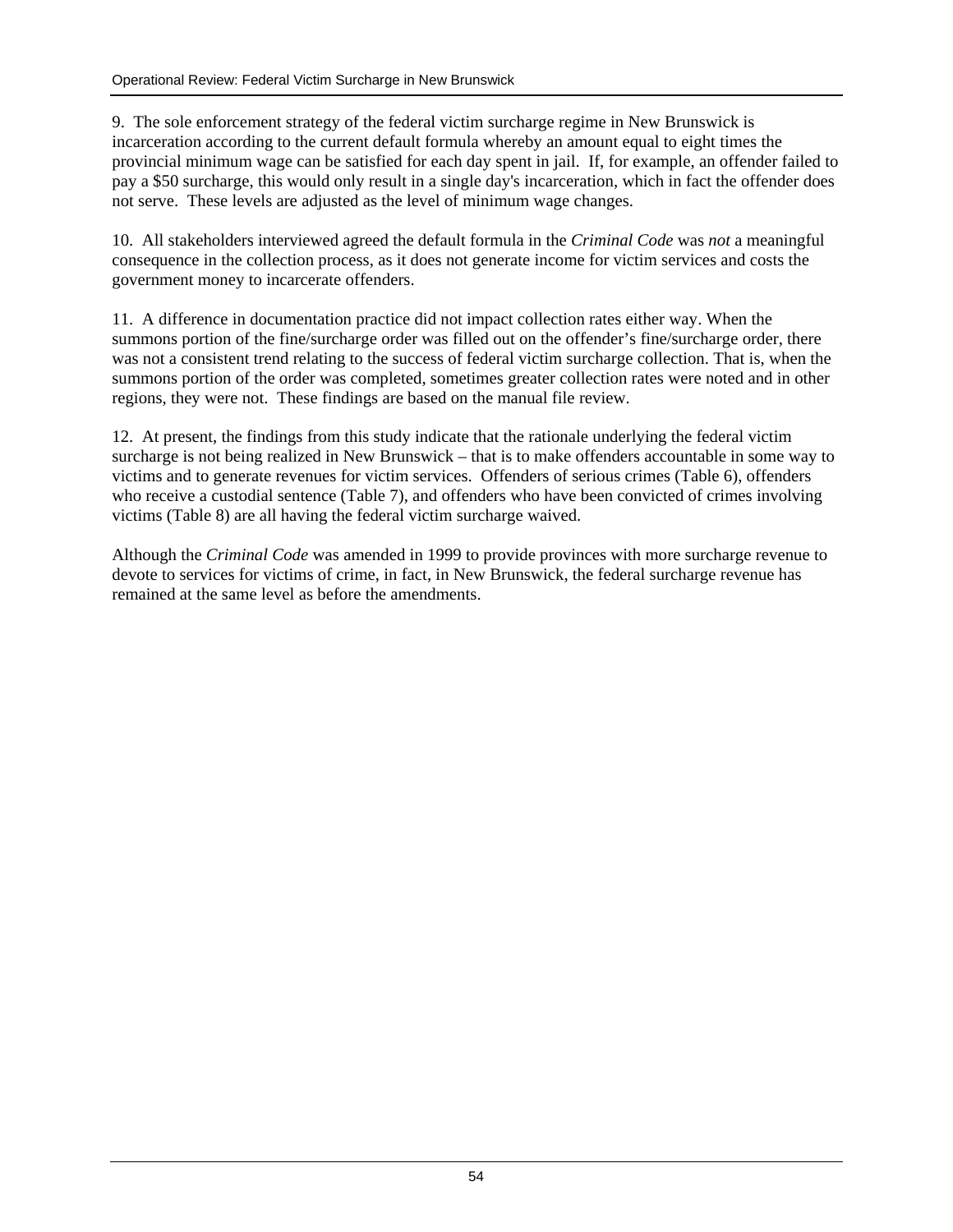# <span id="page-55-0"></span>5. Recommendations

he data were analyzed with a view to providing recommendations for improving revenues from the federal victim surcharge in the province of New Brunswick. Within the constraints for this review, the recommendations present no obvious limitations and/or have been purported to have been **implemented with success in the province of the recommendations present no obvious implemented with success in other jurisdictions.** 

1. In an attempt to address the high waiver rate and ensure the federal surcharge provisions of the *Criminal Code* are fully addressed, it is recommended that:

(i) The Department of Public Safety in partnership with the Department of Justice initiate the opportunity to meet once with the Chief Provincial Court Judge to provide information on the Victim Services Program and to determine the most effective mode to communicate program successes to the full judiciary. This should happen as soon as possible.

(ii) A feasibility study and possible pilot project based on its results be undertaken to further explore the offender's ability to pay in situations where offenders receive custody dispositions. The goal of such a study would be to produce concrete resources to aid judges in their decision making (e.g. alternative payment schedules, easy to use guidelines/tables), recognizing that surcharge amounts on nonfine dispositions are small (\$50 for summary convictions, \$100 for indictable offences).

2. To maximize surcharge collection rates, the Department of Public Safety examine the feasibility of utilizing motor vehicle registration and/or driver's license renewal as a mechanism for satisfying the surcharge. As part of this feasibility assessment, the use of this option in other jurisdictions should be examined, as well as the success of using this as a remedy for non-payment.

3. In order to better understand the positive and challenging aspects of federal victim surcharge regimes in other jurisdictions, it is recommended that similar research be conducted in other provinces and territories and results shared with relevant stakeholders and decision makers (e.g. Federal Provincial Territorial Working Group on Victims of Crime, FPT Deputies and Ministers Responsible for Justice).

4. Given the disconnect between the intention of the 1999 amendments to the *Criminal Code* federal victim surcharge provisions and what is occurring, it is recommended that once research has been completed in other jurisdictions, a summary and discussion paper that focuses on this disconnect be provided to relevant stakeholders and decision makers (e.g. Federal Provincial Territorial Working Group on Victims of Crime, FPT Deputies and Ministers Responsible for Justice).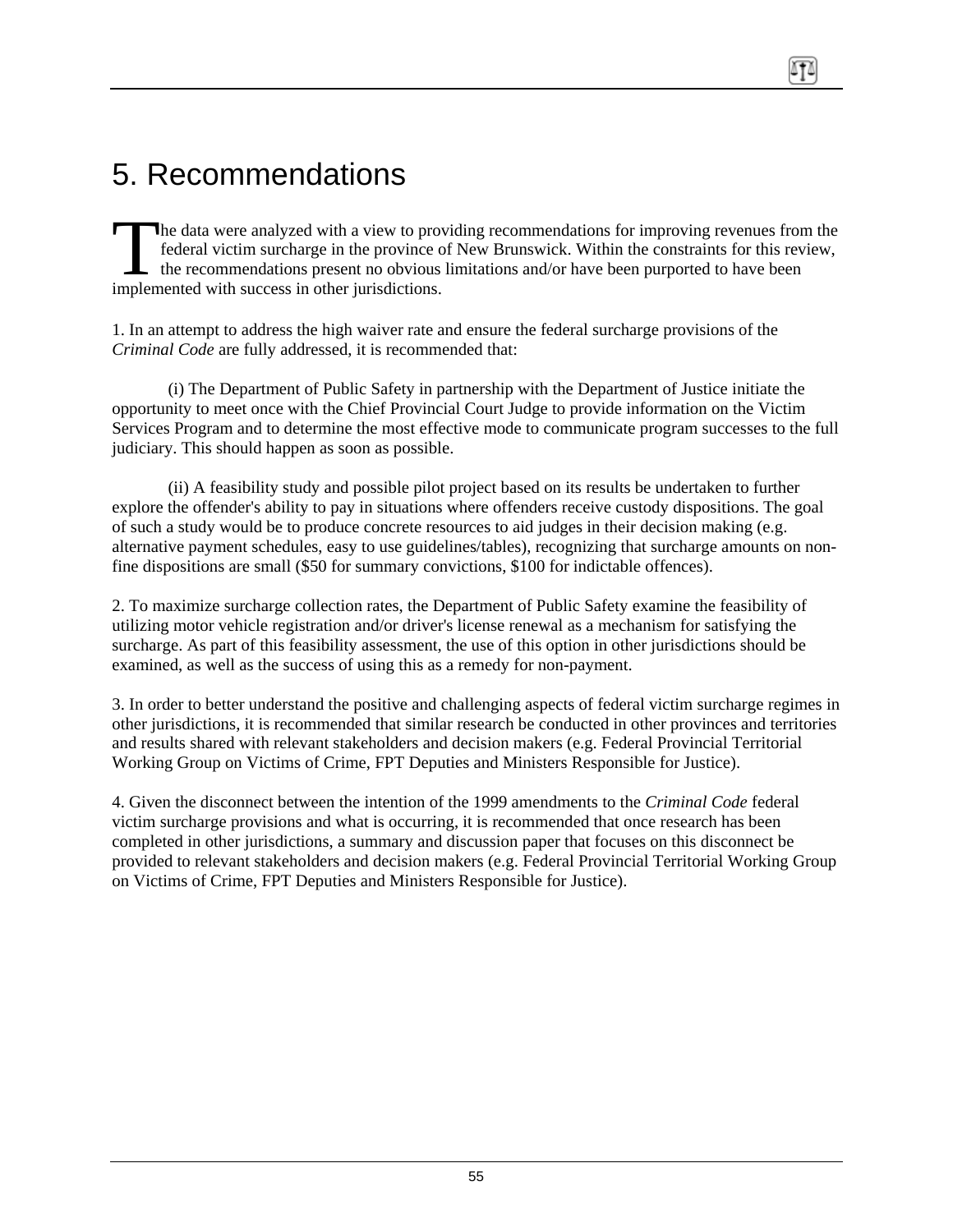# <span id="page-56-0"></span>6. References

Li, Kuan. (2005). *Projections for the Federal victim surcharge*. Research and Statistics Division, Department of Justice Canada.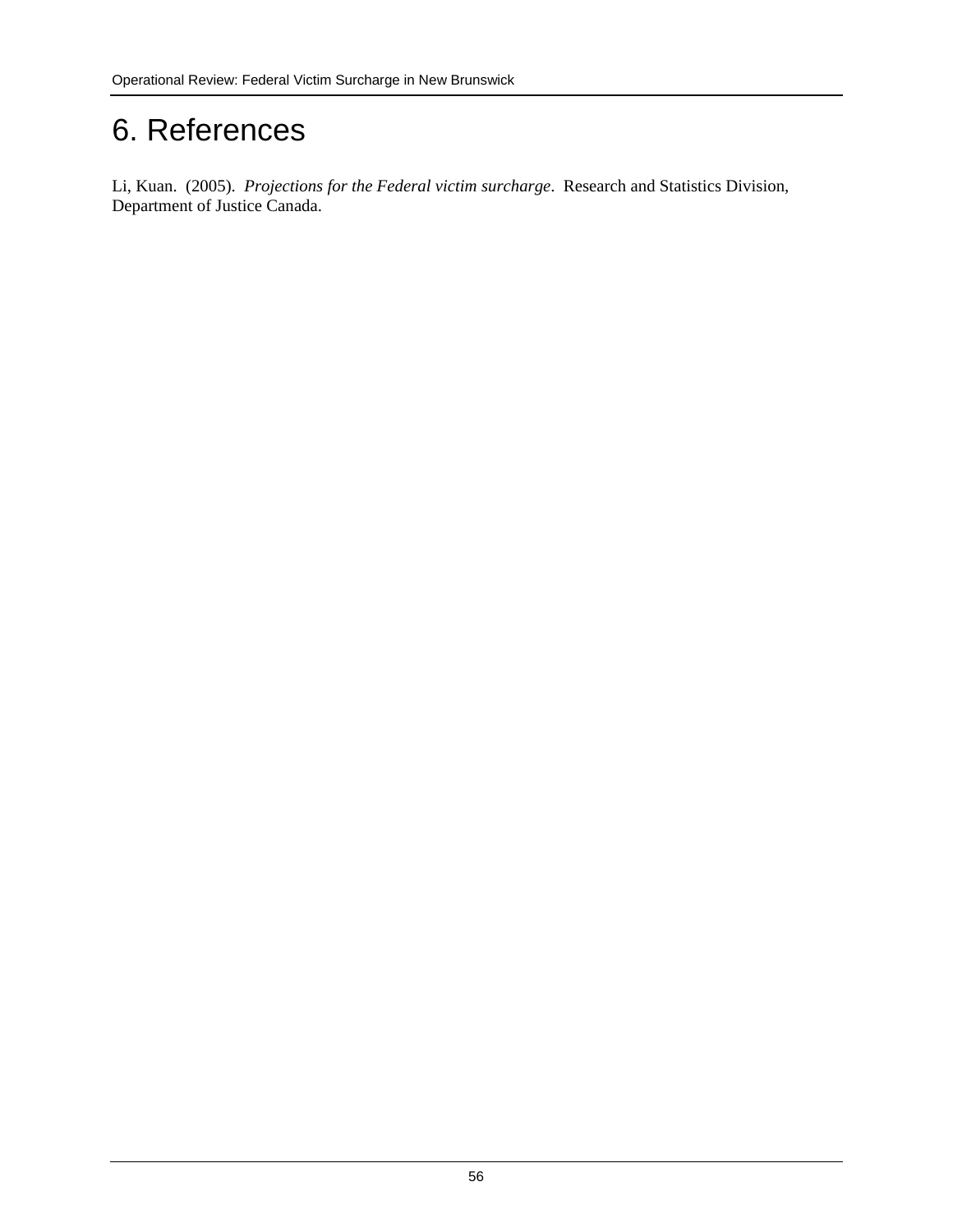# <span id="page-57-0"></span>Appendix A

## **Operational Review: Federal Victim Surcharge in New Brunswick**

## INFORMED CONSENT FOR KEY INFORMANTS

### **Purpose**

The purpose of informed consent is to make sure that you understand the nature of the project and your involvement in it. This document provides you with information to help you decide if you wish to participate in the study.

### **Research Title**

*Federal Victim Surcharge: An Operational Review of New Brunswick Provincial Courts.* 

#### **Research Personnel**

The following people are involved in this project and may be contacted at any time: Dr. Moira Law, Principal Researcher (506-849-2746) or Dr. Susan MacDonald, Senior Research Officer with Department of Justice Canada (613-957-9315).

#### **Purpose of the Project**

The general purpose of the project is an operational review of the imposition, implementation and enforcement of the federal victim surcharge in New Brunswick Provincial Courts. The survey will include an examination of the rate of imposition/waives of federal victim surcharge by the court and the documentation surrounding the federal victim surcharge and the rate of offender's adherence to the imposed fine, as well as extenuating variables that influence the imposition or enforcement process. The Researchers will ask to meet with you for approximately an hour to answer questions about your experience with this process. Your participation would be greatly appreciated in helping us understand how the surcharge regime in New Brunswick presently operates, as well as giving directions for future amendments in it implementation.

### **Right to Withdraw**

There are no rewards for participating in this project and you may withdraw at any time. This means you may refuse to answer any of the Researchers' questions at any time. There is no penalty for you if you decide not to participate in the project, or to withdraw from the project at a later date.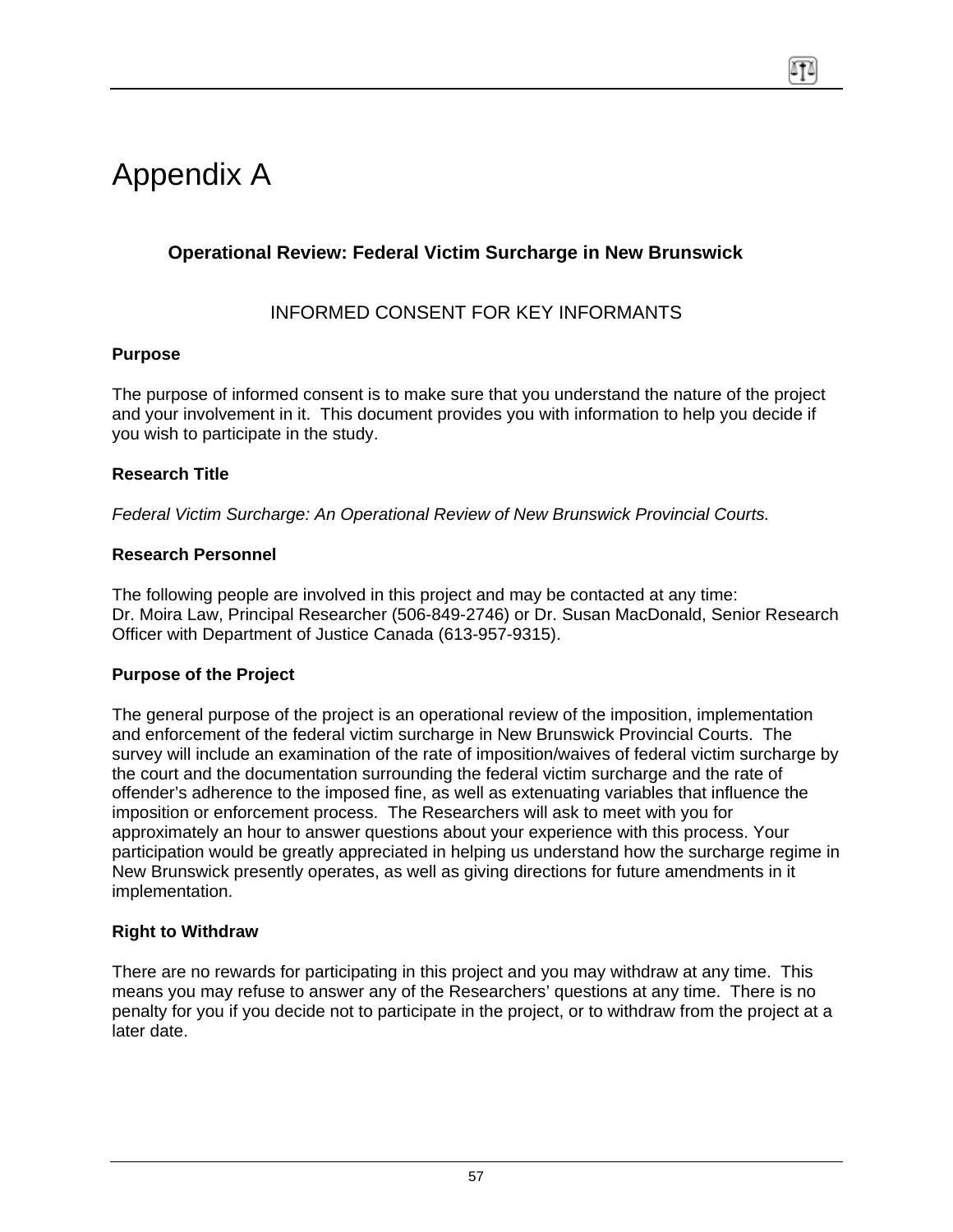### **Anonymity / Confidentiality**

All research information gathered during the project will remain confidential. *Absolutely no unique identifiers*, e.g. name, position, or court that could reveal a participant's identity will be reported. Results of this study will be presented by regions, not individual courts, thereby ensuring no individual's opinions or practices could be identified. Access to any of the research information collected is restricted to the Main Researcher and the Research Assistant. All information collected during the project will be kept in a locked cabinet at the Main Researcher's place of employment for approximately five years (March 31, 2011), after which it will be destroyed by shredding.

#### **Follow-Up**

At the end of the project, a summary report will be available upon request by contacting the Principal Researcher at 506-849-2746, mlaw@unbsj.ca, or moiralaw@nbnet.nb.ca.

#### **Authorizations**

I have read the above description of the federal victim surcharge: An Operational Review in New Brunswick Provincial Court study. The purpose and method of the project have been explained to me and I understand the explanation. I have been given an opportunity to ask questions about the study and I am satisfied with the answers that I have been given.

I hereby consent to participate as a volunteer in the project. I also give my permission to the Researchers to make use of the information gathered in the study, including scholarly publications.

Please print your name and add your signature and the date. Thank you for your participation in this project.

### KEY INFORMANT

### RESEARCHER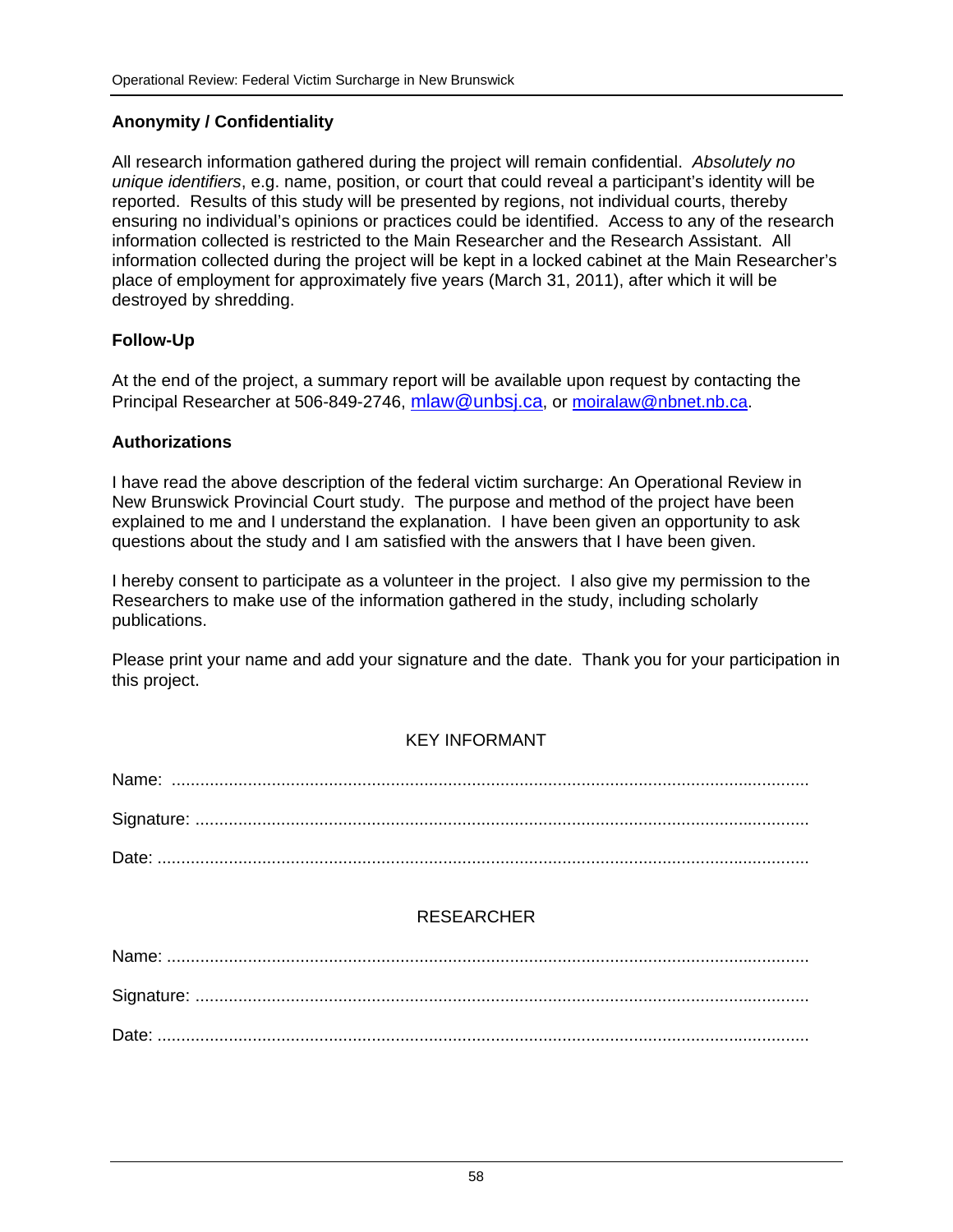## **Key Informant Interview Guidelines**

| Date $\frac{1}{2}$ / $\frac{1}{2}$<br>Y M D |  |
|---------------------------------------------|--|

#### Interviewer ...............................................................................................................................................

### **2.1 Credentials and Experience**

- 2.1.1 Academic discipline
	- Law Psychology Social Work Other
- 2.1.2 Number of months with provincial courts \_\_\_\_\_\_\_\_
- 2.1.3 Current work experience/position(s)

#### **2.2 Federal victim surcharge: Information/Perceptions/Attitudes**

- 2.2.1 Can you tell me what your understanding of the federal victim surcharge is? How is it applied?
- 2.2.2 How do you feel about the federal victim surcharge?
- 2.2.3 Firstly, what is your understanding of the purpose the federal victim surcharge and secondly in your opinion is the federal victim surcharge a meaningful consequence? Do you fundamentally agree with the philosophy behind the surcharge?
- 2.2.4 What is your perception regarding the usage of funds received from the federal victim surcharge? For instance, what do you think happens to the money collected? Are you aware that surcharge revenues are the sole source of funding for victim services in New Brunswick – i.e., there is no other source of funding for victim services?
- 2.2.5 Do you realize that victim services cost approximated \$1.6 million a year and the surcharge is only generating \$250,000? Knowing this, do you feel the % presently being imposed / collected is satisfactory?
- 2.2.6 Would a symbolic increase in the monetary amount of the federal victim surcharge be appropriate to emphasize offenders' accountability to the victim?
- 2.2.7 What has NB done to *improve* the awareness of the federal victim surcharge for all parties involved, e.g., crowns, defence, judges and offenders? How were you made aware of surcharge provisions? Has NB done anything to make professionals and offenders aware of the surcharge provisions? Can you give examples?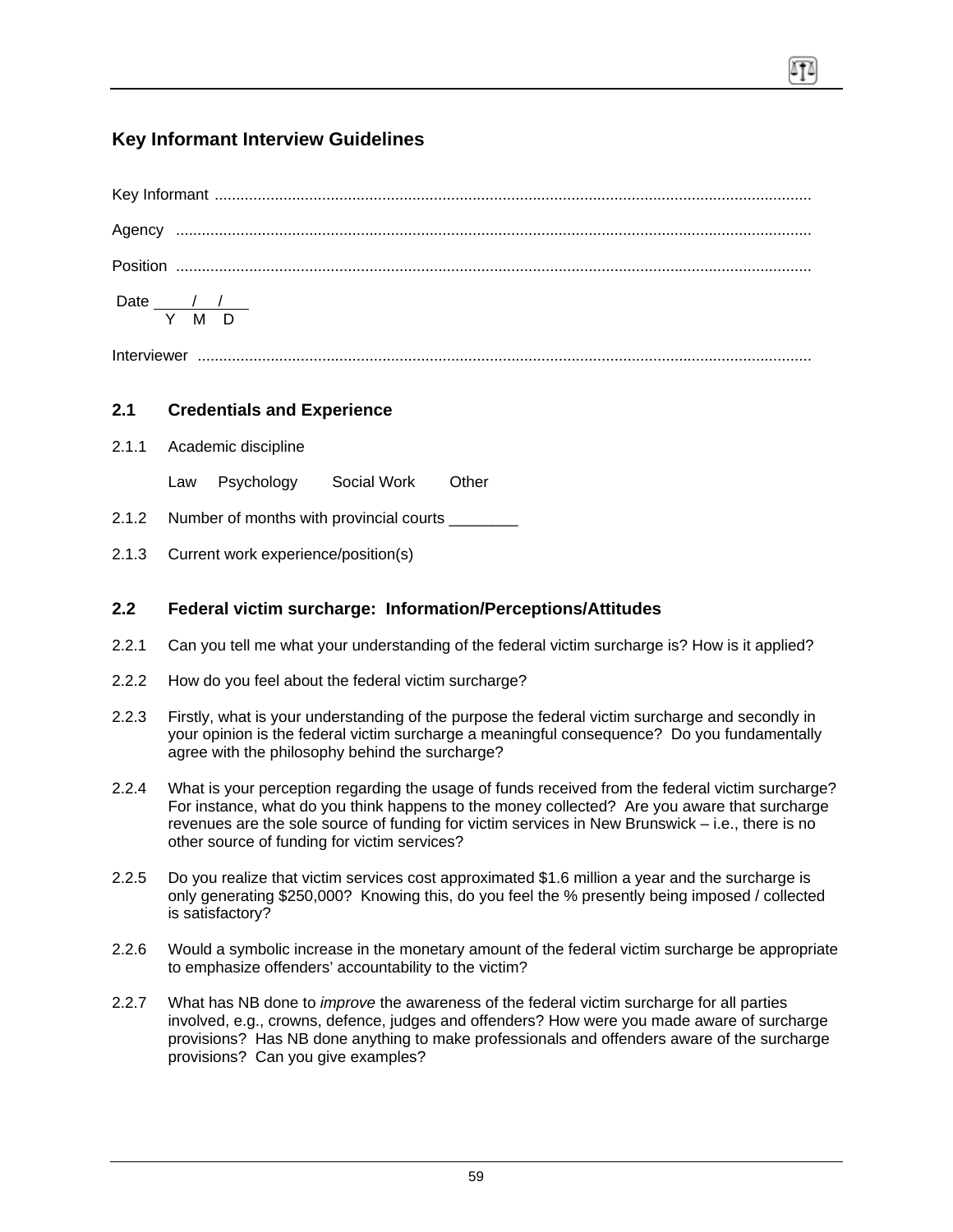#### **2.3 Federal victim surcharge: Imposition**

- 2.3.1 *In practice*, does your court assume *automatic* imposition of the federal victim surcharge? Are you aware that the offender shall pay a surcharge unless waived by the court? How is the automatic nature of the imposition of the federal victim surcharge reflected in court documentation/proceedings? For instance, is the imposition/waiving of the surcharge noted on the back of the information?
- 2.3.2 Are you aware that in 1999 the law was changed to ensure that the imposition of the surcharge was automatic? In your recollection – is the surcharge being imposed in every case? If not, what practices or "understandings" have evolved at your local level?
- 2.3.3 In February 2003, a directive was forwarded to Court Services Division, indicating that court services staff were to add a surcharge if the court did not impose or waive the surcharge. To your knowledge is this being followed? How so?
- 2.3.4 In your opinion, is the present system as outlined in that 2003 directive the optimal means of implementing the federal victim surcharge or are there more effective ways of doing this?
- 2.3.5 The *Criminal Code* provides for means test s to prove undue hardship. In your experiences have you seen or heard such evidence in your area? In your recollection, what is the typical evidence used to prove "undue hardship"?
- 2.3.6 From your recollection…when the federal victim surcharge is waived, is a reason typically stated? Is this reason recorded as part of the endorsement on the back of the Information?
- 2.3.7 From your recollection, what is the typical reason(s) given for non-imposition?
- 2.3.8 In your recollection, how often (never/seldom/frequently/very frequently) have the defence *directly* spoken to an offender's ability to pay?
- 2.3.9 Do you believe the federal surcharge should be mandatory as is the provincial…If so, why? If not, why not?
- 2.3.10 Are there any other thoughts you have on the imposition of the VFS that you would like to speak to?

#### **2.4 Federal victim surcharge: Collection / Enforcement**

- 2.4.1 As you may know, if an offender fails to pay the federal victim surcharge, (s)he may be incarcerated for non-payment based on the default formula whereby an amount equal to eight times the provincial minimum wage can be satisfied for each day spent in jail. If, for example, an offender failed to pay a \$50 surcharge, this would only result in a single day's incarceration. At present, incarceration is the only enforcement remedy in use. What other remedies could be used to encourage payment?
- 2.4.2 Is default time a meaningful consequence for non-payment of surcharge. Besides incarceration, what other remedies for non-payment could be considered?
- 2.4.3 What if any operational issues have the use of default time as a penalty imposed on your department i.e., shortfall in monies collected, overcrowding in correctional facilities?
- 2.4.4 How could this be changed for the better?